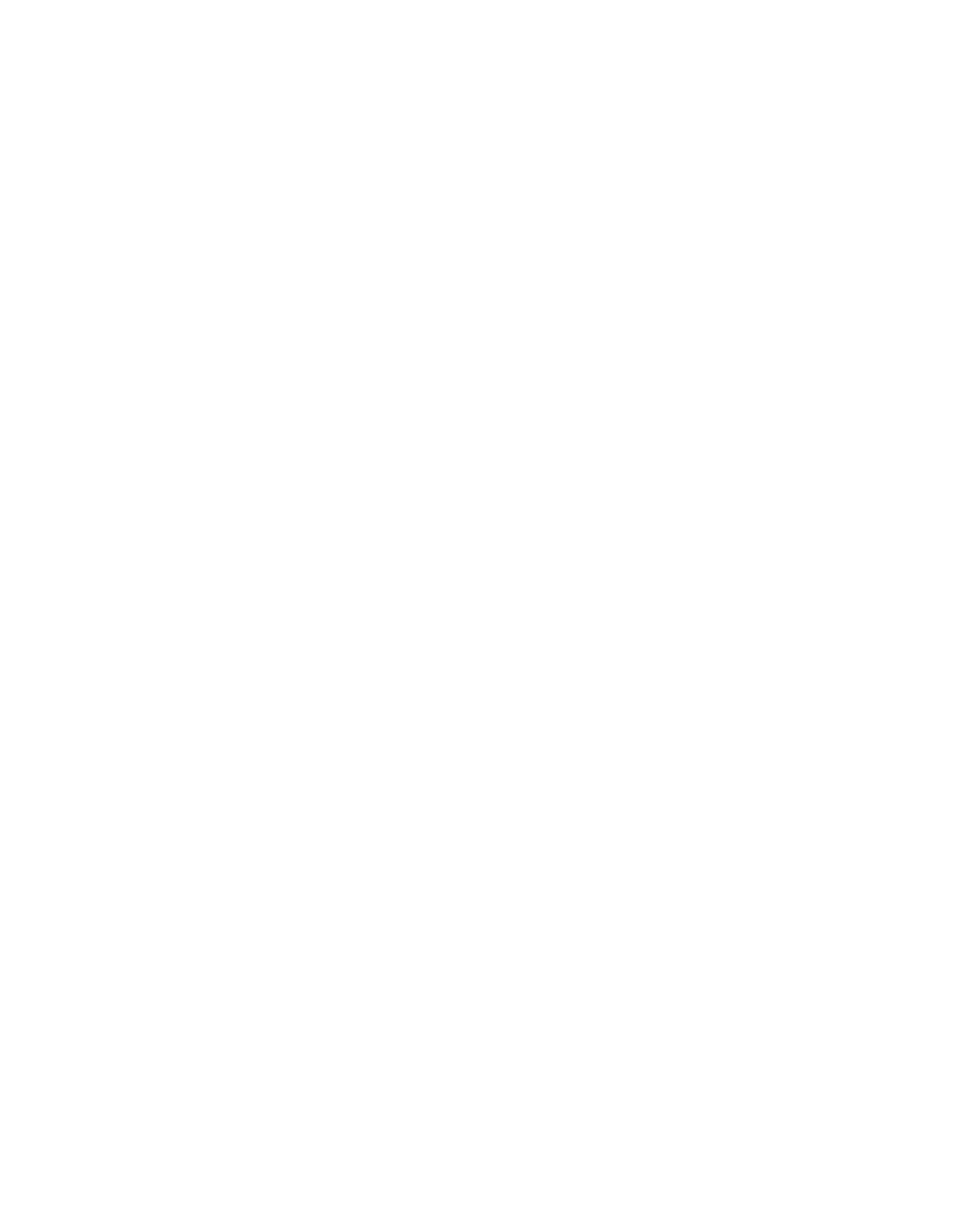## **CONTENTS**

#### **TABLE**

| Table 1 Major Federal Documents Pertaining to Medicaid External |
|-----------------------------------------------------------------|
|                                                                 |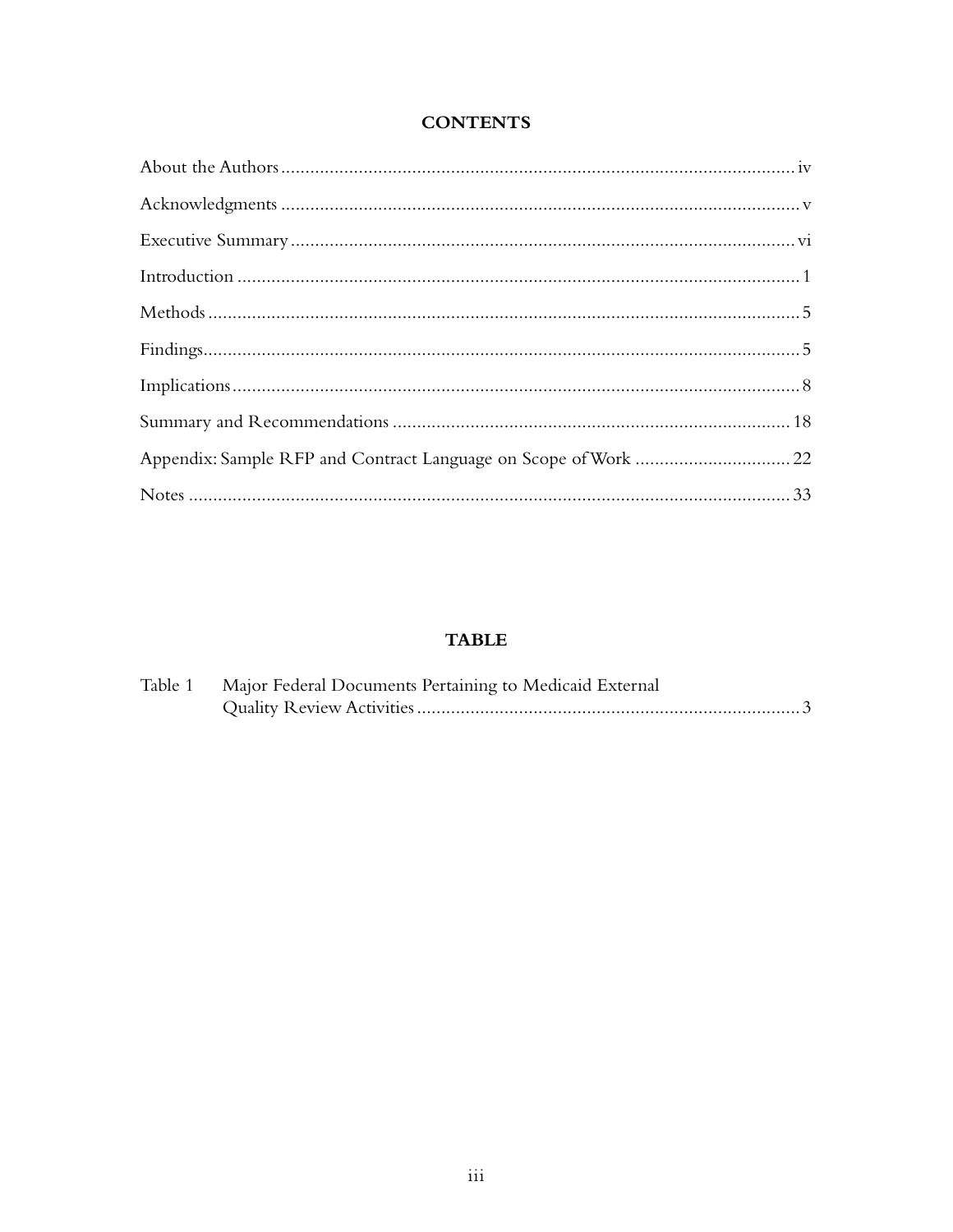#### **ABOUT THE AUTHORS**

**Tara Krissik, M.P.P.,** is a research analyst at Mathematica Policy Research, Inc., where her work has focused on policy analysis related to Early and Periodic Screening, Diagnosis, and Treatment (EPSDT) and children's health services. Krissik collaborated with Henry Ireys, Ph.D., on a 2005 Commonwealth Fund report entitled *Using External Quality Review Organizations to Improve the Quality of Preventive and Developmental Services for Children.* She has also provided technical assistance to state Medicaid programs and has been involved with program evaluations related to Medicaid managed care. Krissik received a master of public policy degree from the Georgetown Public Policy Institute.

**Henry T. Ireys, Ph.D.,** a senior researcher at Mathematica Policy Research, Inc., has extensive experience in policy anaylsis and program evaluation related to maternal and child health and children with special health care needs. Since 1999, Ireys has been the court monitor for a major class action suit involving EPSDT services in the District of Columbia that pertains to the oversight of the Department of Health's efforts to enhance the quality of such services. He also has been a consultant to numerous state departments of health on programs for children and young adults with chronic illnesses and disabilities. Ireys holds a Ph.D. in clinical psychology from Case Western Reserve University.

**Anne Rossier Markus, J.D., Ph.D., M.H.S.,** an associate research professor in the Department of Health Policy at the George Washington University (GWU) School of Public Health and Health Services, conducts research on financing, quality, and organization of health services. Before joining the department, she was a research associate at GWU's Intergovernmental Health Policy Project, where she analyzed legislation and policy related to health care reform, managed care, access to care, and bioethics. Previously, she worked for the Washington Business Group on Health. Markus holds a law degree from the University of Lausanne School of Law in Switzerland and a Ph.D. in public policy from the GWU Columbian College and Graduate School of Arts and Sciences.

**Sara Rosenbaum, J.D.,** is the Harold and Jane Hirsh Professor of Health Law and Policy and chair of the Department of Health Policy at the George Washington University School of Public Health and Health Services. Rosenbaum also directs the Hirsh Health Law and Policy Program and the Center for Health Services Research and Policy. She has played a major role in the design of federal and state legislative and regulatory health policy related to Medicaid, has been named one of America's 500 most influential health policymakers, and has been recognized by the U.S. Department of Health and Human Services for distinguished national service on behalf of Medicaid beneficiaries. Rosenbaum received her law degree from the Boston University School of Law.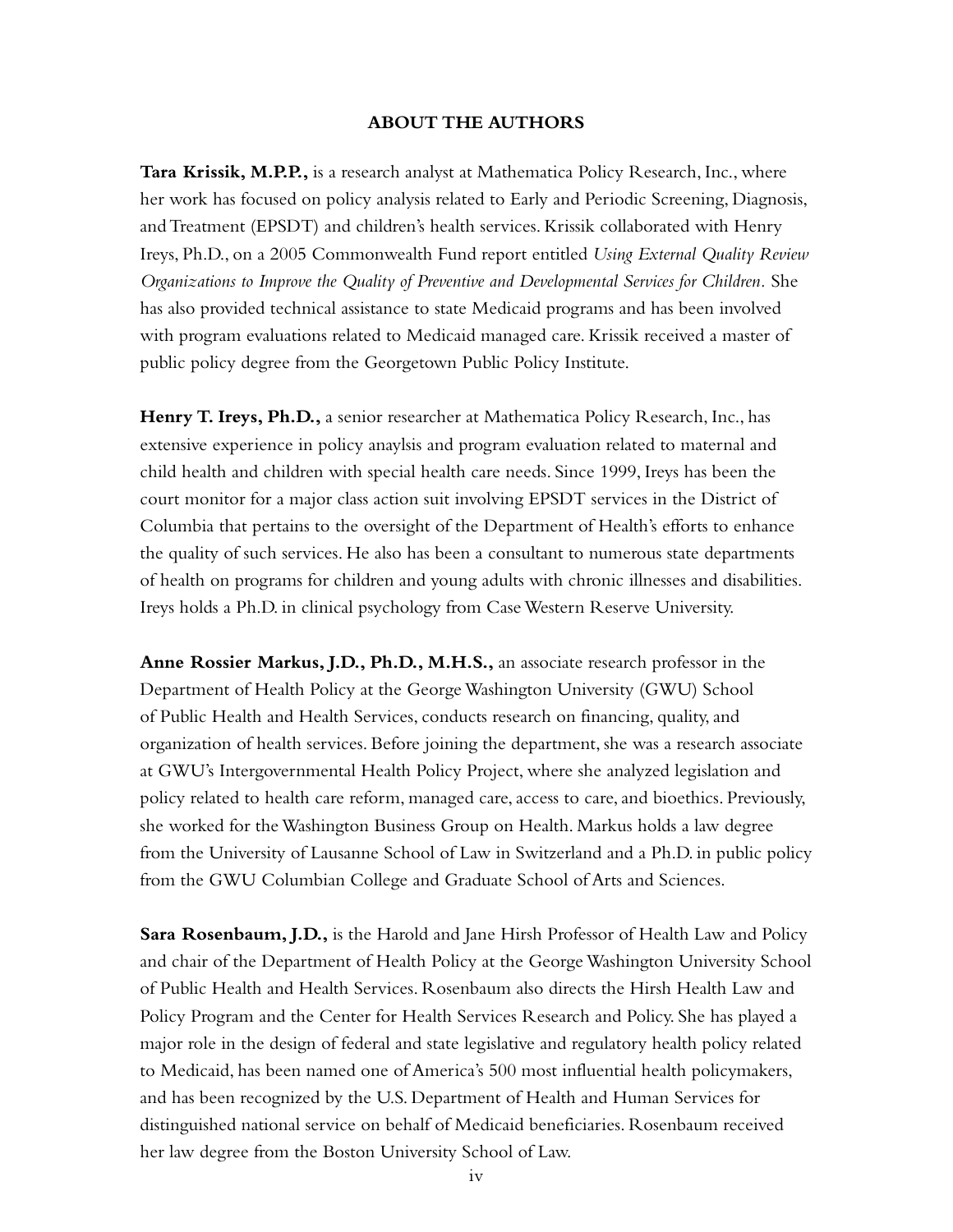#### **ACKNOWLEDGMENTS**

The authors wish to thank The Commonwealth Fund for supporting this study and particularly value the guidance provided by Melinda Abrams. We were able to gather information for the study because staff in several state Medicaid agencies replied to our requests, and we greatly appreciate their efforts. In particular, we thank the staff of agencies in Illinois, Minnesota, and Washington State. We also extend our gratitude to members of our advisory panel for their substantial support and input:

- • Susan E. Castellano, Minnesota Department of Human Services
- • Barbara Dailey, Centers for Medicare and Medicaid Services
- • Barbara Lantz, Washington State Medical Assistance Administration
- Sandra Nichols, M.D., Amerigroup, District of Columbia
- • Vernon K. Smith, Health Management Associates
- • Fredia Wadley, M.D., Delmarva Foundation for Medical Care

At Mathematica Policy Research, Inc., Margo Rosenbach reviewed an early draft of the report and offered many thoughtful suggestions. Sharon Clark provided administrative support with her usual good cheer and enthusiasm.

*Editorial support was provided by Elizabeth Dossett.*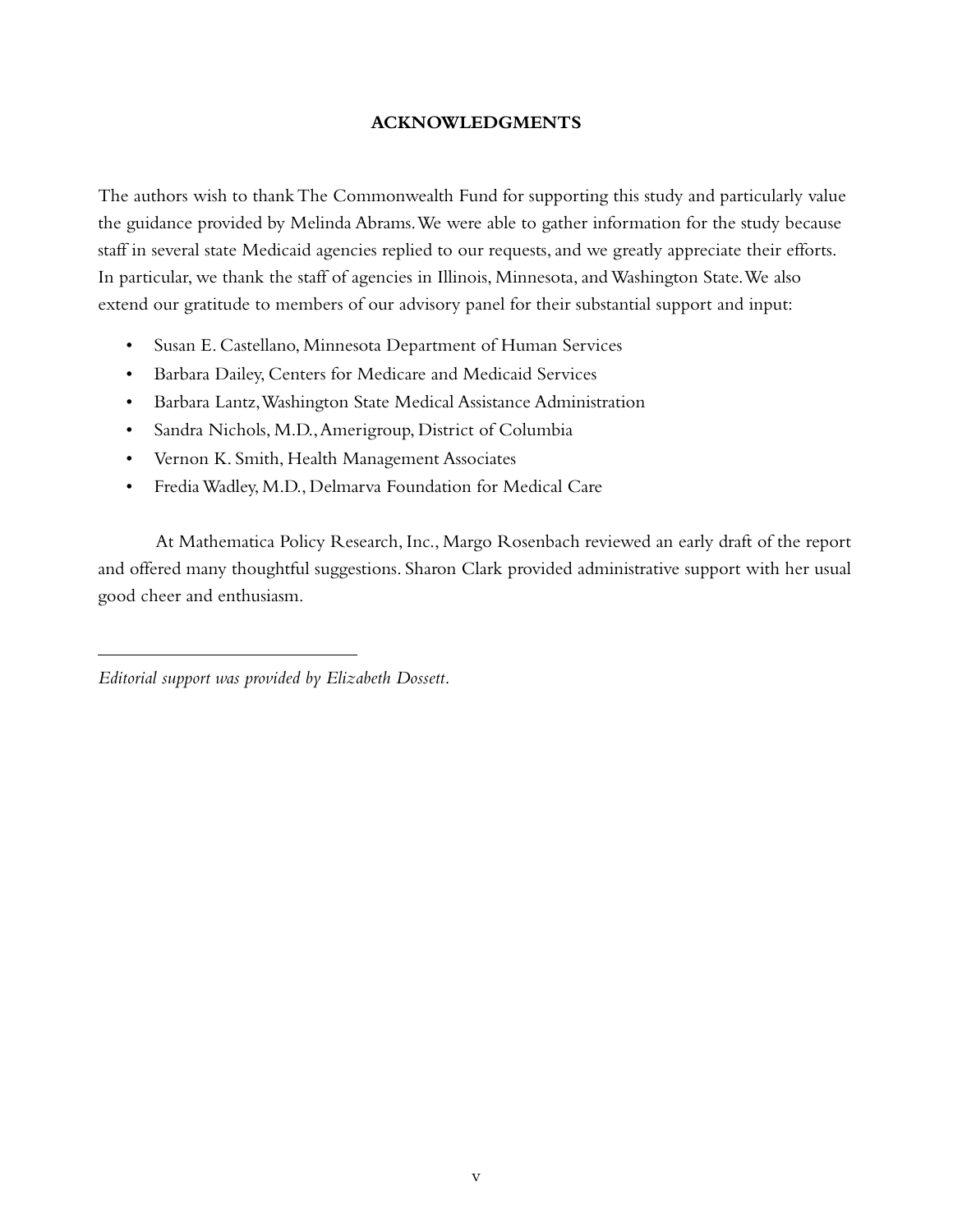#### **EXECUTIVE SUMMARY**

#### **Background**

Federal regulations issued by the Centers for Medicare and Medicaid Services (CMS) encourage state Medicaid agencies to use external quality review organizations (EQROs) to help implement strategies for assessing the quality of services provided to Medicaid beneficiaries enrolled in managed care organizations (MCOs). The regulations, which took effect in 2003, obligate states to develop a written strategy for assessing and improving care for Medicaid beneficiaries; adopt standardized methods for quality review activities; specify mandatory and optional review activities; and provide specific protocols for conducting the activities. In late 2006, CMS built on this regulatory framework by publishing two "toolkits" designed to help states 1) develop comprehensive quality strategies and 2) implement them through contracts with their EQROs.

While the rules, regulations, and protocols governing EQROs offer states the opportunity to monitor and assess the quality of preventive and developmental services for young children enrolled in Medicaid managed care, many states have not availed themselves of this opportunity. As a 2005 Commonwealth Fund study entitled *Using External Quality Review Organizations to Improve the Quality of Preventive and Developmental Services for Children* indicated, states have a continuing interest in improving the quality of these services but lack specific guidance on how to do so.<sup>1</sup> The CMS toolkits do not provide details regarding quality review activities for particular topics, such as preventive and developmental services. Access to additional technical resources, including specifications for an EQRO's scope of work, may help states move forward and use current regulations to monitor and assess the quality of preventive and developmental services provided to Medicaid managed care-enrolled children.

#### **About the Study**

This study is intended to build on the work of the 2005 Commonwealth Fund study mentioned above that determined the extent to which state Medicaid agencies have used or are planning to use EQROs to improve the quality of preventive and developmental services for young children. The study suggested that only a few states have used EQROs to assess and improve the quality of these services, but more states could do so if appropriate resources were available.

These resources include the influence of "champions" within the state; availability of attention-getting data demonstrating problems in providing preventive and developmental services; access to special funds related to the quality of child health;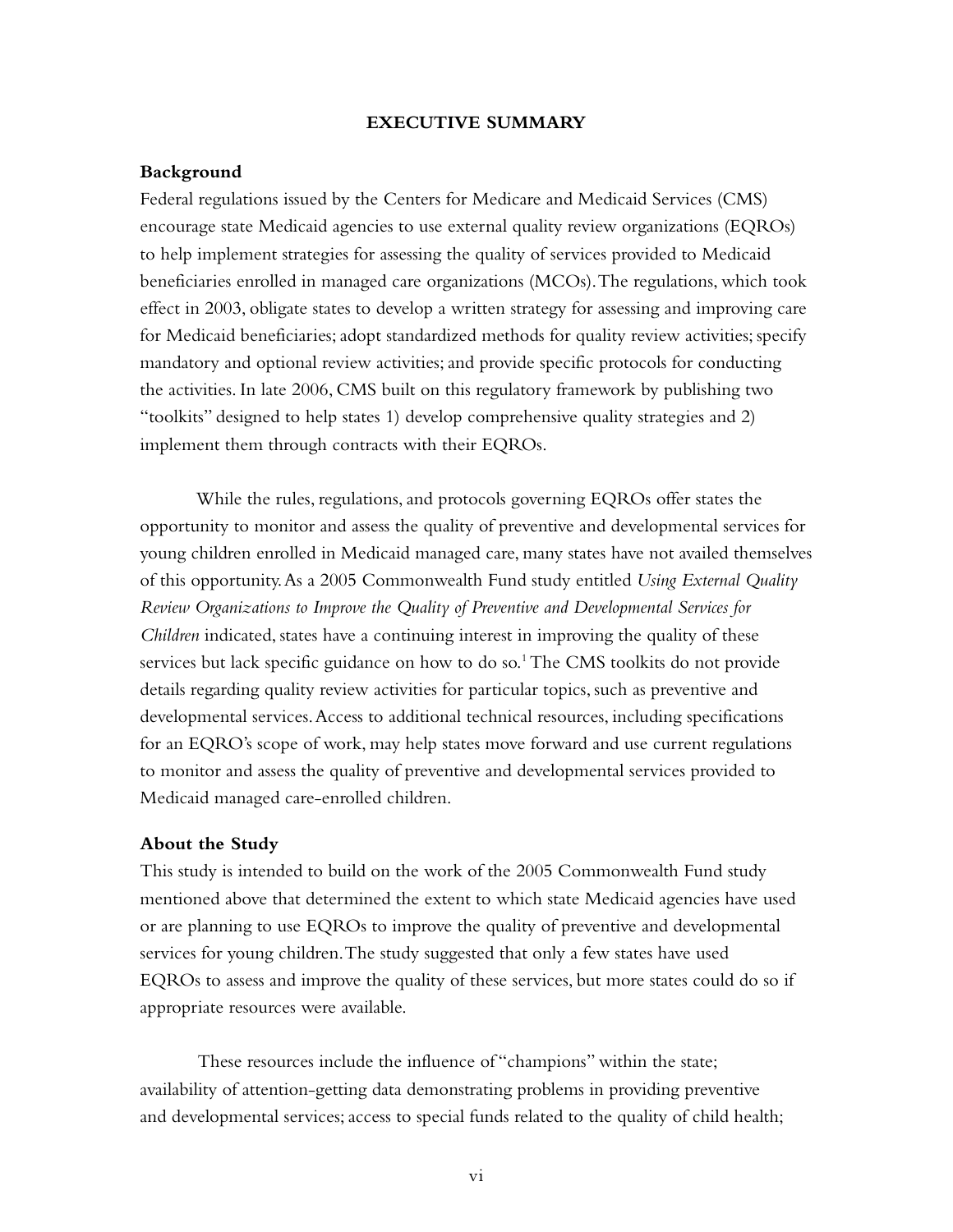political or public perceptions about the quality of child health services; and specific recommendations from CMS, EQROs, or MCOs.

In addition, the study recommended that state Medicaid staff strengthen their knowledge base related to quality-of-care studies of preventive and developmental services. They could then draw from that base to develop appropriate language for specifying a relevant scope of work in requests for proposals (RFPs) and contracts with EQROs.

This study takes the next step by providing Medicaid agency staff with a new toolkit containing guidance on designing a scope of work for EQROs that will lead to conceptually and methodologically sound studies of the quality of preventive and developmental services for Medicaid managed care-enrolled children. State staff can use this guidance in two ways: 1) for ideas about what to include in a scope of work (as part of an RFP for a new contract or as specifications for the next year's work on an existing contract) and 2) as a source of information needed to judge bidders' responses to an RFP.

To develop this toolkit, the authors re-examined reports and RFPs gathered for the previous study and reviewed additional RFPs and contracts from 19 states (contacted because they were identified as having undertaken a pay-for-performance or value-based purchasing effort in their state Medicaid program) to identify various methods used to procure EQROs. Three states participated in follow-up interviews—Illinois, Minnesota, and Washington—either because their RFPs emphasized child health or their procurement processes were unique.

#### **Major Findings**

If a state decides to use an EQRO to assess child health services, it either 1) commissions the EQRO with which it contracts for all Medicaid-related quality review activities to conduct designated review activities related to child health or 2) contracts with a separate EQRO with demonstrated experience in assessing child health. The first approach is most common among states, but the EQROs with which they contract may lack substantial experience in assessing the quality of child health services. In either case, if a state wants to ensure that an EQRO will effectively assess child health services, it must ensure that the organization can demonstrate the following attributes:

- comprehensive knowledge of the Medicaid program (especially the child health components);
- ability to apply child health standards to performance measurement;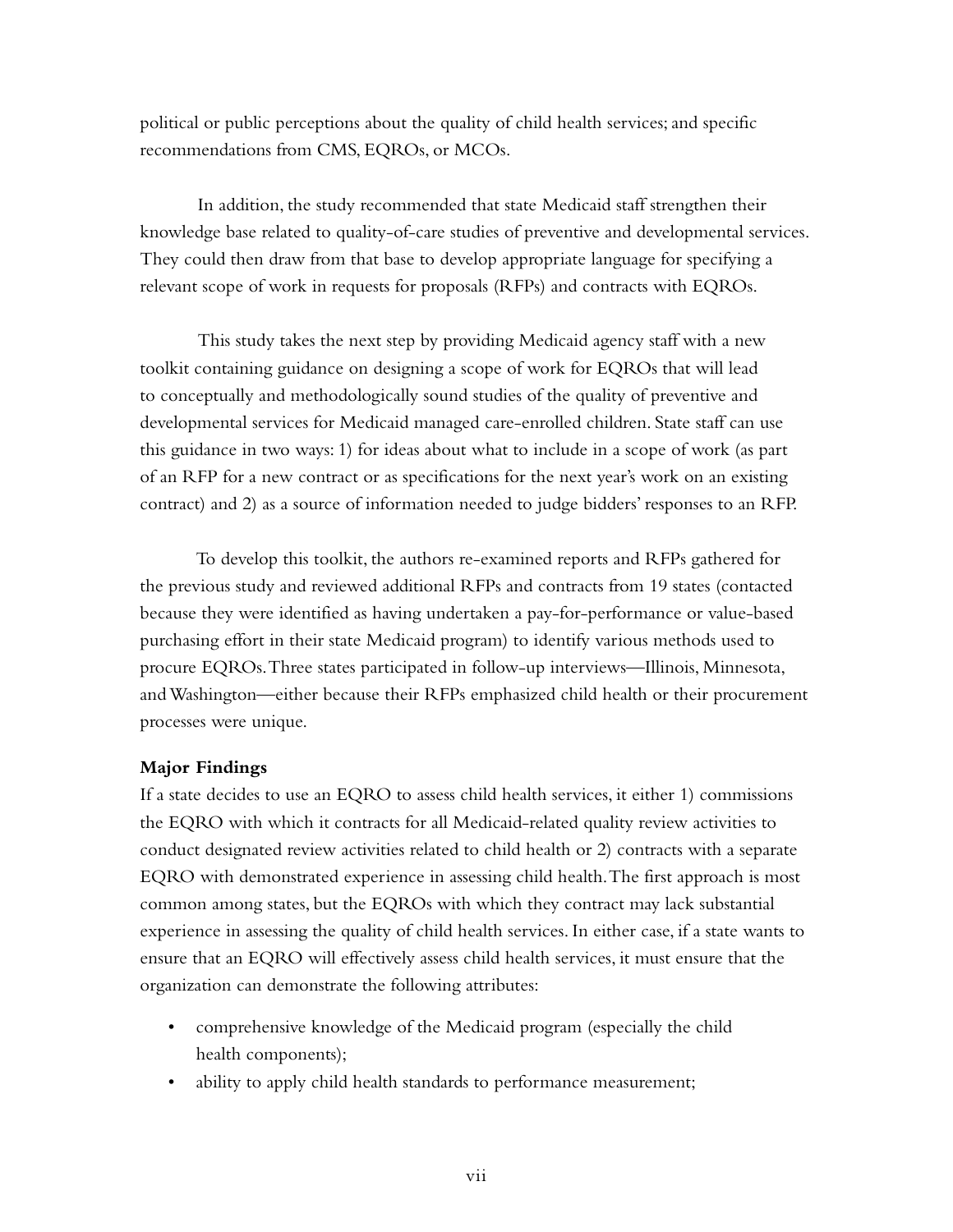- capacity to identify relevant outcomes for the state quality improvement strategy; and
- • experience in comprehensive assessment of child health services.

After a state selects an EQRO, it typically defines the scope of work by referencing the RFP. A review of state RFPs for EQRO work, however, found that the scope of work defined in most proposals is general and does not focus specifically on preventive and developmental services for children. Given that most states do not contract with an EQRO specifically for activities related to assessing these services, the scope of work is often defined in the context of a broader, overall contract. Any specifications related to preventive and developmental services are likely to be incorporated into a negotiated agreement that defines work for a particular year within a broader multiyear contract.

#### **Recommendations**

The RFP provides a critical opportunity for defining the activities of an EQRO. By specifying certain monitoring and assessment EQRO activities in the RFP's scope of work, states can implement goals related to improving the quality of preventive and developmental services and thus exercise the leverage needed to ensure that critical actions are taken. To define such a scope of work, states may include specifications that require EQROs to conduct the following activities related to young children in Medicaid managed care:

- determine MCO compliance with federal Medicaid managed care regulations related to the Early and Periodic Screening, Diagnosis, and Treatment (EPSDT) program;
- ineasure the performance of a MCO in relation to ensuring the delivery of preventive and developmental services;
- recommend and subsequently evaluate a performance improvement project implemented by the state's MCOs to improve the quality of preventive and developmental services;
- assess a MCO's information system related to preventive and developmental services; and
- conduct a focused study related to preventive and developmental services.

As state staff develop the appropriate scope of work, they will build a knowledge base about child health services that will assist them in judging bidders' responses to the RFP and assessing the quality of deliverables after the contract award. States can take two other steps to contribute to a long-term commitment toward enhancing preventive and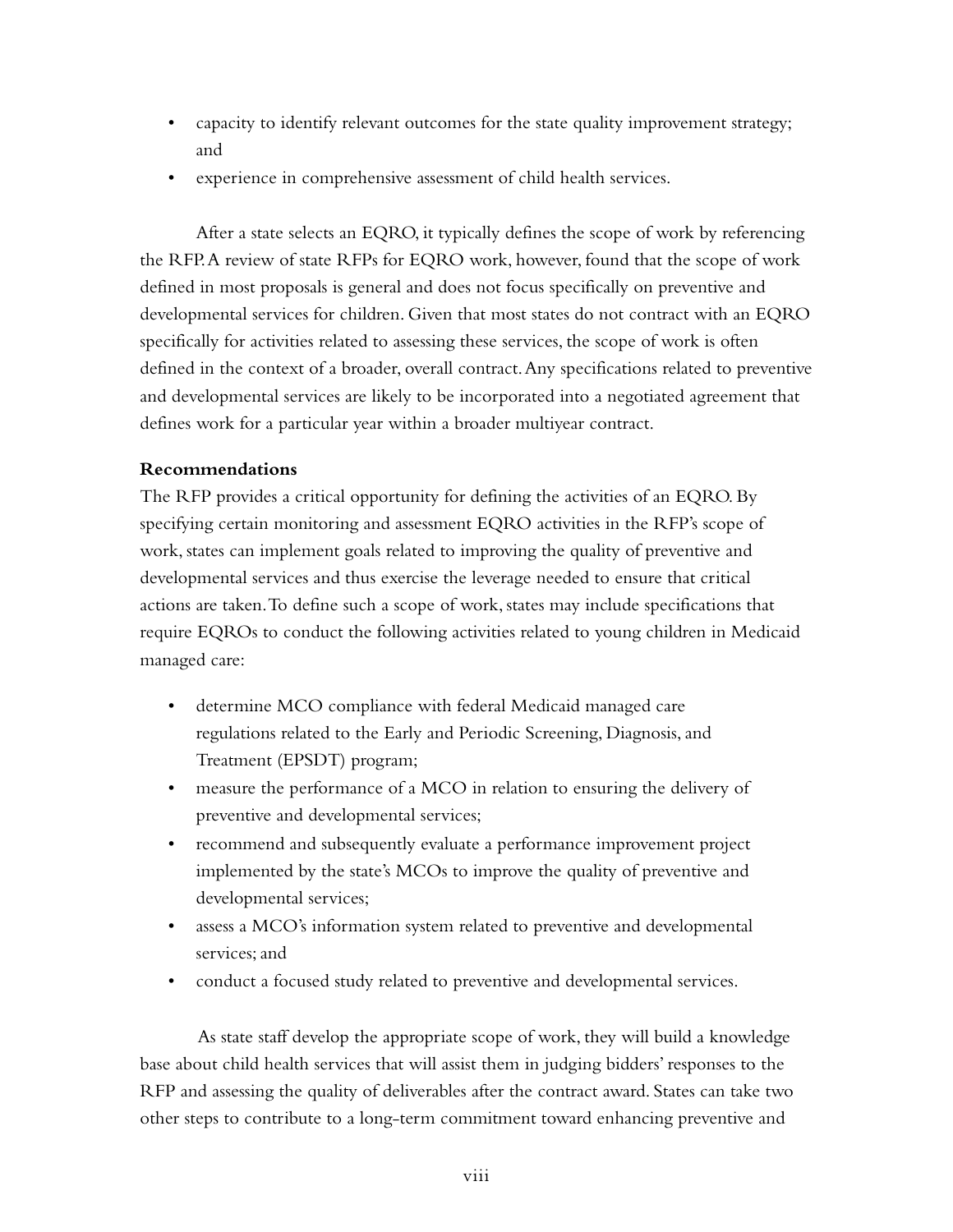developmental services for young children enrolled in Medicaid. One involves including providers in the policymaking process. Pediatric providers are essential participants for identifying the processes needed to improve the delivery of comprehensive well-child care, particularly since the delivery of preventive and developmental services must be documented accurately.

A second step, therefore, involves planning for the use of electronic medical records to document the provision of developmental screens and their results. This emerging technology offers important opportunites for states to improve standards for providing and documenting preventive and developmental services. To the extent possible, states may want to incorporate these two steps into future contracts with EQROs.

Because preventive and developmental services promote healthy development throughout a child's life and reduce the onset of serious physical and behavioral problems, states have many compelling reasons for making long-term commitments toward improving the quality of these services for young children enrolled in Medicaid. Creating the infrastructure to monitor and assess the quality of preventive and developmental care can have a lasting impact on the health of children and their families, and thus on society as a whole.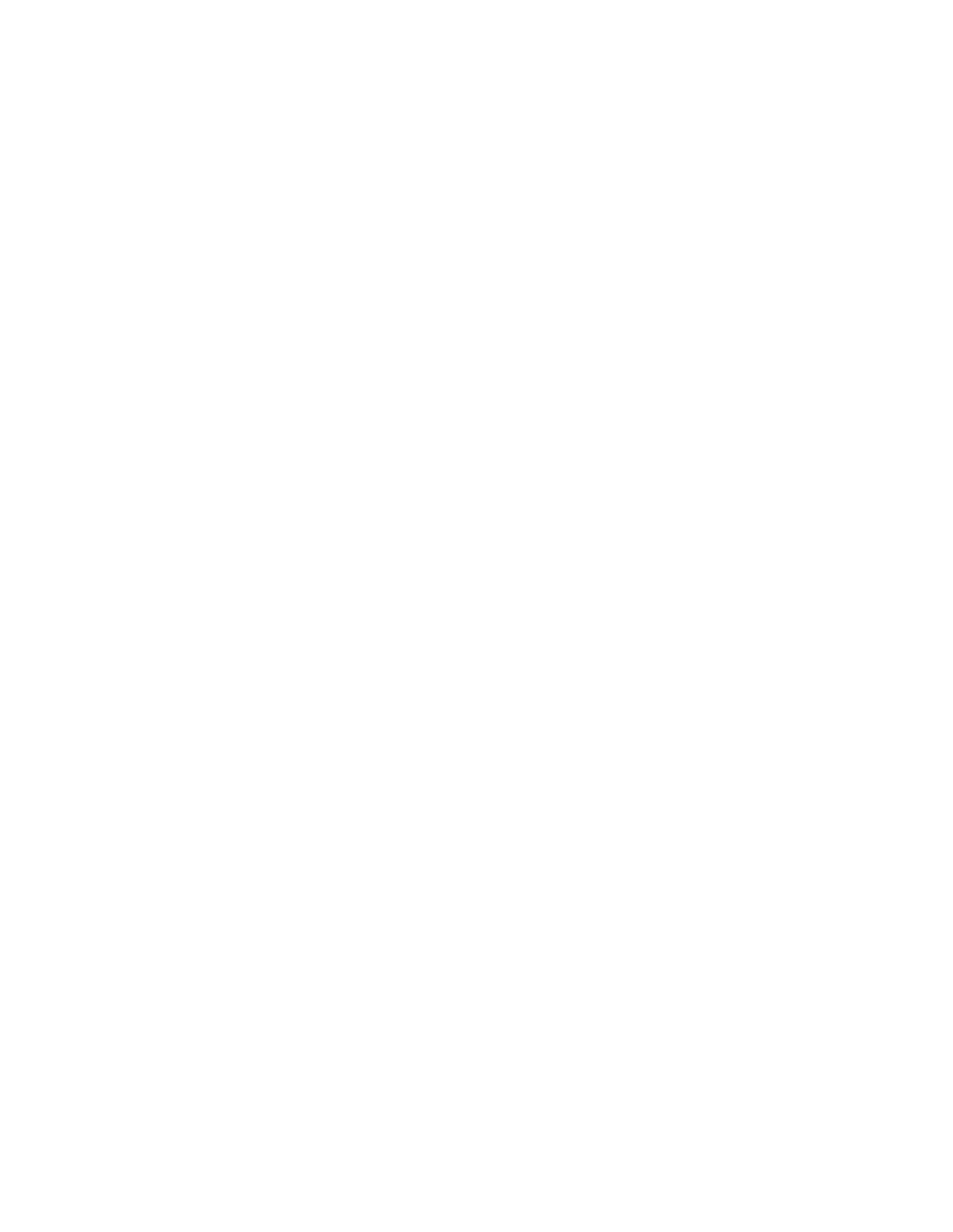# **MONITORING AND ASSESSING THE USE OF External Quality Review Organizations To Improve Services For Young Children: A Toolkit for State Medicaid Agencies**

#### **INTRODUCTION**

State Medicaid programs play a critical role in promoting the health of children and improving the quality of their health care. Preventive and developmental services are especially important components of these programs because they promote healthy development, reduce morbidity, and prevent the onset of serious physical and behavioral problems.2 They generally include an array of screenings and interventions aimed at the prevention, detection, and treatment of physical, cognitive, and behavioral delays or conditions. Examples of such services include vision, hearing, and dental assessments; health education and anticipatory guidance; mental health counseling; and physical examinations.3,4

States are required to provide preventive and developmental services under the federal Early and Periodic Screening, Diagnosis, and Treatment (EPSDT) program. Despite the legislative emphasis on early identification and intervention of health problems, many Medicaid-enrolled children do not receive complete developmental assessments; consequently, many developmental problems remain unidentified or go untreated.5,6 States also are required to assess the quality of care for Medicaid beneficiaries in managed care plans. As part of that effort, a few states have chosen to examine the quality of preventive and developmental services for children in Medicaid. Policymakers, program administrators, foundations, providers, and consumer groups concerned with child health services should be especially interested in the strategies that states have used or could use to assess and improve the services of interest.

The challenges involved in assessing the quality of child health services became somewhat more complex following enactment of the Deficit Reduction Act (DRA) of 2005, which was signed into law in February 2006. The law gives states an opportunity to make major changes in the benefit packages offered by Medicaid programs, the standards for establishing coverage parameters (such as medical necessity definitions), and the procedures by which children become Medicaid-eligible (such as requiring proof of citizenship).

The DRA contains numerous overlapping provisions, some of them mandatory and some optional.<sup>7</sup> As a result, the law's affect on children's access to preventive and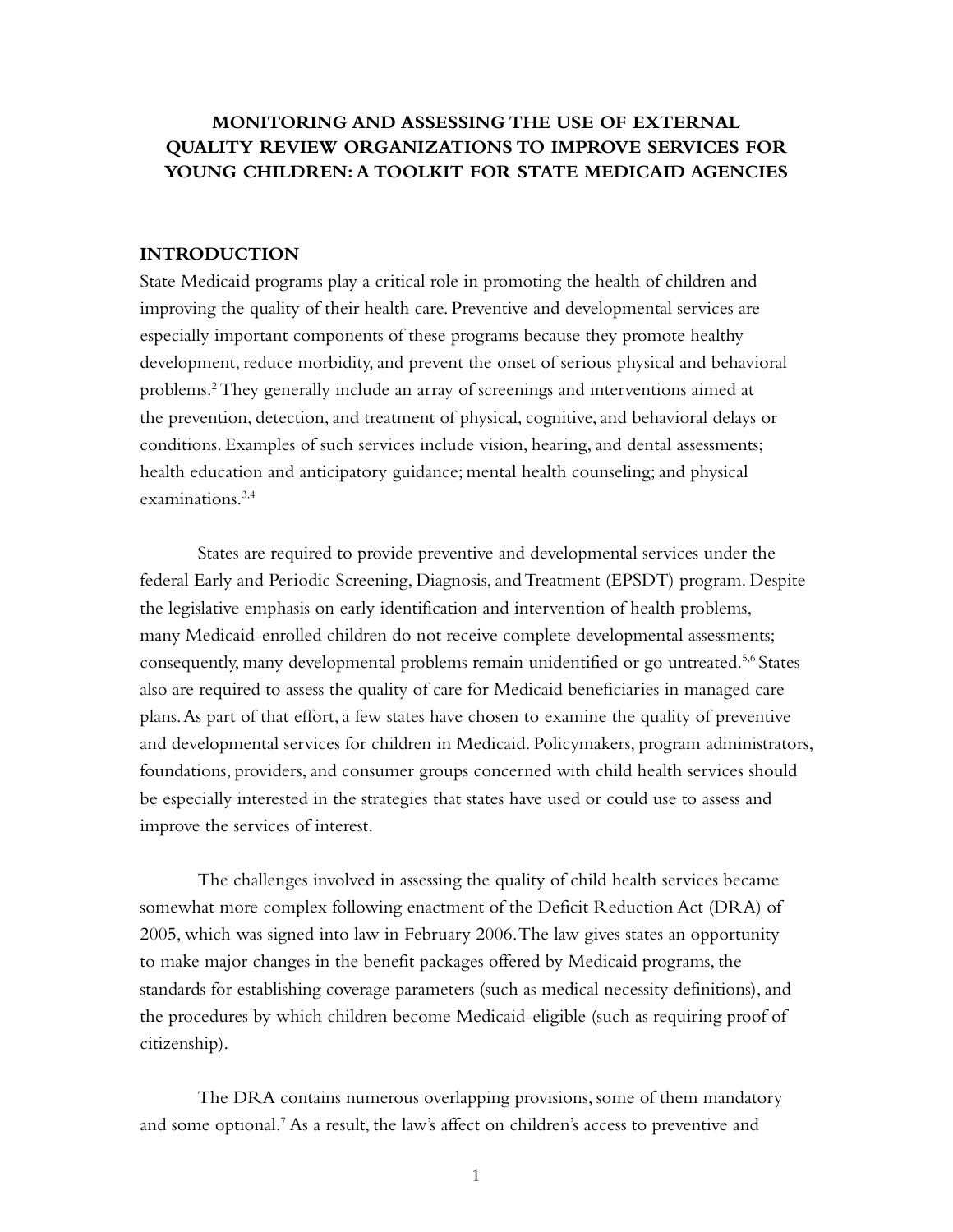developmental services may vary across states, depending on how they implement the DRA's provisions. The DRA's overall long-term impact on access, use, and quality of EPSDT services will not be known for some time, but early analyses suggest the law has changed the use of these services so that they have become the primary means for setting standards of care for Medicaid-enrolled children.<sup>8</sup>

Although the DRA has generated questions about state responsibilities for covering children's health services through Medicaid, states remain obligated under federal regulations established by the Balanced Budget Act (BBA) of 1997 and issued by the Centers for Medicare and Medicaid Services (CMS) to assess the quality of care for Medicaid beneficiaries in managed care organizations (MCOs). The regulations, which took effect in March 2003, require states to develop and implement a written quality assessment and improvement strategy, adopt standardized methods for quality review activities, and conduct annual independent reviews of quality outcomes (Table 1). In return, the regulations give states an enhanced federal funding match for quality review activities and make several types of organizations—usually referred to as external quality review organizations  $(\text{EQROs})^9$ —eligible to conduct the independent reviews.

As Table 1 indicates, the regulations require states to conduct three quality review activities by following standard protocols: determining MCO compliance with federal regulations, validating performance measures used by MCOs, and validating performance improvement projects undertaken by MCOs. For these *mandated* activities, states have two options: EQROs may function as an independent entity to validate MCOs' quality review processes, structures, and activities, or states may conduct those activities themselves. In addition, as part of the *optional* activities, states may turn to EQROs to conduct focused studies, serve as technical resources, or consolidate quality review findings into a comprehensive annual report. Under current federal regulations, a wide range of entities may qualify as EQROs, including medical review organizations, universities, and consulting firms.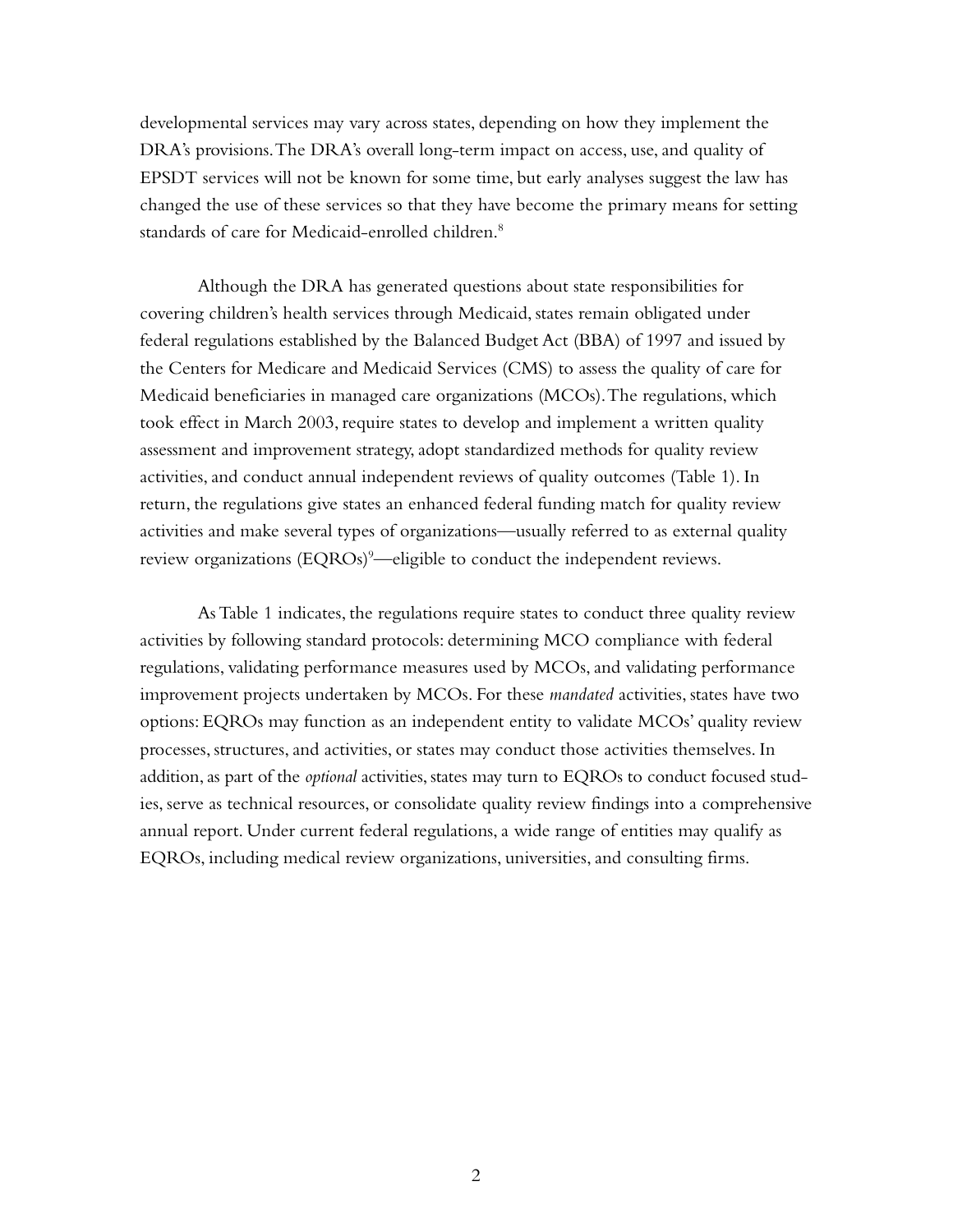| <b>Title</b>                                                                                                  | Source                                                                                                                                                                                                                                                 | Comments                                                                                                                                                                                                                                                                                                                                                                                                                                                                                                                                                                                                                                                                                                                                                                                                                                                                                                                                           |
|---------------------------------------------------------------------------------------------------------------|--------------------------------------------------------------------------------------------------------------------------------------------------------------------------------------------------------------------------------------------------------|----------------------------------------------------------------------------------------------------------------------------------------------------------------------------------------------------------------------------------------------------------------------------------------------------------------------------------------------------------------------------------------------------------------------------------------------------------------------------------------------------------------------------------------------------------------------------------------------------------------------------------------------------------------------------------------------------------------------------------------------------------------------------------------------------------------------------------------------------------------------------------------------------------------------------------------------------|
| Medicaid Program;<br>Medicaid Managed<br>Care: New Provisions                                                 | Federal Register, Vol. 67, No.<br>115/Friday, June 14, 2002/<br>Rules and Regulations<br>(See especially p. 41096 and<br>pp. 41105-41109 for the<br>rule and pp. 41031-41054<br>for comments on an early<br>version and the government's<br>response.) | Explains the requirement in Section $1932(c)$ of the Social Security Act for<br>state Medicaid agencies to develop and implement a quality assessment and<br>improvement strategy that includes:<br>standards for access to care; structure and operations; and quality<br>measurement and improvement;<br>examination of other aspects of care and services related to improving<br>٠<br>quality; and<br>regular and periodic review of the improvement strategy.<br>$\bullet$                                                                                                                                                                                                                                                                                                                                                                                                                                                                    |
| Medicaid Program;<br><b>External Quality</b><br>Review of Medicaid<br>Managed Care<br>Organizations           | Federal Register, Vol. 68, No.<br>16/Friday, January 24, 2003/<br>Rules and Regulations                                                                                                                                                                | Explains the requirement in Section 1932(c) of the Social Security Act for state<br>Medicaid agencies that contract with MCOs to provide for an annual external,<br>independent review of the quality outcomes, timeliness of, and access to the<br>services included in the contract between the state and the MCO; establishes the<br>distinction between mandatory and optional EQRO activities as outlined below.                                                                                                                                                                                                                                                                                                                                                                                                                                                                                                                              |
| Protocols for External<br>Quality Review of<br>Medicaid MCOs and<br>Prepaid Inpatient<br>Health Plans (PIHPs) | www.cms.hhs.gov/<br>Medicaid/managed care/<br>mceqrhmp.asp                                                                                                                                                                                             | Provides nine protocols to help implement the provisions in the External Quality<br>Review (EQR) of Medicaid Managed Care Organizations rule published on<br>January 24, 2003.<br>EQR activities are to be conducted in a manner consistent with the protocols.<br>Three mandatory protocols:<br>determining MCO/PIHP compliance with federal Medicaid managed care<br>regulations;<br>validating performance measures produced by a MCO/PIHP; and<br>validating performance improvement projects undertaken by a MCO/PIHP.<br>Six optional protocols:<br>calculating measures of the performance of a MCO/PIHP;<br>validating encounter data;<br>conducting a performance improvement project for the MCO/PIHP;<br>conducting focused studies of health care quality independent of<br>$\bullet$<br>undertaking a quality improvement effort;<br>administering or validating surveys; and<br>$\bullet$<br>assessing MCO/PIHP information systems. |

## **Table 1. Major Federal Documents Pertaining to Medicaid External Quality Review Activities**

In late 2006, CMS built on the above regulatory framework by publishing two "toolkits" designed to help states 1) develop comprehensive quality strategies and 2) translate those strategies into EQRO contracts. The first toolkit covers the components that CMS expects states to address in their quality strategies and includes a recommended structure for the written document.<sup>10</sup> CMS, for example, expects states to identify quantifiable performance-driven objectives that demonstrate "success or challenges in meeting intended outcomes." The second toolkit provides states with guidance on contracting with EQROs. It includes, for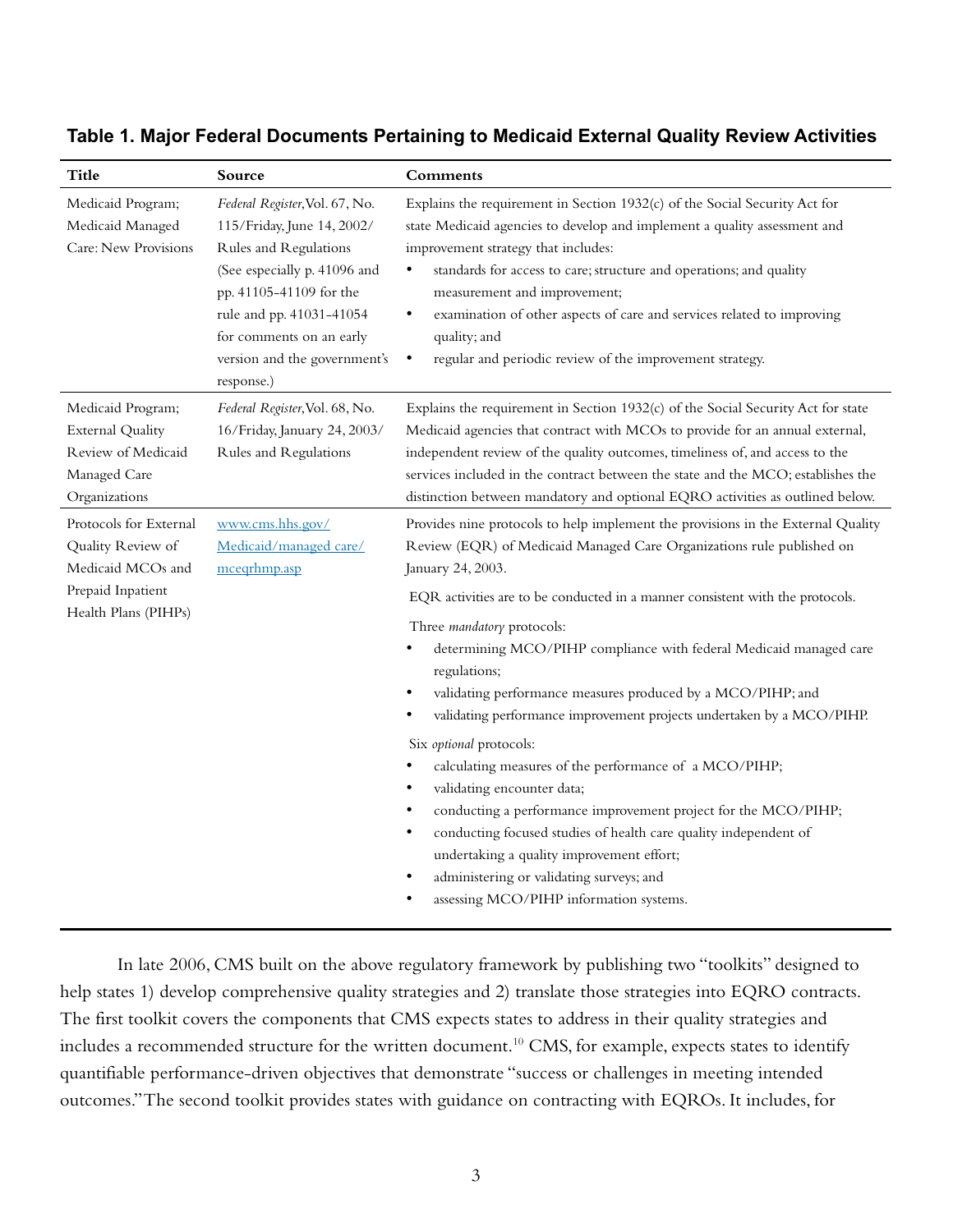example, recommendations for the structure and content of an EQRO's annual summary report on the quality review activities supported by the state and the MCOs with which the state contracts. $11$ 

These regulations and toolkits reflect CMS's interest in broadening the states' repertoire of quality review activities by providing the primary framework and recipes for necessary quality reviews. Specifically, the regulations and toolkits are shaping state quality review activities by:

- standardizing study methods and reporting formats;
- charging MCOs with primary responsibility for conducting quality reviews and implementing quality improvement projects;
- emphasizing EQROs' quality oversight, consultative, and reporting roles;
- influencing the process for developing and implementing focused quality-of-care or quality improvement studies;
- underscoring the need for states to ensure they include appropriate provisions in contracts with both their MCOs and EQROs; and
- broadening the types of entities that qualify as EQROs.

The regulations and toolkits do not, however, provide details on quality review activities for particular topics, such as preventive and developmental services for young children. This report is intended to fill that gap by providing states with examples of specifications for a scope of work that will lead to conceptually and methodologically sound studies of the quality of preventive and developmental services for Medicaidenrolled children. The purpose of this guidance is to:

- improve the quality of preventive and developmental services for young children enrolled in Medicaid by building on information available through the CMS toolkits;
- show how states can implement quality assessments of children's preventive and developmental services that are consistent with CMS rules, regulations, and protocols noted in Table 1; and
- provide states with the technical resources they need to monitor the quality of preventive and developmental services for Medicaid-enrolled children.

State staff can use this report in two ways: 1) for ideas about what to include in a scope of work (as part of an RFP for a new contract or in specifications for the next year's work on an existing contract) and 2) as a source of needed information for judging bidders' responses to an RFP.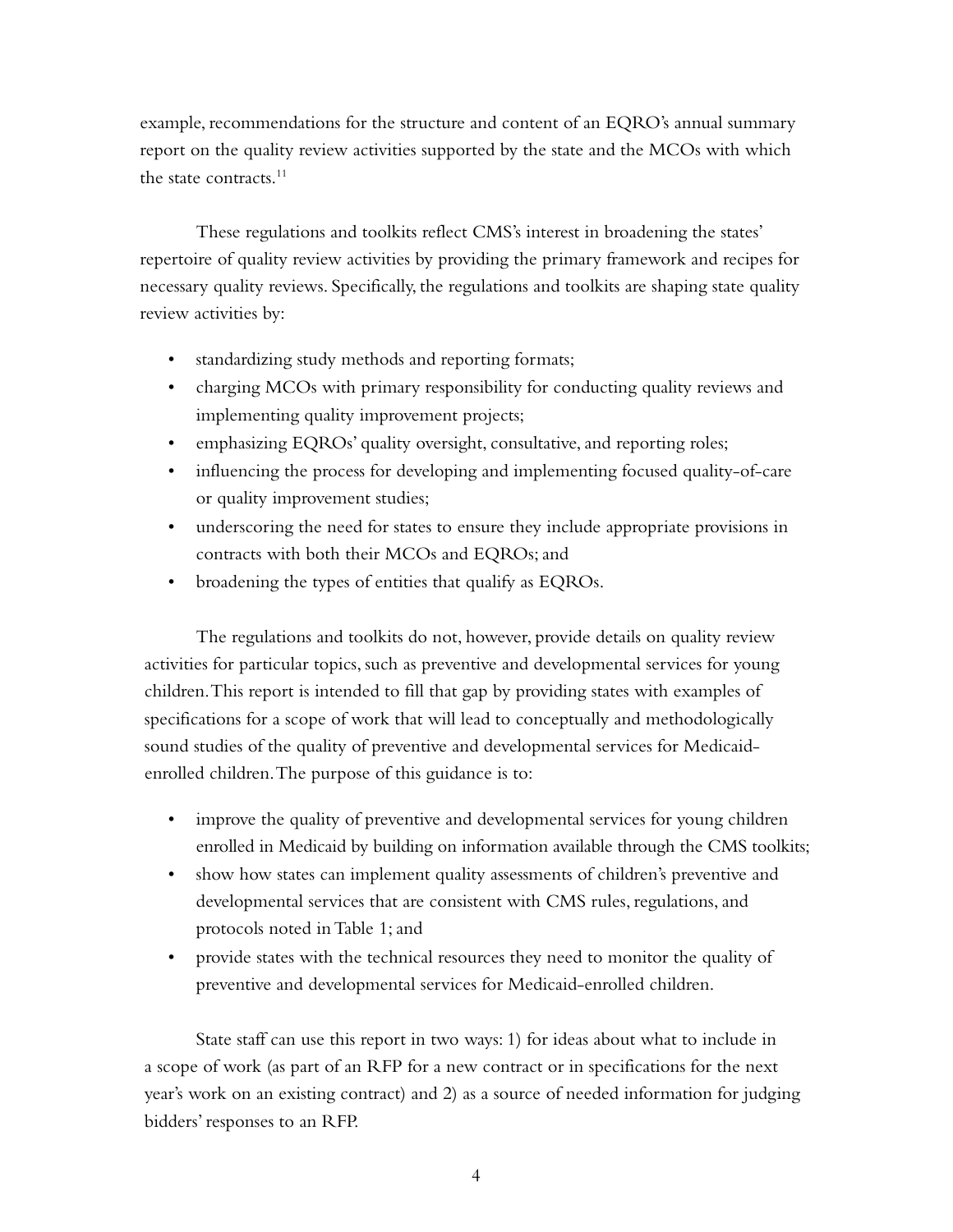#### **METHODS**

This study extends earlier Commonwealth Fund-supported work demonstrating that several factors influence states' decisions to use EQROs to assess the quality of preventive and developmental services for children enrolled in Medicaid.<sup>12</sup> These factors include influential "champions" within the state; availability of attention-getting data demonstrating problems in providing preventive and developmental services; access to special funds related to the quality of child health; the passage of relevant legislation; political or public perceptions about the quality of child health services; and specific recommendations from CMS, EQROs, or MCOs.

Information gathered for the earlier study showed that few states have asked their EQROs to conduct studies related to preventive and developmental services for Medicaidenrolled children. The present study expanded on that finding to determine what technical guidance states would find useful in monitoring and assessing the quality of these services. To develop the current report, project staff:

- re-examined RFPs and reports gathered for the previous study;
- • obtained and reviewed additional RFPs and contracts from 19 states to understand further the various methods used by states to select and contract with EQROs;<sup>13</sup>
- conducted telephone interviews with staff in three selected states (Illinois, Minnesota, and Washington);<sup>14</sup> and
- • convened an advisory panel of representatives from state and federal agencies, a MCO, and an EQRO to help identify specific informational needs for the target audience.

Based on this information and in consultation with The Commonwealth Fund and the panel of experts, project staff developed this report and the accompanying toolkit material.

#### **FINDINGS**

Information gathered from state documents, discussions with staff from selected states, and meetings with members of the advisory panel led to two main findings and one secondary finding.

First, EQRO contracts typically reference the relevant RFP and other documents (e.g., the state quality strategy) to define the scope of work that a state expects from an EQRO. State quality improvement strategies and virtually all RFPs, however, include only general language related to the types of activities expected from EQROs during the contract period (typically three to five years); they do not focus on quality review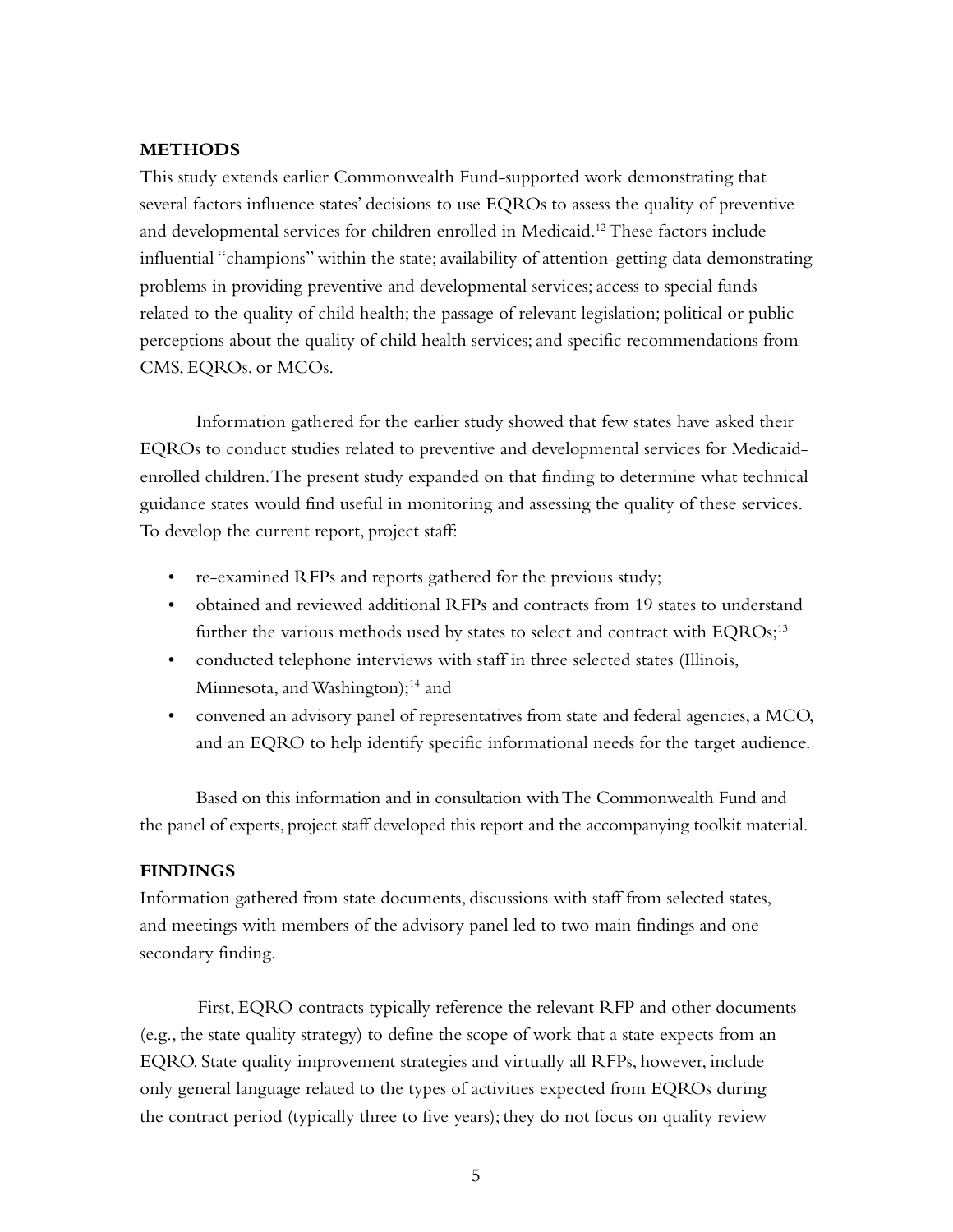activities related to particular areas, such as preventive and developmental services for young children. While this approach preserves a state's flexibility to define a set of activities for an EQRO in any given year of the contract period, it also means that state staff must negotiate an annual scope of work that defines specific activities. Moreover, few states have developed scopes of work specifically related to preventive and developmental services; those that have done so have incorporated them into annual work plans that generally are not publicly available.

Second, states take one of two approaches to contracting with an EQRO to conduct studies related to child health care:

- • commission the EQRO with which they contract for all Medicaid-related quality review activities to conduct designated review activities related to child health; and
- contract with an EQRO, which may or may not be the same EQRO that engages in other quality review activities, to undertake specific activities related to child health services.

The first approach is the most common among states and the most administratively simple because a state contracts with only one EQRO. Under this approach, however, an EQRO needs to have the requisite skills to conduct quality review activities across all of the many topic areas and populations with which state Medicaid programs are involved (e.g., chronic care services for the elderly, mental health services, disabilityrelated programs). If, however, the EQRO lacks these skills, it must subcontract with an appropriately skilled entity. Moreover, at the time of the decision to award a multiyear contract to an EQRO, states need to ensure that the EQRO has the specific knowledge and capacity related to child health services if it is to conduct quality reviews of preventive and developmental services for young children. States can ask bidders responding to an RFP to document past work on preventive and developmental services for children or provide examples of hypothetical studies that include appropriate measurement strategies and data analytic methods.

The second approach allows states to hire an EQRO with specific experience in assessing the quality of child health services. Washington State, for example, commissioned an EQRO specifically to implement a multiyear initiative related to children's preventive services, and Minnesota contracted with an EQRO specifically to conduct a study of its EPSDT program.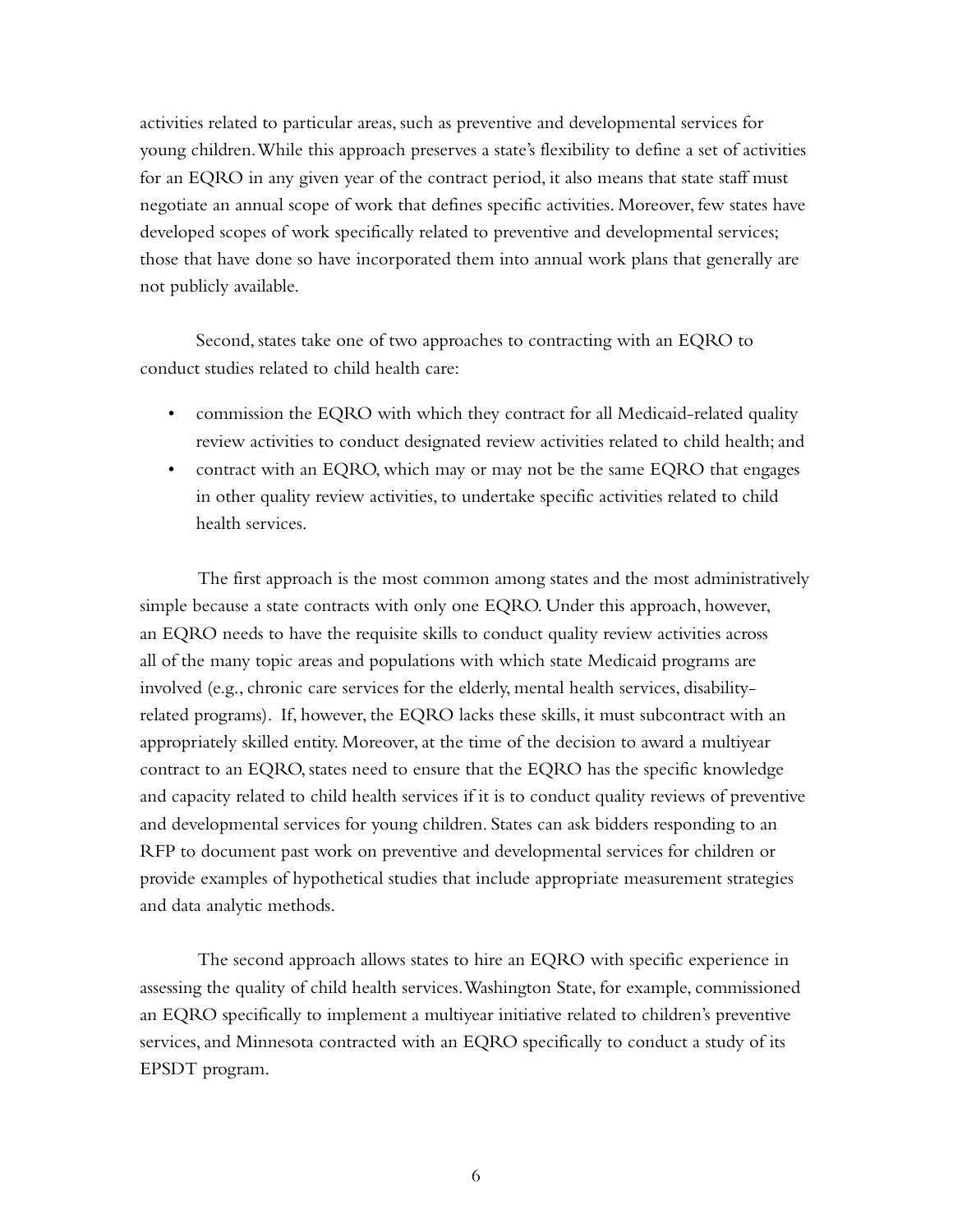Finally, information gathered through document reviews and discussions with key stakeholders led to an additional finding: the involvement of providers is an essential component in a long-term plan to improve the quality of children's preventive and developmental services. Washington State, for example, has worked successfully with providers and its EQRO through the Children's Preventive Healthcare Initiative (CPHI). Washington implemented the initiative in 2003 to assist MCOs in meeting federal requirements for children's preventive care, including EPSDT services and immunizations. Through the CPHI, providers developed and applied interventions to improve well-child care, and the EQRO provided performance feedback to clinics and MCOs. The EQRO also conducted training sessions so that the state, providers, and MCOs could further enhance their respective quality improvement methods and define additional interventions to improve children's preventive health care. According to state staff, the CPHI was recently reborn as the Children's Health Improvement Collaborative. The purpose of this learning collaborative is to improve the delivery of care for low-income children diagnosed with asthma, attention deficit-hyperactivity disorder, or weight problems. Through the collaborative, medical teams learn to measure and improve the quality of care delivered by their practices.

North Carolina and Vermont also have developed statewide partnerships of providers and quality experts to help pediatric practices engage in practice-based quality improvement activities.15 Both states have participated in the Healthy Development Learning Collaborative, a partnership of providers, state agencies, and academic institutions committed to improving preventive and developmental services for children up to five years of age. The collaborative supports providers in engaging families in a partnership to ensure that children and their parents receive the support needed to promote healthy development.<sup>16</sup> Physicians who participate in the collaborative receive Continuing Medical Education (CME) credit. Studies of these practices have shown success in improving children's receipt of preventive and developmental services.<sup>17</sup>

In another example of collaboration, providers have had a strong influence in North Carolina as a result of working closely with the state through primary care case management networks. In addition to its work with the learning collaborative, North Carolina has changed its EPSDT requirements to require primary care providers to use a formal, validated developmental screening tool at well-child visits. Since then, the proportion of children screened for developmental problems has steadily increased.<sup>18</sup> The state also has developed resources to guide providers in implementing developmental screening and surveillance, including an office resource guide, anticipatory guidance for use at each well-child visit, and a video workbook.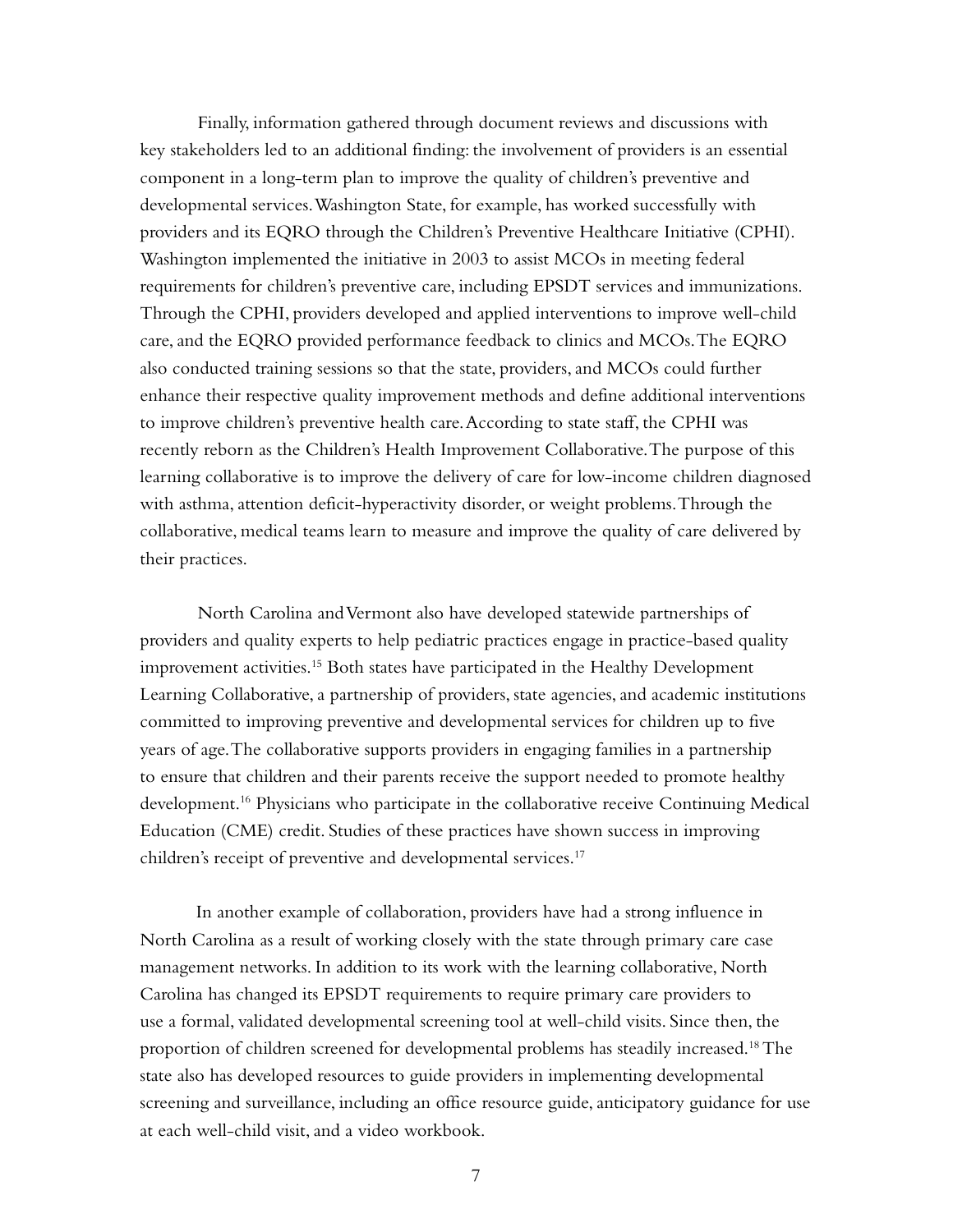#### **IMPLICATIONS**

The study's findings have two implications for states. First, as states continue demonstrating increased interest and capacity in assessing the quality of preventive and developmental services for Medicaid-enrolled children, they will need to develop scope-of-work specifications for their EQROs. To assist states in this process, this section outlines five model specifications. The appendix provides an example of a scope of work that includes technical language defining EQRO activities related to the assessment and improvement of preventive and developmental services for young children.

A second implication involves building the capacity of staff to assess EQRO experience in conducting quality reviews of child health services. As mentioned earlier, states need to ensure that their EQROs have the knowledge and capacity related to child health services if the organizations are to conduct quality reviews of preventive and developmental services. To help states in their selection processes, this section also describes four core competencies.

# **Scope of Work for an EQRO to Assess and Improve Preventive and Developmental Services for Medicaid-Enrolled Children**

The quality review framework established by federal regulations charges MCOs with primary responsibility for conducting quality review activities and vests EQROs with an oversight and consultative role. Consequently, states need to ensure they include appropriate provisions in contracts with both their MCOs and EQROs. Five qualityrelated specifications for an EQRO's scope of work are noted below and then described in greater detail.

- • The EQRO will determine MCO compliance with federal Medicaid managed care regulations related to EPSDT.
- The EQRO will measure the performance of a MCO relative to ensuring the delivery of children's preventive and developmental services.
- The EQRO will recommend and subsequently evaluate a performance improvement project for implementation by the state's MCOs to improve the quality of preventive and developmental services.
- The EQRO will assess a MCO's information system related to preventive and developmental services.
- The EQRO will conduct a focused study related to children's preventive and developmental services.

The specifications above are keyed to CMS mandatory and optional activities. Few states will contract with an EQRO exclusively to assess preventive and developmental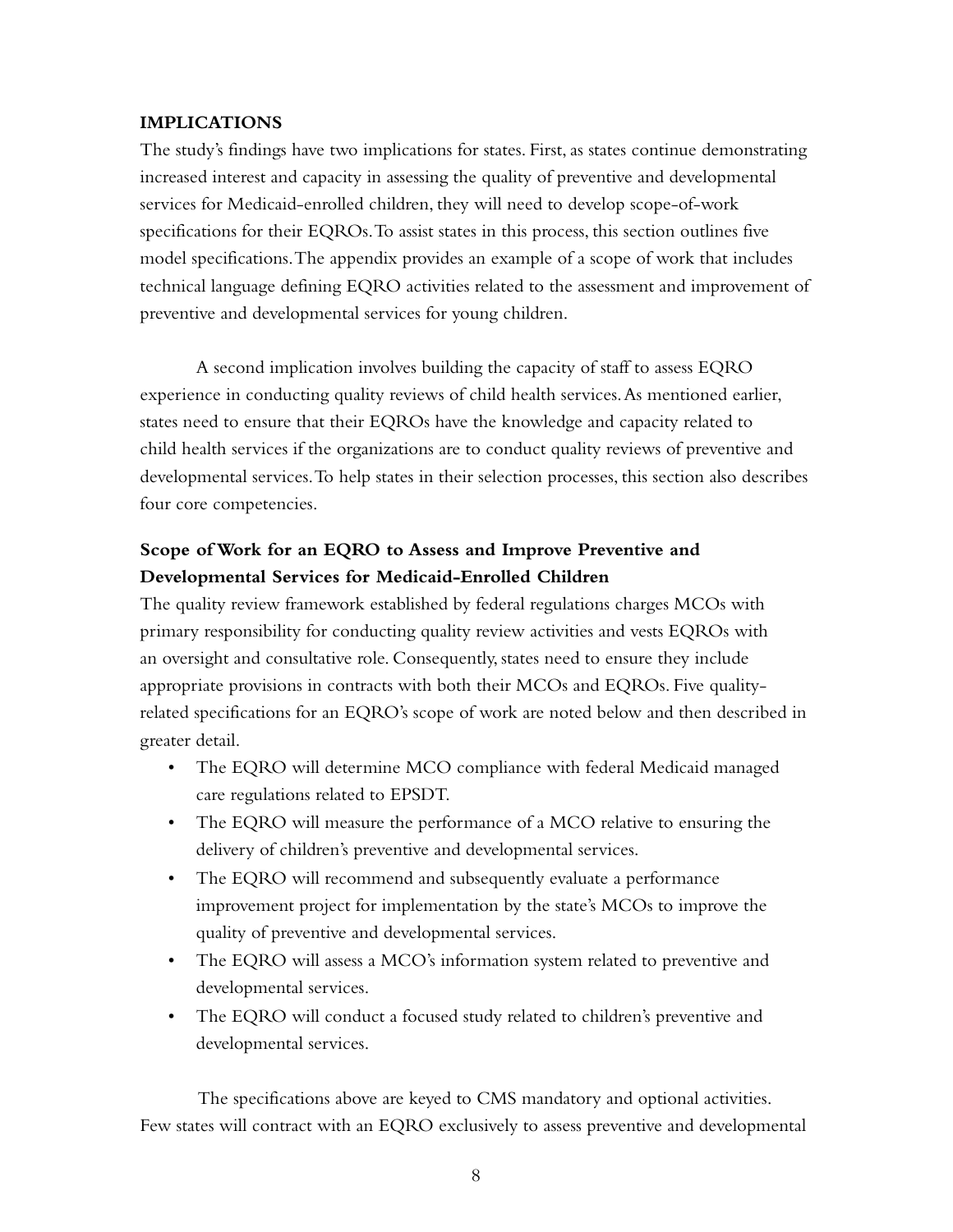services; hence, any specifications governing the assessment of these services must likely be incorporated into a larger scope of work for a contract or take the form of a negotiated agreement that defines work for a particular year within a broader multiyear contract.

**The EQRO will determine MCO compliance with federal Medicaid managed care regulations related to EPSDT.** In explaining how it would conduct the assessment activity, an EQRO may discuss practical strategies for assessing MCOs' delivery of services required under the EPSDT provisions. The 1967 Medicaid statute mandates that states must provide EPSDT services to Medicaid-eligible children under age 21.19 The EPSDT program is designed to provide children with preventive services; early detection of health and developmental problems; and medical services to treat these problems effectively. The program is also designed to ensure that states conduct outreach, arrange transportation, and schedule appointments. Over the years, various amendments to the statute have defined the EPSDT benefit further. Most significantly, the 1989 Omnibus Budget Reconciliation Act (OBRA-89) clarified and strengthened state requirements for implementing and reporting on EPSDT screening. OBRA-89 also required the U.S. Secretary of Health and Human Services to set state-specific annual goals for children's participation in EPSDT.<sup>20</sup>

Throughout the last decade, states have increasingly looked to managed care as a mechanism to deliver Medicaid benefits, including EPSDT. In 2005, 63 percent of the entire Medicaid population was enrolled in managed care.<sup>21</sup> To ensure that states meet their obligations to Medicaid beneficiaries enrolled in managed care, the federal government issued Medicaid managed care regulations. Among the several regulations, states are obligated to ensure that MCOs implement procedures to deliver primary care to all MCO enrollees; adopt, make broadly available, and apply appropriate practice guidelines; develop an ongoing quality assessment and performance improvement program for the services delivered to enrollees; and use encounter data (or another method specified by the state) to maintain a health information system that collects and reports data on enrollee and provider characteristics, as well as on services furnished to enrollees.

States contracting with MCOs to serve Medicaid-enrolled children face challenges in ensuring the receipt of EPSDT services. EQROs can assist states by determining MCO compliance and assessing whether preventive and developmental services have been provided. Strategies to determine compliance could include:

• establishing whether MCOs require providers to use standardized, validated screening tools such as the Parents' Evaluation of Developmental Status or the Ages and Stages Questionnaire;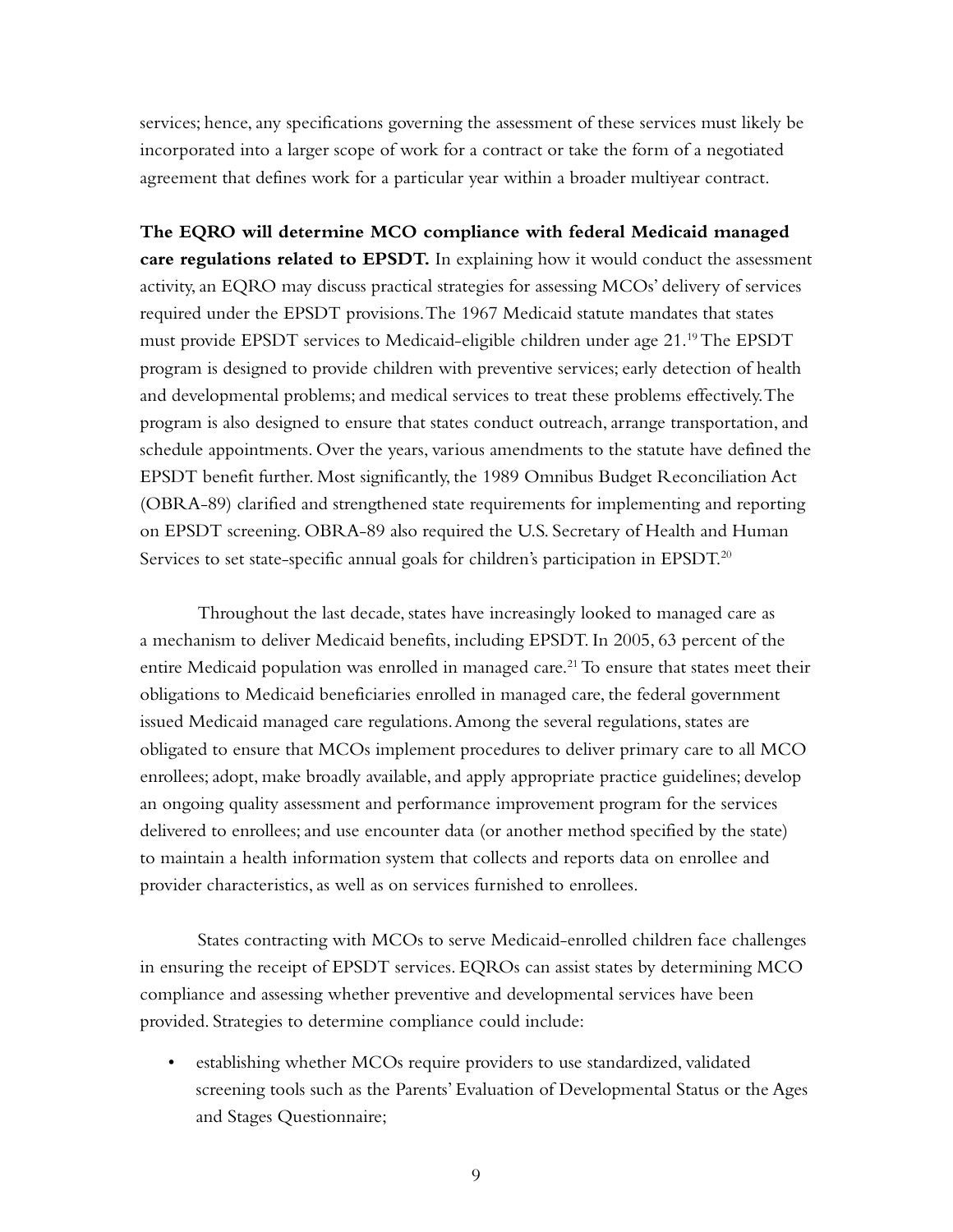- assessing children's access to preventive and developmental services as a 1) mandatory activity by determining MCO compliance with the federal managed care regulations related to access or 2) an optional focused study on disparities in children's access to preventive and developmental services;
- verifying the accuracy and timeliness of MCO data systems (i.e., coding and data entry) to assess whether data (including encounter data) on EPSDT service utilization are being captured;
- conducting focus groups or interviews with panels of beneficiaries and their families to determine the content of well-child visits; and
- conducting medical record reviews that drill down to the level of preventive and developmental services (e.g., examining records for evidence of developmental screening, including use of a validated developmental screening instrument, or for evidence of mental health screening of adolescents).

States cannot avoid EPSDT obligations by simply contracting with MCOs and requiring the organizations to meet state obligations. Ultimately, it is the states' responsibility to ensure that Medicaid children receive comprehensive services in a timely fashion.

**The EQRO will measure the performance of a MCO in relation to ensuring the delivery of children's preventive and developmental services.** Focusing solely on the number of well-child visits does not adequately measure content or quality of care. An EQRO's approach to assessing service delivery activities should include a discussion of appropriate indices of the delivery of preventive and developmental services. Appropriate measures could include the following.

- **• Network adequacy.** An EQRO can determine if the number of primary care physicians (PCPs) for Medicaid enrolled-children is sufficient by examining provider availability and accessibility. A measure of network adequacy also should establish the extent to which PCPs can provide an appropriate "medical home" for Medicaid children. A medical home is a comprehensive approach to providing medical services, including well-child care. According to the American Academy of Pediatrics, a medical home provides care that is "accessible, continuous, comprehensive, family centered, coordinated, compassionate, and culturally effective."<sup>22</sup>
- **• Education in preventive and developmental services.** An EQRO can ascertain whether PCPs are asked to document how they maintain current knowledge about measurements, screening, and treatment activities related to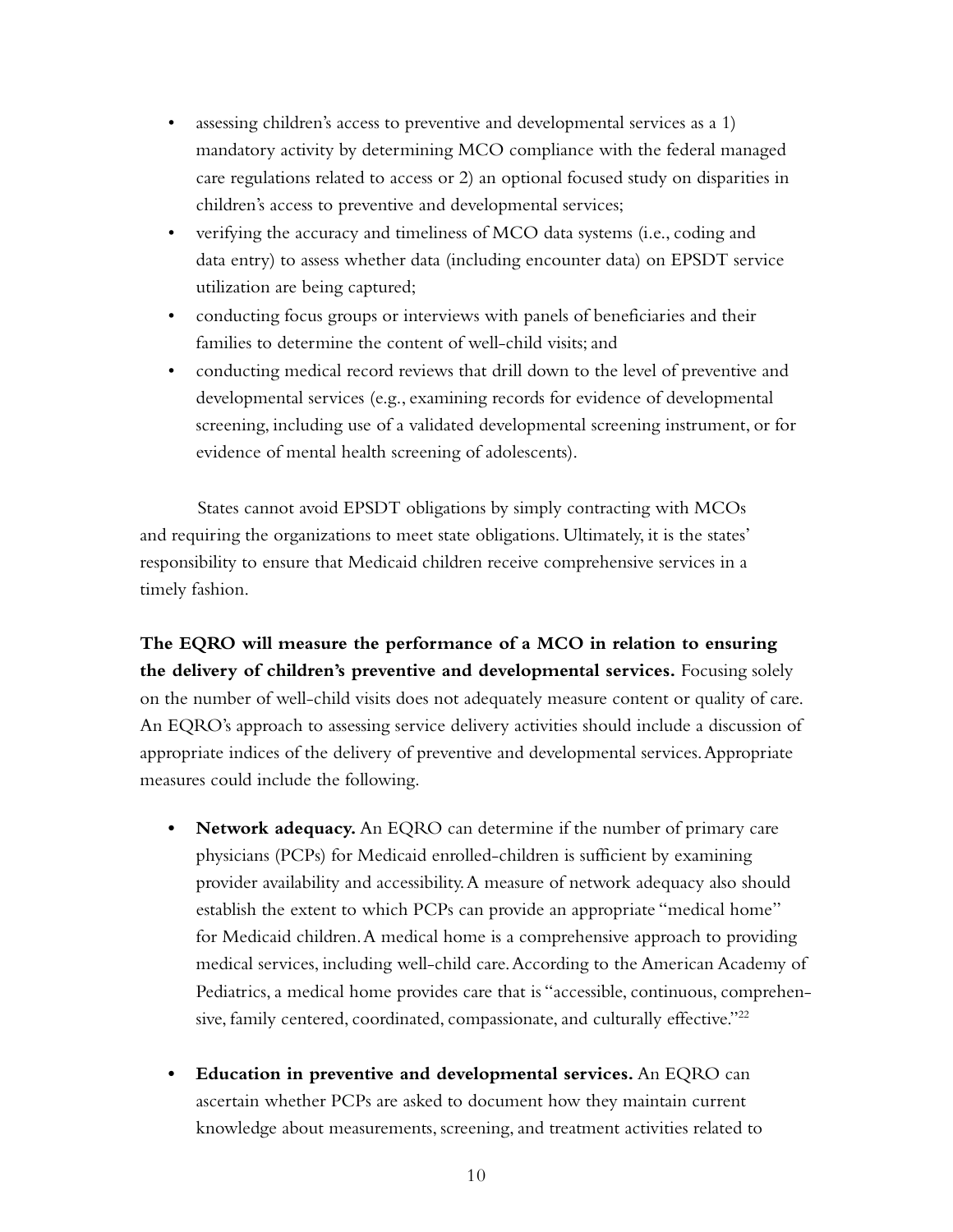children's preventive and developmental services. For instance, are PCPs required to document a certain number of CME credits or activities related to children's services? Do any educational programs train physicians in screening guidelines, coding procedures, and billing? Such educational efforts help ensure that physicians recognize the importance of preventive and developmental services and correctly deliver and document such services.

- **Provider support for appropriate documentation of service delivery.** An EQRO can establish how the Medicaid agency supports providers in ensuring appropriate documentation of preventive and developmental services. Does the agency offer providers training on documentation? A state may have sophisticated data storage capacity, but without substantial provider training and support, it will miss opportunities for documenting the content of service delivery. With the emergence of electronic medical records (EMRs), it is particularly important to train providers in the accurate documentation of services, including preventive and developmental services. Furthermore, the Medicaid agency should support all providers and ensure that training does not exclude those who, for instance, may lack the technical means to access a web-based training tool.
- **Rate of well-child visits per age group.** An EQRO can document the rate of well-child visits for each age group. Although federal regulations establish the standard of an 80 percent compliance rate overall, that rate is not easy to attain for certain age groups, such as adolescents. An EQRO may suggest appropriate age- and gender-specific benchmarks for progress toward this standard and identify obstacles that must be addressed to reach it.

**The EQRO will recommend and subsequently evaluate a performance improvement project for implementation by the state's MCOs to improve the quality of preventive and developmental services**. An EQRO's approach to quality improvement should address at least two strategies for helping MCOs reduce the gap between what is known about the appropriate use of preventive and developmental services and the extent to which PCPs deliver such services. Learning collaboratives and programs designed to implement best practices are two possible strategies for EQRO quality improvement efforts.

**Learning collaboratives.** Learning collaboratives are partnerships of health care provider teams that participate in joint educational and planning efforts to reduce barriers to high-quality care by implementing new procedures and measuring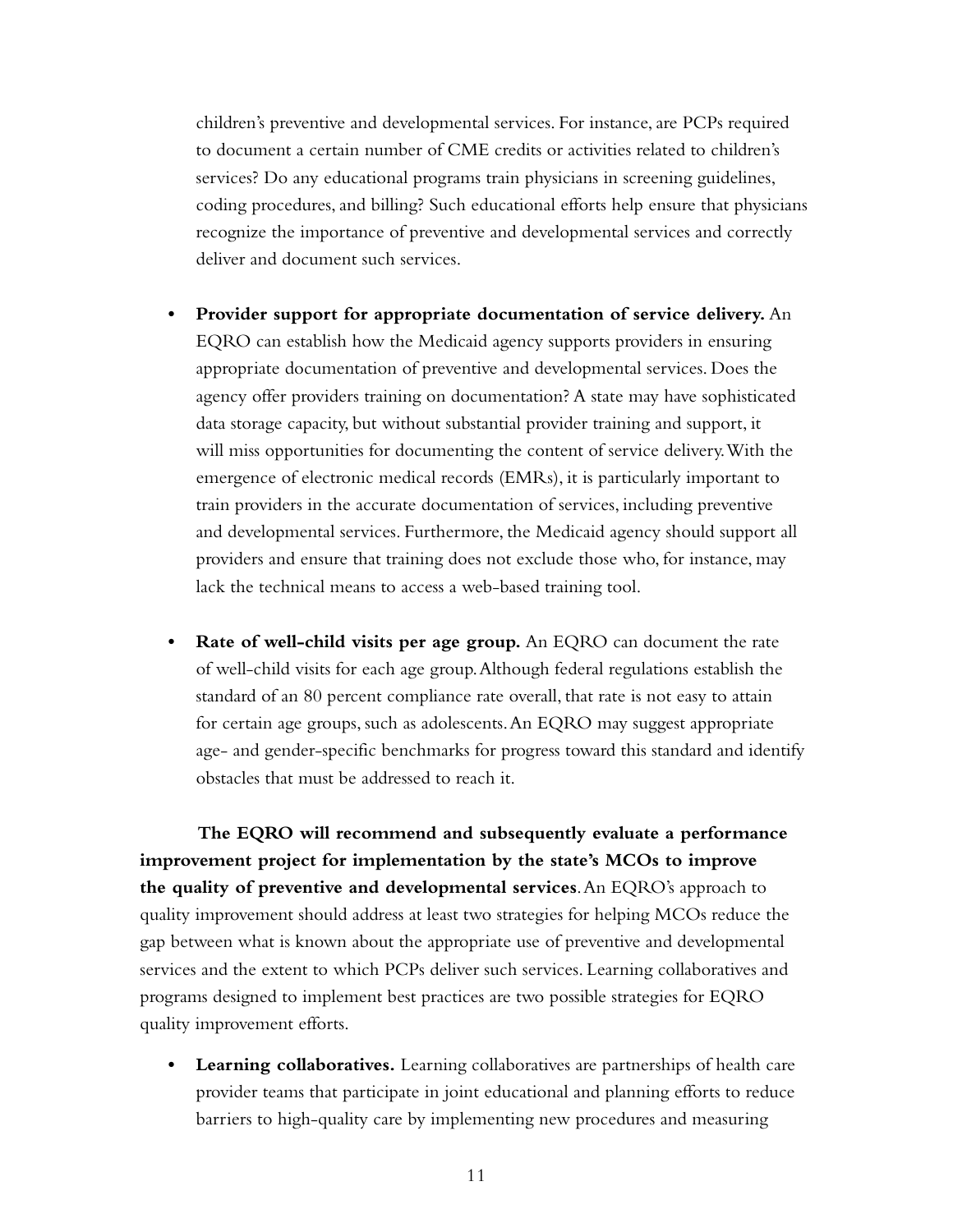selected outcomes. In one state, a learning collaborative had strong positive effects on the number of children in 14 pediatric practices who received preventive services such as immunizations, anemia screening, dental assessments, and blood pressure screening.<sup>23</sup> A scope of work could encourage an EQRO to use learning collaboratives as a means to improve preventive and developmental services. EQROs could work with MCOs to support the application of collaboratives to pediatric practices in MCO networks.

- **• Best practices programs.** Several groups have recently led efforts to promote consistent use of best practices related to preventive and developmental services. In North Carolina, for example, providers worked together to enhance the use of standard screening tools to identify behavioral and developmental problems. A group of pediatricians in leadership positions in the state focused on pediatric offices, first in a few counties, and then across the entire state to encourage consistent use of screening tools (either the Ages and Stages Questionnaire or the Parents Evaluation of Developmental Status) at designated well-child visits.<sup>24</sup> The EQRO's scope of work should reflect an awareness of those efforts and outline potential strategies for supporting MCOs in ensuring consistent use of best practices and evaluating such efforts. Best practices may include:
	- consistent use of validated developmental screening tools;
	- standard information on critical developmental challenges as part of anticipatory guidance; and
	- strategies for improving documentation of the content of well-child visits.

As EQROs undertake quality improvement efforts, they will likely face complicated relationships arising from interactions between providers and MCOs. Providers may have strained relationships with the MCOs with which they contract, and they may be unfamiliar with EQROs or the Medicaid regulations governing quality of care. As a result, state Medicaid staff may have to broker provider-MCO relationships and work with EQROs to resolve tensions. Staff must first identify an effective means for initiating and supporting a collaborative planning process that involves several stakeholders and then support the EQRO in initiating and sustaining such a collaboration.

Other possible performance improvement projects related to preventive and developmental services that EQROs might suggest to MCOs include the following: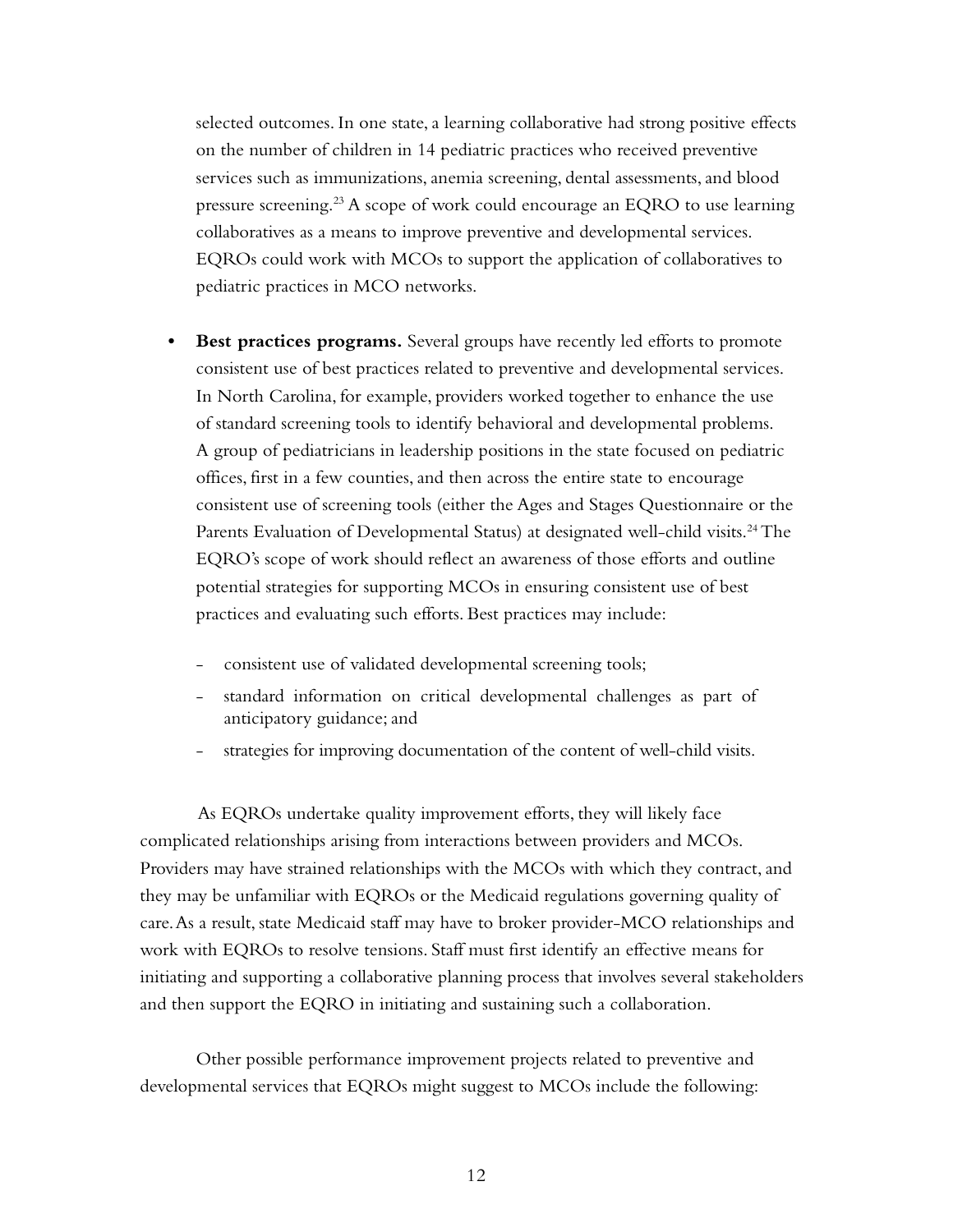- assessing the impact of educational campaigns designed to increase consumer awareness of preventive and developmental services and enhance provider support for documenting the delivery of these services; assessing the impact of systemwide innovations for delivering preventive and developmental services (e.g., reimbursement for use of a standardized developmental screening instrument);
- requiring MCOs to develop and submit annual corrective action plans for review by the state or EQRO;
- • assessing documentation methods currently used by contracted providers and facilitating a process for developing forms that are well-suited to collecting information on preventive and developmental services (e.g., a standard medical record form that cues physicians to provide uniform developmental screenings and anticipatory guidance);
- • evaluating the impact on practice patterns of the use of standard, online provider training programs related to preventive and developmental services;
- evaluating alternative reminder systems (e.g., telephone calls and incentives) to increase the percentage of well-child visit appointments kept by parents; and
- • examining the system of referral tracking (e.g., an automated tracking system that can show whether a child referred for further evaluation actually obtains that service);

**The EQRO will assess a MCO's information system related to preventive and developmental services.** Federal regulations (CFR 438.242) require states to ensure that each MCO uses encounter data (or other methods specified by the state) to maintain a health information system that collects and reports data on enrollee and provider characteristics and services furnished to enrollees; the regulations also require states to ensure that MCOs maintain accurate and complete data. If specific data on preventive and developmental services can be included in the data system, the state can ask its EQRO to synthesize the data across MCOs and develop a report on the extent of service delivery. A system that includes data on complete well-child examinations could include documentation on a child's birth date and health history; findings from physical examinations; height, weight, body mass index, or head circumference as appropriate; findings from developmental and mental health screenings; immunizations received; results of lead screening; provision of education and anticipatory guidance; and whether a referral was made (and, if so, for what type of service).

Most MCO encounter data systems, however, do not include all (or even most) of the information listed above. Data on claims also do not reliably convey basic information about preventive and developmental services. Many MCOs pay PCPs on the basis of fee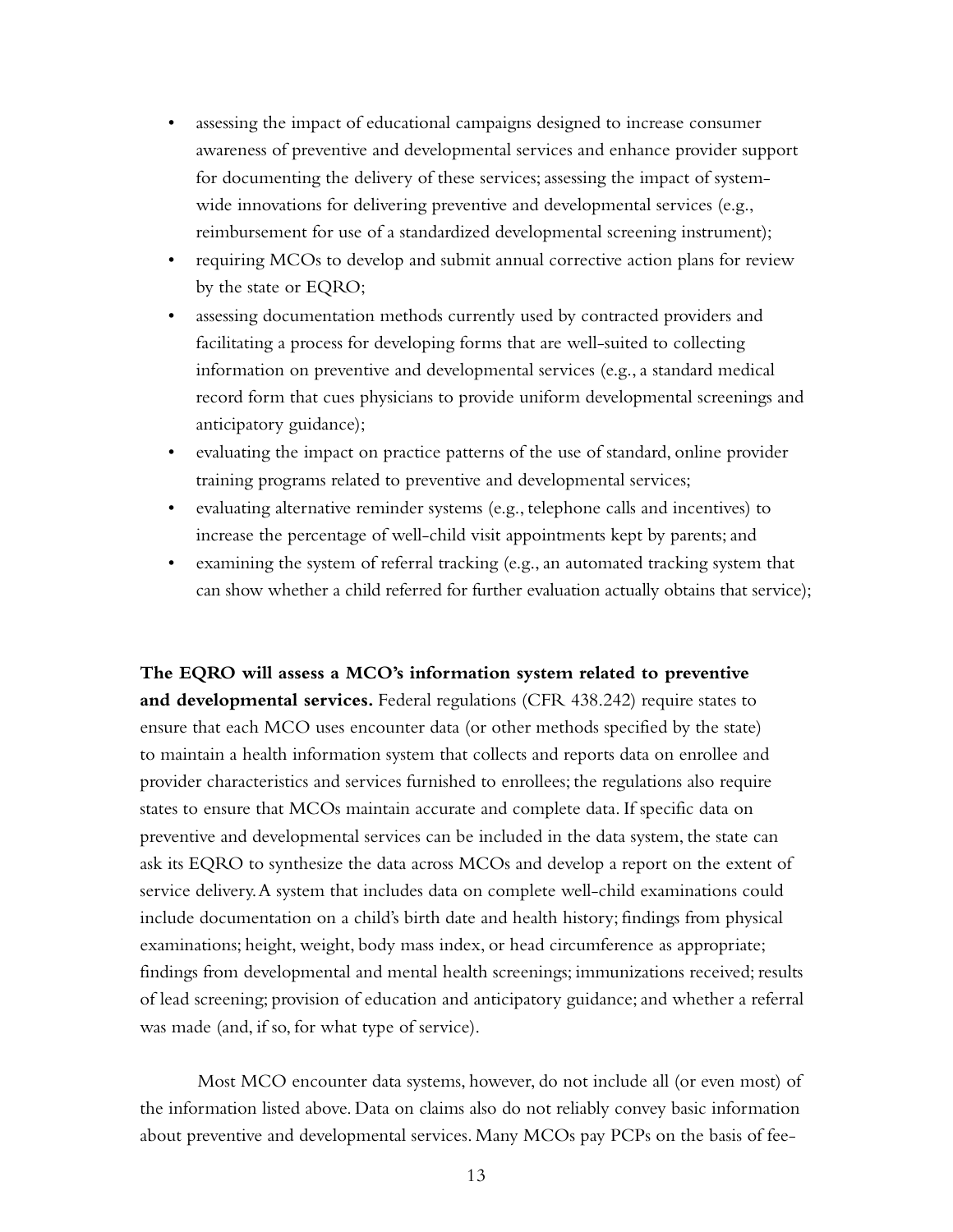for-service claims that include standard diagnostic and procedure codes. Procedure codes, however, provide little information about what actually occurs during a well-child visit. The code for a well-child visit, for example, does not indicate whether a pediatrician provided anticipatory guidance, performed an unclothed physical examination, or reviewed the child's immunization status. A pediatrician could have provided all of these services or only one of them but would still submit the same code for billing purposes. Even medical records do not necessarily provide reliable documentation of preventive and developmental services. Providers rarely note, for example, the specific anticipatory guidance that they provide (e.g., Johnny was told to wear his bicycle helmet).

A state could ask an EQRO to analyze the data problem and suggest potential steps to ensure that information systems address data gaps. An effective approach could include several actions that an EQRO could take, including:

- a flow chart indicating in detail what and how information about preventive and developmental services moves through the system (e.g., from provider to MCO to the state);
- identification of barriers and solutions to developing an effective reporting and information-sharing system that would support quality reviews of the delivery of preventive and developmental services; and
- the extent to which a MCO or the state gives information about the delivery of preventive and developmental services back to providers in such a way that providers may use it to improve services.

**The EQRO will conduct a focused study on children's preventive and developmental services.** A study on the quality of children's preventive and developmental services could focus on any one of several topics, including developmental screening, anticipatory guidance, rates of maternal depression, lead screening, barriers to full immunization, oral health, or nutrition and obesity. Prioritizing these and other topics should take place through a collaborative process with key stakeholders, including representatives of the pediatric provider community, MCO leaders, and staff from the state maternal and child health agency, and should account for emerging public health and health care delivery issues in the state. The scope of work should explain the process of topic selection (e.g., who is involved in the process, how topics are prioritized, and so forth).

In addition to explaining the process used to select topics, states should ask EQROs to describe in their proposals what research methods will yield the most scientifically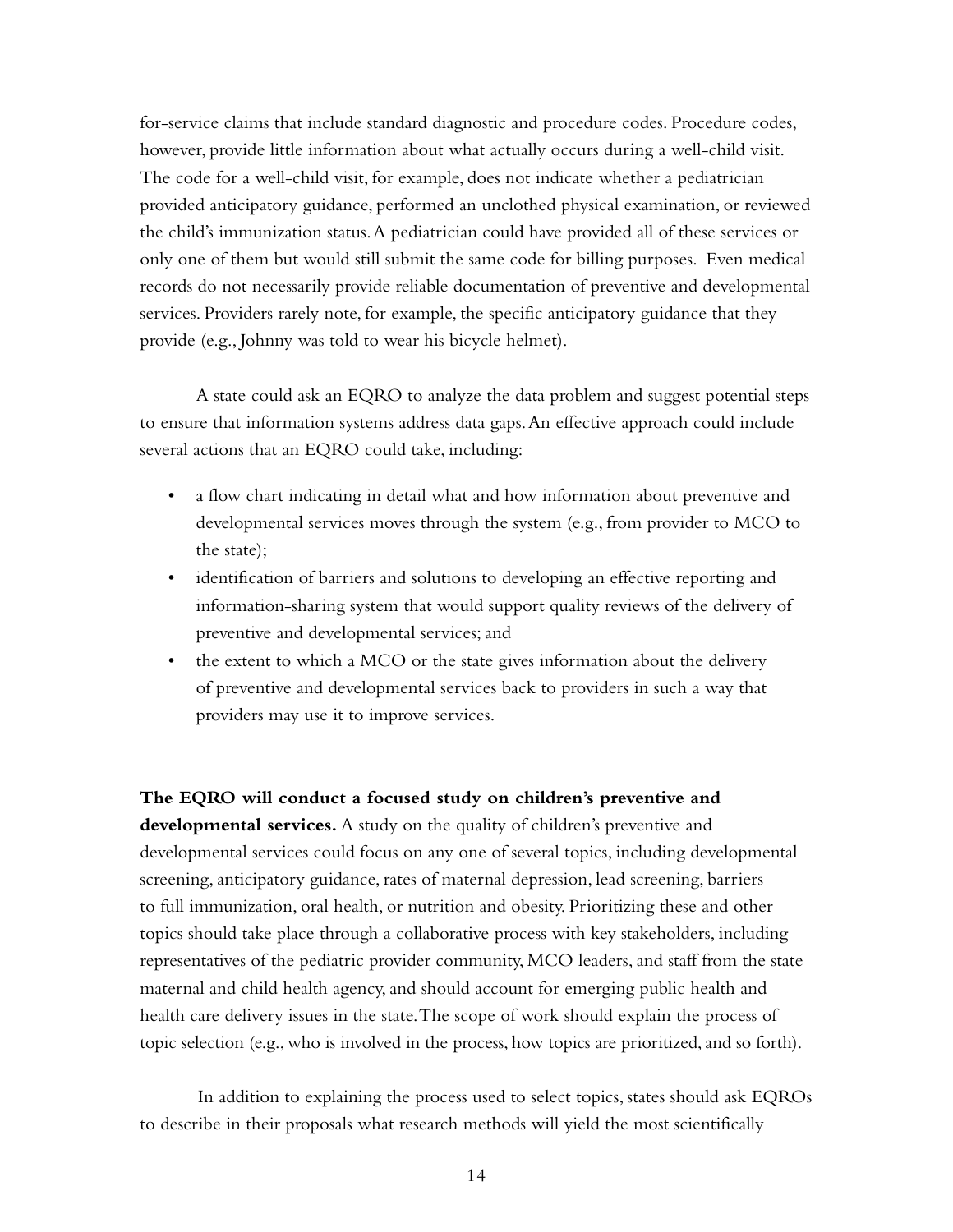credible evidence for addressing important research questions. Depending on the topic and specific questions, several research designs could be feasible, including chart reviews, analyses of claims and administrative data, surveys of parents or children, or qualitative interviews with key informants. EQROs should be expected to explain the benefits and drawbacks of several approaches and indicate their recommended approach. If an EQRO decides to rely on surveys or qualitative interviews, it will have to address questions of sample selection (e.g., a convenience sample or a random sample?). CMS has developed templates that may be useful in preparing an RFP that calls for focused studies.<sup>25</sup>

EQROs may undertake studies of the quality of preventive and developmental services that:

- use consumer or provider surveys to assess perceptions of the quality of preventive and developmental services;
- examine MCOs' use of practice guidelines related to preventive and developmental services;
- use surveys to assess family experiences in relation to preventive and developmental services;
- use administrative and claims data to examine geographic or racial disparities across age groups in rates of well-child visits;
- use a combination of administrative and survey data to examine the relationship between the provision of preventive and developmental services and specific indices of risk for future problems, such as high body mass indexes and behavioral problems in school;
- use claims and administrative data to track the long-term relationship between wellchild visits in the first two years of life and the use of medical services from ages three through five;
- evaluate the effects of alternative periodicity schedules on service use and health outcomes; and
- examine the effects of changes in reimbursement methods on the content and quality of well-child examinations.

## **Skills, Experiences, and Competencies Needed by EQROs**

EQROs can have an important impact on both the lives of the Medicaid population and the performance of providers. They are expected to serve as technical resources to both the state and MCOs, but their capabilities vary, particularly that of conducting studies on children's preventive and developmental services. As discussed in an earlier report,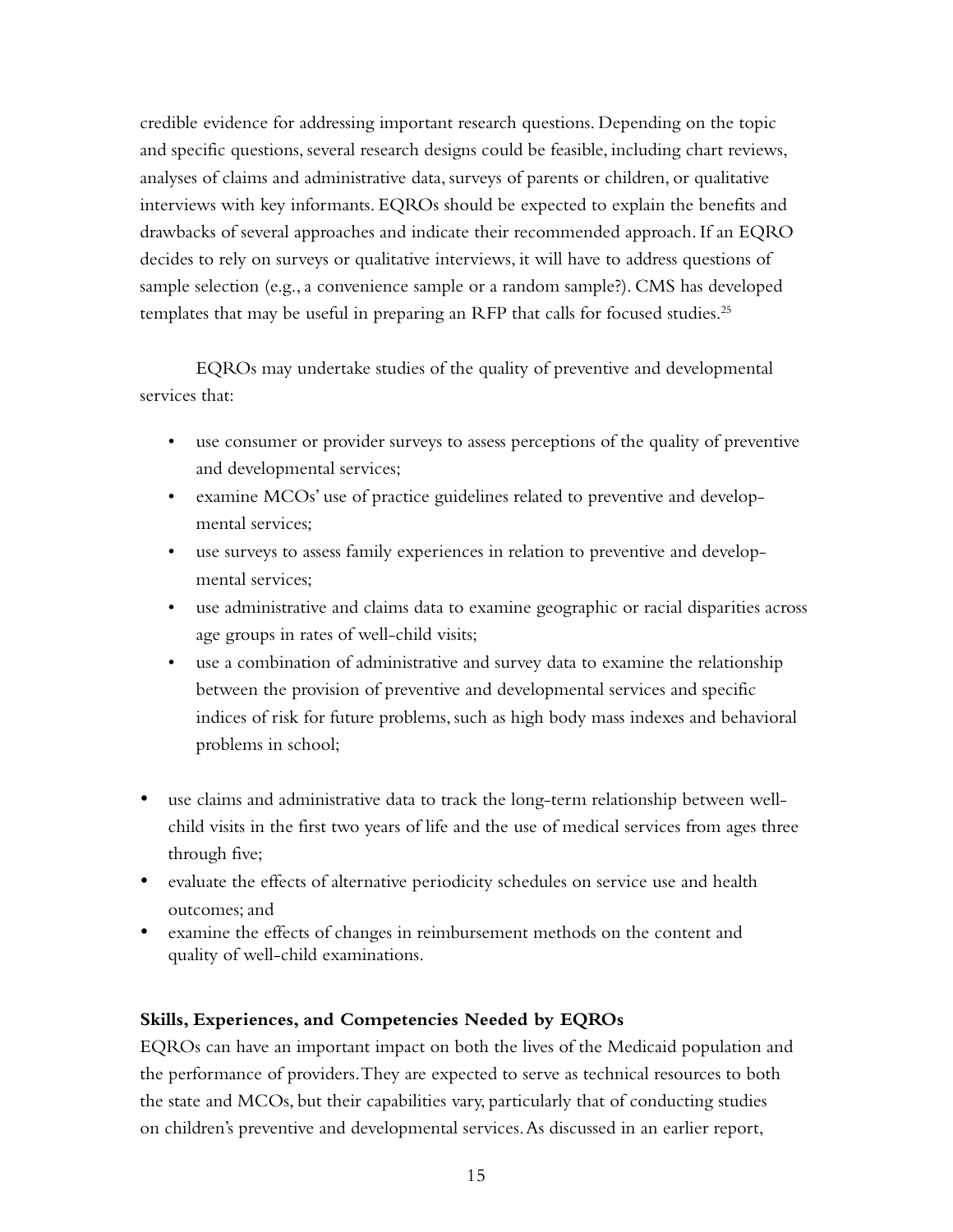even if a state has identified a strong champion and maintains the data needed to push the issue of preventive and developmental services to the top of the state's priority list, it needs an EQRO with appropriate skills, experiences, and competencies.<sup>26</sup> Specifically, to conduct studies of preventive and developmental services, an EQRO needs 1) staff with a comprehensive knowledge of the Medicaid program (especially the child health components), 2) the ability to apply child health standards to performance measurement, 3) the capacity to identify relevant outcomes, and 4) experience in assessing the quality of child health services.

**Knowledge of Medicaid.** A state's RFP for an EQRO should require a capability statement demonstrating the organization's general knowledge of Medicaid and its intricacies, including the EPSDT program. With the Medicaid managed care environment in constant flux, quality review organizations that are not entrenched in Medicaid might find difficulty in keeping abreast of changes. An EQRO should not only understand the complexity of state Medicaid programs; it also must demonstrate experience with Medicaid populations, policies, data systems, and processes. In addition, it must be able to document its familiarity with managed care delivery systems, organizations, and financing. Specifically, an EQRO should understand the calculation methods for CMS Form 416 (the standard form required by CMS for the provision of child health services); strategies for conducting audits of the data provided by MCOs; the strengths and drawbacks of various research methods for assessing the delivery of child health services; and the rationale for using other indices of child health care quality.

Bidders also should be familiar with the specific needs of the state's Medicaid agency and with any changes in the Medicaid managed care program, such as recent redefinitions of case management or rehabilitation services or changes in access to care as related to implementation of the DRA. The EQRO should be especially familiar with emerging trends in public health and service delivery relevant to child health (e.g., recent data on childhood obesity).

**Applying child health standards to performance measurement.** In their oversight role, EQROs can assist states in ensuring that children's developmental needs are identified and addressed. EQROs should be familiar with measurement issues related to evaluating care provided to Medicaid-enrolled children, including the Consumer Assessment of Healthcare Providers and Services for children and the relevant Health Plan Employer Data Information Set measures.<sup>27</sup> To conduct a comprehensive study of preventive and developmental services, EQROs need a working knowledge of data sources and strategies for measuring the quality of preventive and developmental services in terms of the process of service delivery and service outcomes.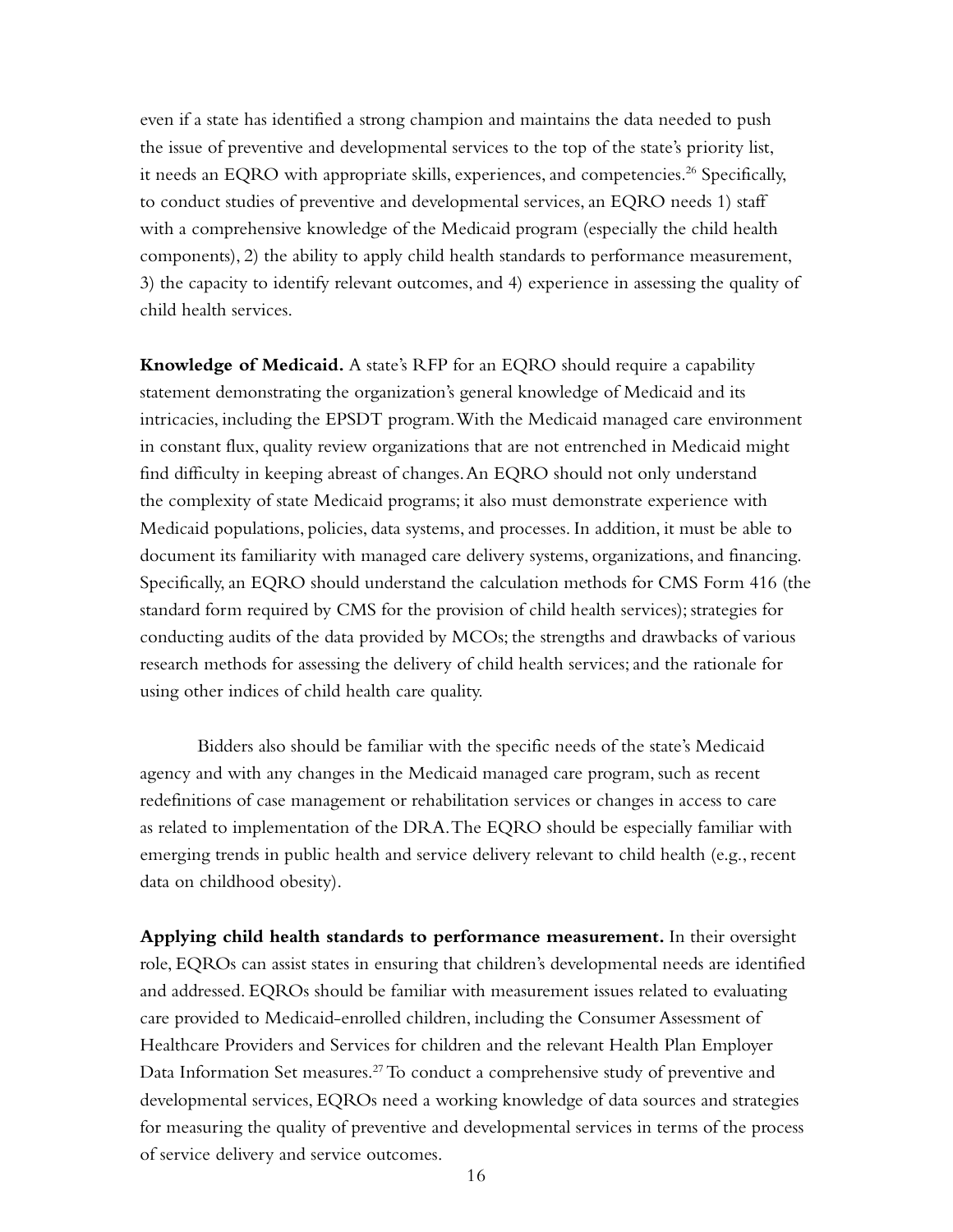By measuring the delivery of children's health services, EQROs can assess whether MCOs are ensuring the delivery of EPSDT services and determine the accuracy of MCO reports of EPSDT data. EQROs should understand the special challenges of measuring children's health and development and be able to apply appropriate benchmarks, such as standards developed by the American Pediatrics Association for the delivery of well-child care.

**Identifying relevant objectives.** CMS expects states to include in their strategies a set of quantifiable, performance-driven objectives that provide the basis for demonstrating success or improving performance. Unless they have already defined objectives relevant to preventive and developmental services as part of their overall quality strategy, states could ask EQROs to provide a list of potential objectives that are relevant, measurable, and achievable. Examples of such objectives include the following.

- Increase by 50 percent the number of pediatric practices that use a standard developmental screening tool.
- Increase by 25 percent the number of children ages five years and under who undergo all recommended well-child examinations.
- Double the number of practices that distribute written information related to the topics for which the PCP has provided anticipatory guidance.
- Decrease by 25 percent the disparity between rates of primary care visits for white and non-white children.
- Increase by 10 percent the number of practices using EMRs that include documentation of all components of an EPSDT screen.

The set of objectives related to preventive and developmental services must necessarily be specific to each state and possibly to each MCO; therefore, they must be shaped by the state's pediatric leadership and recent state activities in this area of wellchild care. EQROs could play a vital role in developing these specific objectives based on consensus conferences, key informant interviews, and focus groups.

#### **Experience in comprehensive assessment of the quality of child health services.**

An EQRO should be experienced with the range of analytic and survey methods needed to conduct research on the quality of child health services. Many states rely on their EQROs to examine rates of occurrence of specific services rather than directing them to investigate the content of well-child visits. EQROs often use encounter data, for example,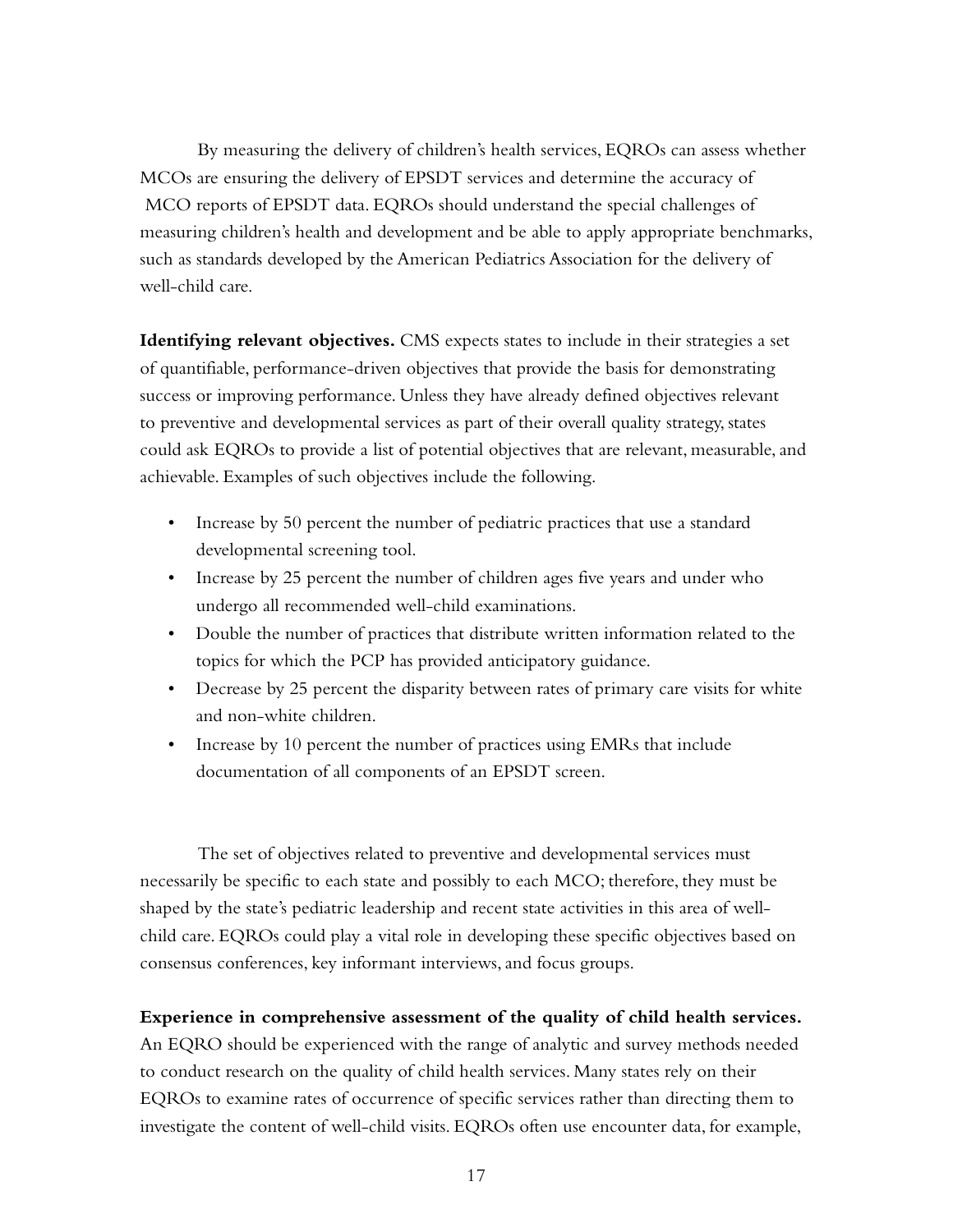to document the number of well-child visits or provision rates of a specific service (e.g., immunization). CMS Form 416 encourages states to use counts of encounters as measures of the delivery of preventive or developmental services, but this strategy is a poor proxy for determining whether these specific services were actually provided during a well-child visit.

To assess the actual content and quality of well-child visits, an EQRO should be experienced in the following methodologies.

- **Survey data.** One of the optional EQRO activities included in the CMS protocols is the administration or validation of surveys. MCOs often conduct surveys, but they may not ask about the content of well-child visits or may not use nationally standardized items with acceptable levels of reliability or validity. Parent-reported surveys such as the Promoting Healthy Development Survey provide a comprehensive assessment of the provision of well-child care and include information not found in administrative and electronic data systems.
- **• Claims and administrative records.** The protocols that accompany the federal EQRO regulations require familiarity with and analysis of administrative data. Administrative data include encounter forms that document well-child visits, but, as discussed above, the data often omit details on preventive and developmental services and may require the EQRO to drill down further into children's medical records. Familiarity with the strengths and weaknesses of Medicaid billing claims is also essential for assessing quality of care.
- **• Qualitative interviewing and record reviews.** Conducting interviews with key informants as well as focus groups with beneficiaries and their families is a useful strategy for assessing projects or identifying innovative ideas. The ability to conduct medical record reviews is also important. Such reviews may gather information on preventive and developmental services that may not be available through other methods. Although qualitative interviews and record reviews usually involve limited samples and therefore may not be generalized to all children in a state's Medicaid program, they can be useful for gathering information on experiences with program implementation and suggesting program improvements.

#### **SUMMARY AND RECOMMENDATIONS**

Despite the importance of early identification and intervention, many children enrolled in Medicaid do not receive the comprehensive developmental assessments that states are required to provide through the EPSDT program. Moreover, few state Medicaid programs have systematically examined the extent and quality of children's preventive and developmental services, even though they are required to do so for children in Medicaid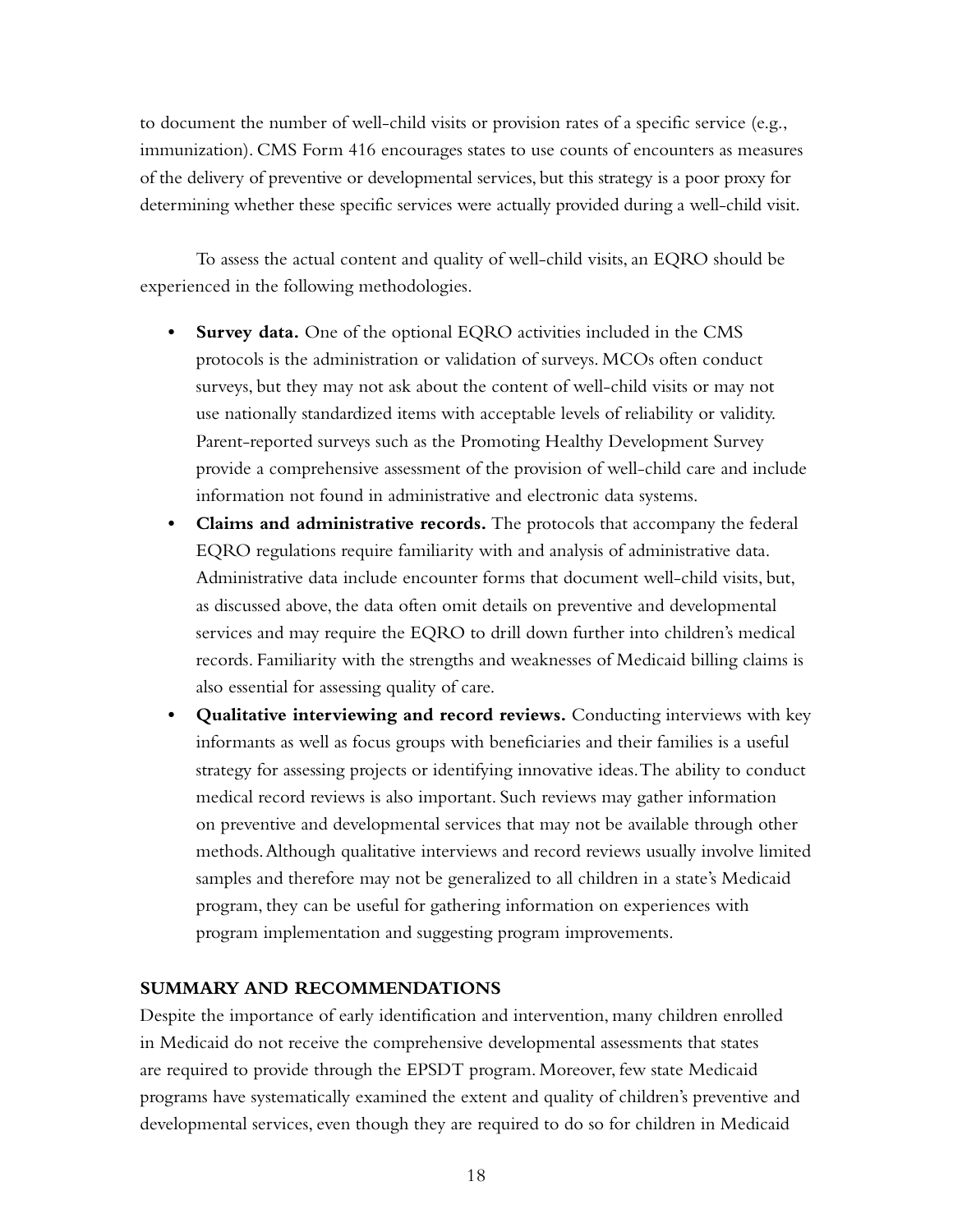managed care plans. Children are the single largest group of Medicaid beneficiaries, and states can contribute substantially to improving their health outcomes by ensuring the quality of required preventive and developmental services.

Since March 2003, federal regulations have obligated states to assess the quality of care for Medicaid beneficiaries enrolled in managed care plans, and many states have contracted with EQROs to assist them in this process. The regulations require states to:

- develop and implement a written quality assessment and improvement strategy;
- adopt standardized methods for quality review activities; and
- conduct annual independent reviews of quality outcomes.

In late 2006, CMS enhanced its regulatory framework by publishing two toolkits designed to help states 1) develop comprehensive quality strategies and 2) translate these strategies into effective contracts with their EQROs. The new toolkit discussed in this report enhances CMS guidance by providing specifications for EQRO activities related to assessing the quality of preventive and developmental services for young children enrolled in Medicaid. For states interested in this assessment, staff in the Medicaid agency should perform the following:

- • develop a sufficient understanding of contemporary strategies for assessing the quality of children's preventive and developmental services in order to evaluate EQROs with respect to their:
	- knowledge of the child health components of the Medicaid program;
	- ability to apply child health standards to performance measurement;
	- capacity to identify relevant health outcomes; and
	- experience in assessing the quality of child health services;
- ensure appropriate alignment of the state's quality strategy, EQRO scope of work, and MCO contracts; and
- • generate the necessary scope of work specifications for the EQRO contract.

For many states, ensuring the implementation of quality improvement activities requires bringing together staff with different areas of expertise, such as the quality measurement expert and the child health expert. Infrequently, the necessary expertise resides in one person. It is critical to bring all the relevant perspectives to the table when trying to implement the objectives outlined above.

The scope-of-work specifications require that each EQRO undertake the following: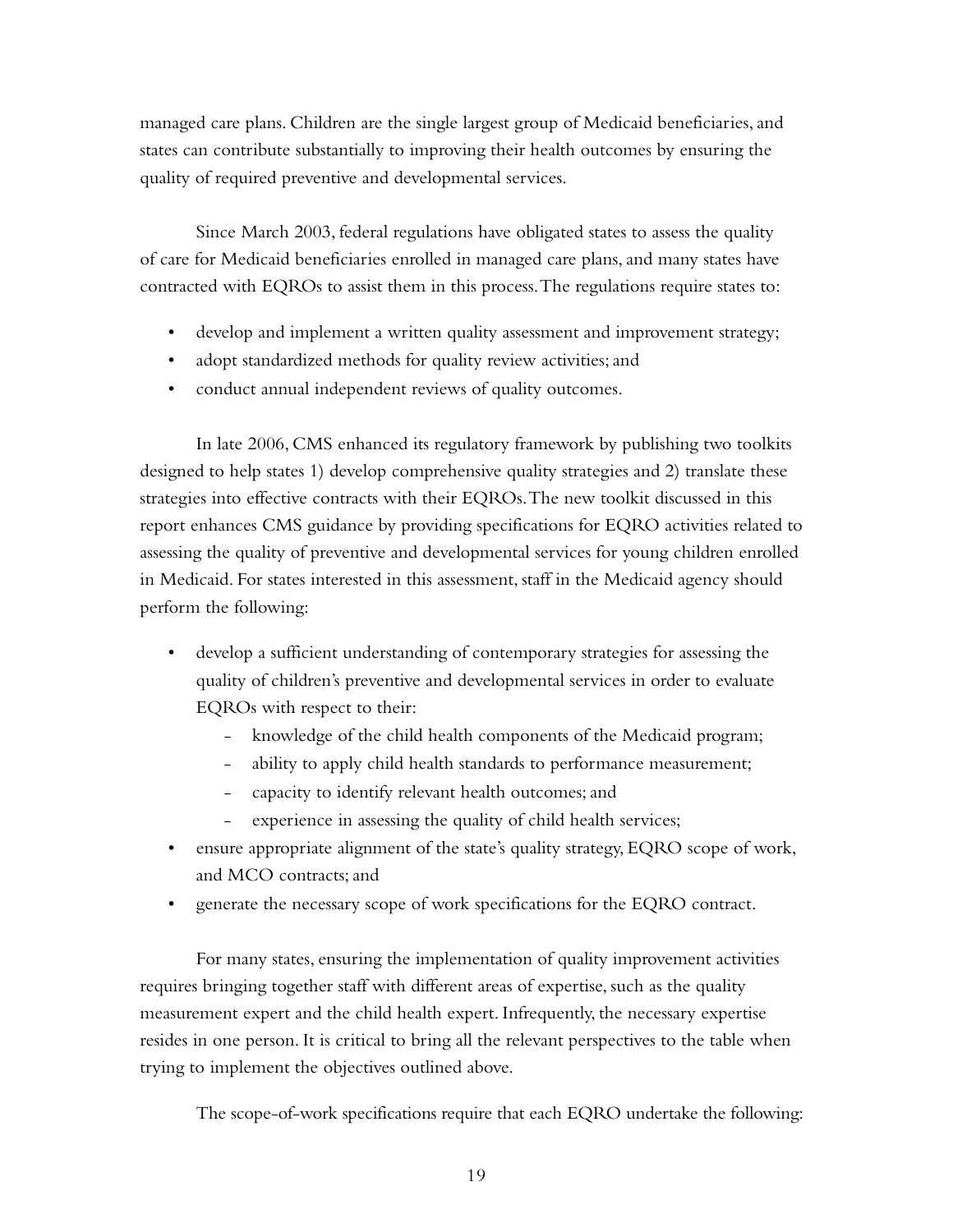- • determine MCO compliance with federal Medicaid managed care regulations;
- measure MCO performance in relation to ensuring the delivery of preventive and developmental services for young children in Medicaid;
- recommend and subsequently evaluate a performance improvement project implemented by the state's MCOs;
- assess a MCO's information system related to preventive and developmental services; and
- conduct a focused study on children's preventive and developmental services.

Implementing an appropriate scope of work for EQROs is only one step in building a sustainable commitment to improving preventive and developmental services for children enrolled in Medicaid. As state staff integrate child health outcomes into an overall quality improvement strategy and align their RFPs and EQRO contracts to support such a strategy, they can begin to put in place other processes that will contribute to a long-term commitment to enhancing preventive and developmental services. States must 1) involve providers in the policymaking process and 2) plan for the use of EMRs.

As noted, North Carolina, Vermont, and Washington State all have had success in collaborating with providers to help improve children's preventive and developmental services. One way that states can replicate such success is by including in their contracts a requirement for MCOs and EQROs to participate in a collaborative project with providers. For contracts with MCOs, states could also include collaborative projects as part of their mandatory quality improvement activities. Stakeholder collaboration is essential to identifying and implementing sustainable activities that may lead to improved quality of preventive and developmental services.

Continued growth in EMR systems presents important opportunities for state agencies to improve standards for providing and documenting preventive and developmental services. Through the cues embedded in standard screens, data fields, and automatic reminders, EMRs can help improve the quality of services that children receive.<sup>28</sup> To improve the delivery of such services, pediatric practices can use EMRs for decision support (e.g., deficiency alerts for immunizations or prompts for preventive services) or for links to specific screening questions or anticipatory scripts and handouts.<sup>29</sup>

Studies have indicated an association between the use of an EMR system in a pediatric practice and improved quality of care, particularly in the area of preventive service delivery.30,31,32 One study found that pediatric primary care delivered in a practice using EMRs was better than that delivered in non–EMR practices in every area evaluated, including health history, risk assessment, developmental screening, and anticipatory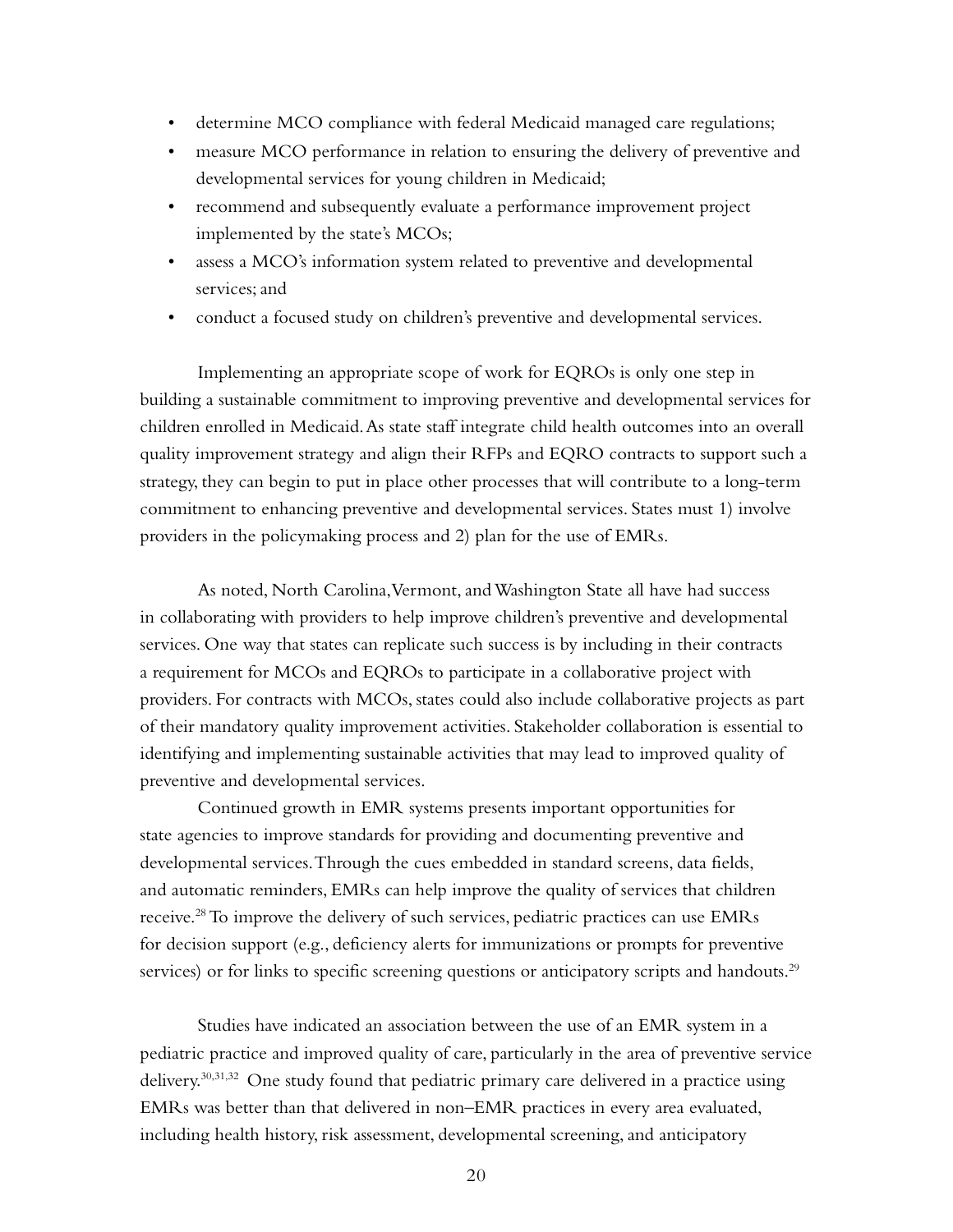guidance.<sup>33</sup> It is worth noting, though, that even encounter data systems with EMRs do not always capture information systematically. Even so, as the number of pediatric practices using EMR systems increases, states should recognize that this emerging technology offers an opportunity for improving pediatric care, including the delivery of preventive and developmental services.

An enduring commitment to children's health means that states must implement an appropriate scope of work that will provide EQROs with the necessary direction to conduct quality improvement activities, involve providers in the policymaking process, and plan for the use of EMRs. In a continually evolving regulatory environment, states often focus on meeting requirements and operating within budget constraints. Regardless of the regulatory climate, however, states have many compelling reasons for making long-term commitments to improving the quality of preventive and developmental services for young children enrolled in Medicaid. These services promote healthy development throughout a child's life and reduce the onset of serious physical and behavioral problems. Creating the infrastructure to monitor and assess the quality of preventive and developmental care can have a lasting impact on the health of children and their families, and thus on society as a whole.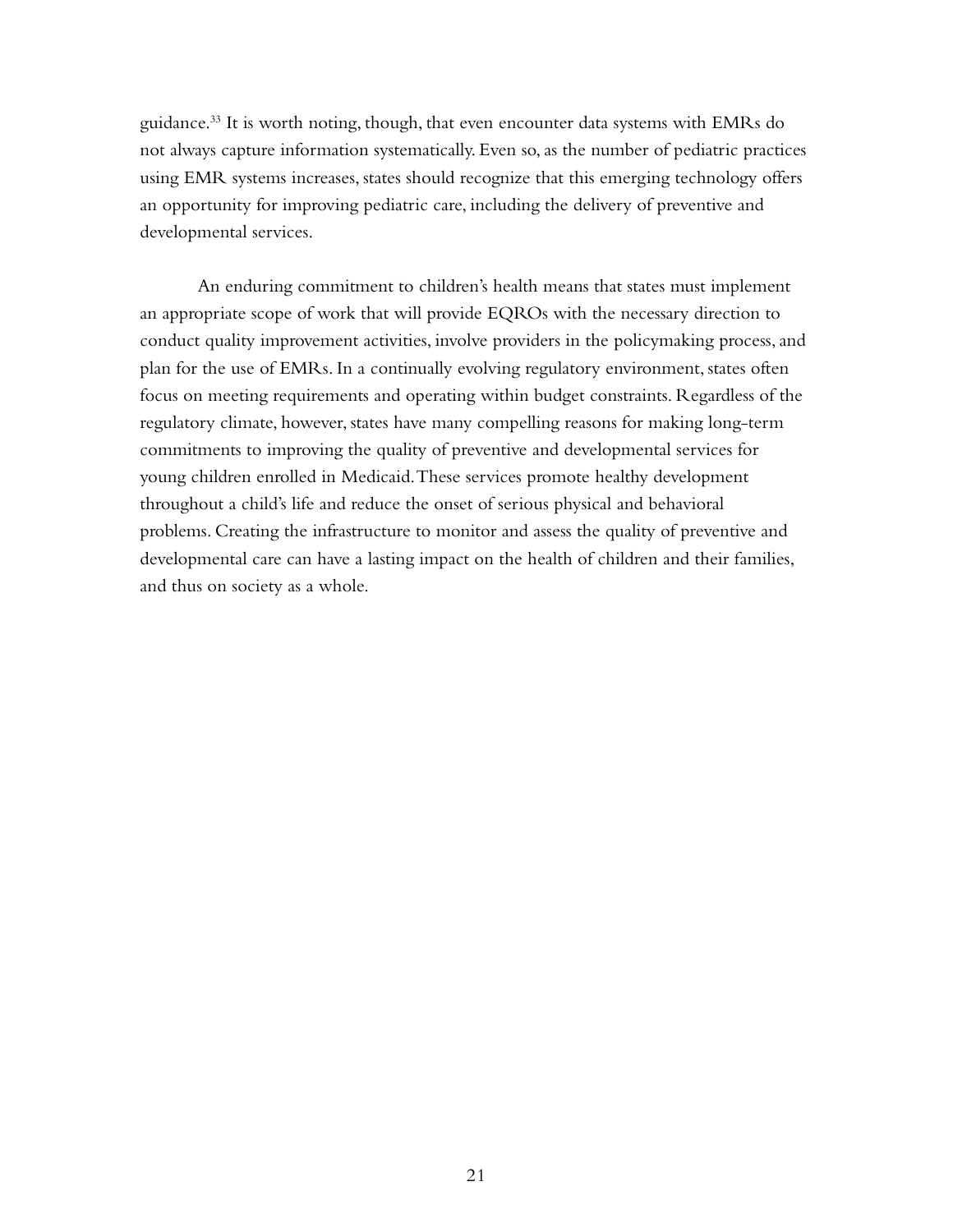## **APPENDIX: SAMPLE Request for proposals AND CONTRACT LANGUAGE ON SCOPE OF WORK**

#### **SAMPLE RFP AND CONTRACT LANGUAGE ON SCOPE OF WORK**

**Note:** The following document is intended to illustrate the type of provisions that a state may use for its EQRO. It was developed based on a review of actual state documents and the tasks described relate to the mandatory and optional EQRO activities required by the Federal regulations. The document is not prescriptive and a state may choose to alter the language to ensure compliance with its own state procurement process and laws.

#### **Section #1: General Contractor Duties**

#### **(a) Overview**

The Balanced Budget Act of 1997 (BBA) and Federal Regulations 42 CFR 433 and 438, require that State Medicaid Agencies must contract with qualified outside entities, External Quality Review Organizations (EQROs), to conduct the analysis and evaluation of the data and information collected in specified mandatory activities and may also utilize the EQROs for optional activities. This Request for Proposal (RFP) seeks qualified organizations that are able to perform EQRO functions as outlined in the Federal Regulations noted above and incorporated by reference in [Section #] below.

# OPTION FOR STATES WITH SEPARATE SCHIP PROGRAMS THAT USE MANAGED CARE:

The separate SCHIP programs are required by federal law to monitor and improve quality of care, though an EQRO is not necessary to perform these functions. [State Medicaid Agency] anticipates that the EQRO obtained pursuant to this procurement will also assume responsibility for assessing SCHIP activities. Therefore, within the remainder of this document, all references to review activities apply to both Medicaid and SCHIP, unless otherwise indicated.

#### **(b) Performance of Tasks Set in RFP and/or contract**

It is expected that the Contractor will address and perform the tasks set forth in this RFP. At this time, [State Medicaid Agency] shall require the Contractor, at a minimum, to perform the analysis and evaluation of the following mandatory activities:

- (i) Validation of performance improvement projects conducted by the Managed Care Organization**/**Prepaid Inpatient Health Plan (MCO/PIHP);
- (ii) Validation of performance measures calculated by the MCO/PIHP; and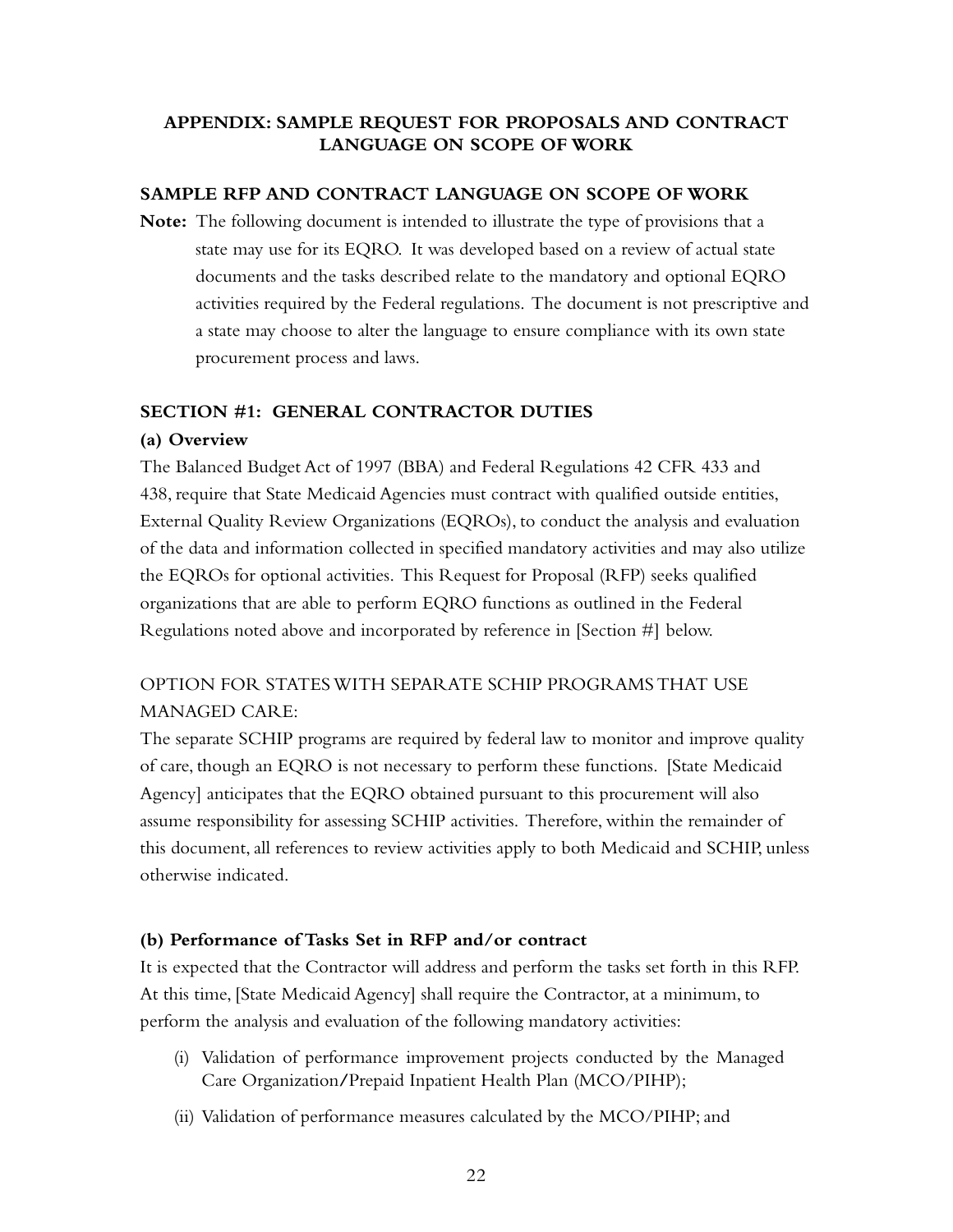- (iii)Review of MCO/PIHP compliance with federal and state structural and operational standards, including:
	- a. Availability of services
	- b. Continuity and coordination of care
	- c. Coverage and authorization of services
	- d. Establishment of provider networks
	- e. Enrollee rights
	- f. Confidentiality
	- g. Enrollment and disenrollment
	- h. Grievance systems
	- i. Subcontractual relationships and delegation
	- j. Use of practice guidelines
	- k. Health information systems
	- l. Mechanisms to detect under and over-utilization of services

#### **(c) Performance of Other Elements of Work if Deemed Appropriate**

It is also understood that the above listing of tasks and activities is not all-inclusive and that other elements of work may be addressed within the Contractor's proposal, if deemed appropriate. [State Medicaid Agency] shall have the option of utilizing the Contractor for, at a minimum, the following optional activities:

- (i) Validating client level data such as claims and encounters;
- (ii) Administrating or validating a patient and/or provider survey;
- (iii) Calculating performance measures;
- (iv) Conducting performance improvement projects; or
- (v) Conducting focused studies of quality of care

[State Medicaid Agency] may also ask EQRO to provide technical assistance to the State and MCOs as they attempt to fulfill their quality of care obligations (the number of hours to be determined).

## **Section #2: Federally-Defined Mandatory Activities (42 CFR 438.358(b)) a) Validation of MCO Performance Improvement Projects (PIPs)**

Description: The validation of performance improvement projects (PIPs) as required by the state to comply with requirements set forth in 42 CFR.438.310 et. Seq., and that were underway during the preceding 12 months includes: (1) the validation of performance improvement projects conducted by MCOs or (2) the analysis and evaluation of the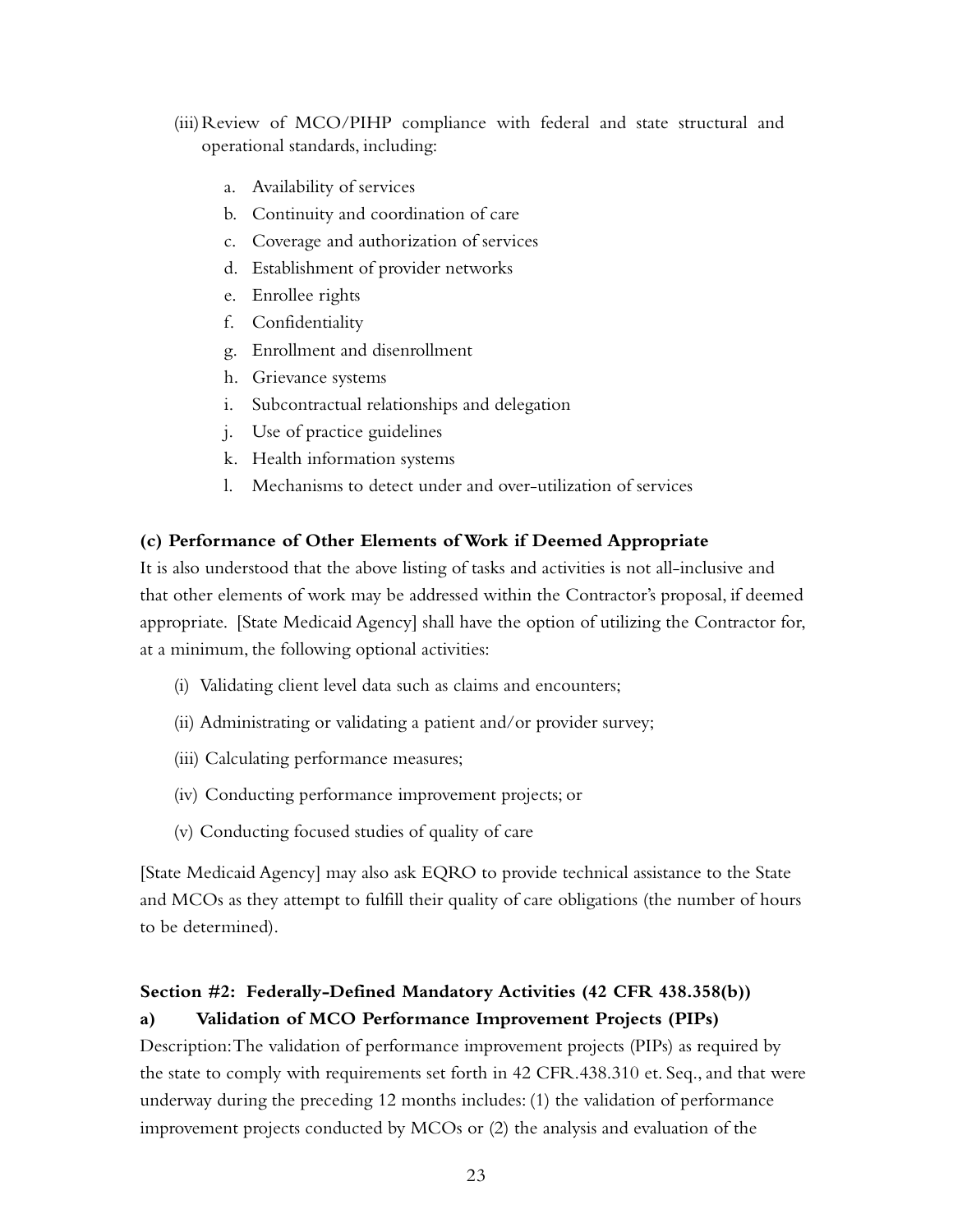[State Medicaid Agency]'s validation of PIPs if the state has assumed the responsibility of validating PIPs.

Service Tasks include, but are not limited to:

- (i) The Contractor will work with [State Medicaid Agency] to annually review and validate the methodology to be utilized for MCO or PIHP performance improvement projects meeting the BBA mandatory definition.
- (ii) The Contractor will work with [State Medicaid Agency] to annually validate the procedure of the MCO or PIHP meeting the BBA mandatory performance improvement project definition.
- (iii) The Contractor will work with [State Medicaid Agency] to annually validate the results of the MCO or PIHP BBA mandatory performance improvement projects.
- (iv) The Contractor will follow standard research methodology practices in validating the MCOs' performance improvement methodologies and results including, but not limited to:
- Developing a work plan for the duration of the validation process
- Validating any necessary background research
- • Validating population/sample selection criteria
- • Validating data collection methods and tool; data verification; and data analysis and interpretation processes, including tables and graphics
- Validating results/final reports and executive summary, according to standard research reporting guidelines
- • Ensuring validation process is in compliance with current BBA requirements
- (v) The Contractor shall submit a work plan for the performance improvement project to [State Medicaid Agency] for review and approval prior to implementation.
- (vi) [State Medicaid Agency] and Contractor may consider child preventive and developmental services in the list of potential topics for MCO PIPs for year 2 and subsequent years.

# **(b) Validation of MCO performance measures**

Description: The validation of the performance measures calculated by MCOs, the analysis and evaluation of the [State Medicaid Agency]'s validation of MCO or PIHP performance measures reported (as required by the state), or MCO or PIHP performance measures calculated by the state during the preceding 12 months to comply with the requirements set forth in 42 CFR.438.310 et. seq.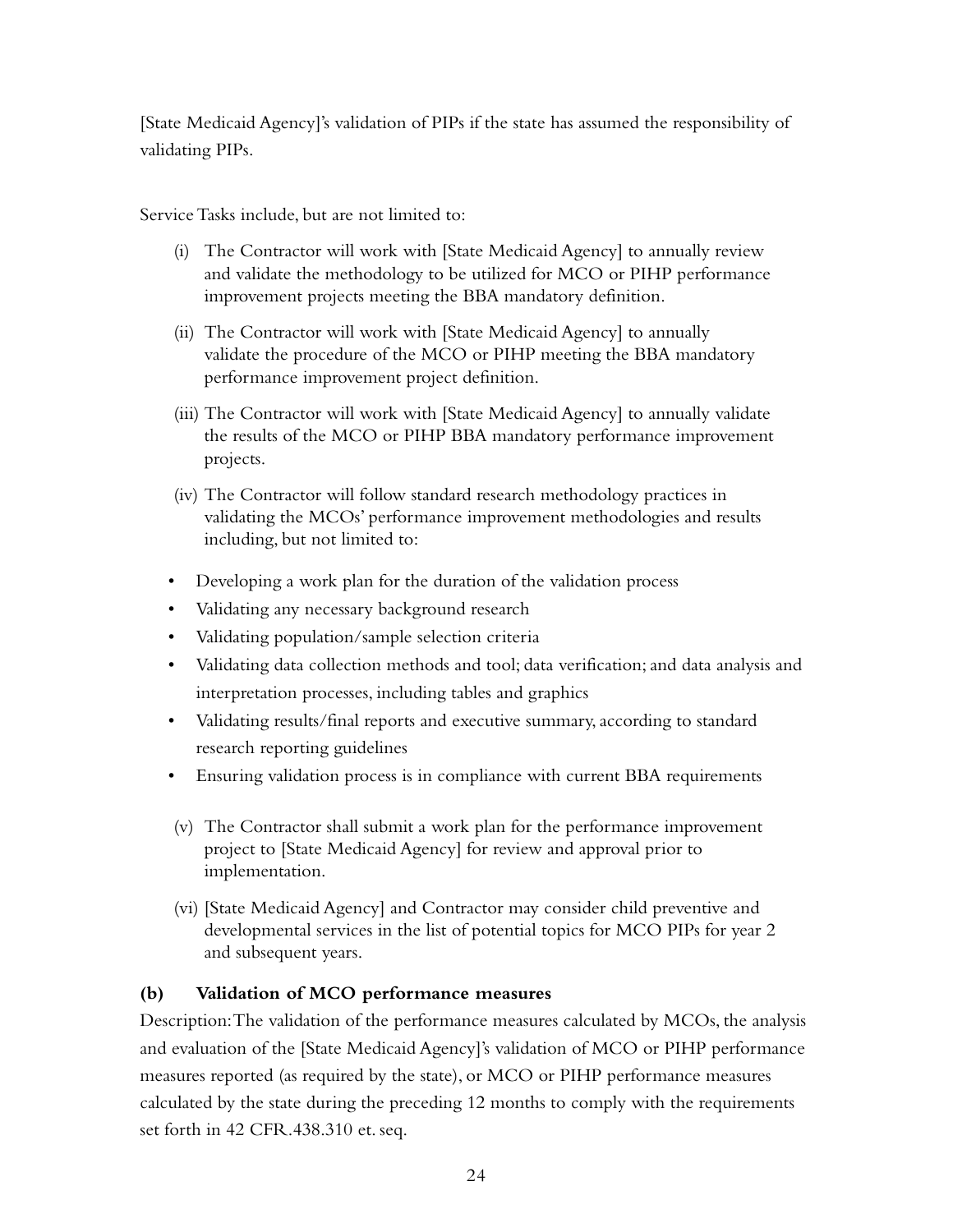- (i) The Contractor will work with [State Medicaid Agency] to annually review and validate the methodology to be utilized for measuring MCO or PIHP performance measures meeting the BBA mandatory definition.
- (ii) The Contractor will work with [State Medicaid Agency] to annually validate the procedure utilized by the MCO or PIHP to conduct BBA mandatory performance measures.
- (iii)The Contractor will work with [State Medicaid Agency] to annually validate the results of the MCO or PIHP BBA mandatory performance measures.
- (iv) The Contractor will follow standard research methodology practices in validating the performance tracking methodologies and results including, but not limited to:
- Developing a work plan for the duration of the validation process
- • Validating any necessary background research
- • Validating population/sample selection criteria
- • Validating data collection methods and tools, data verification; and data analysis and interpretation process, including tables and graphics
- • Validating results/final reports and executive summary, according to standard research reporting guidelines
- Ensuring validation process is in compliance with current BBA requirements
- (v) The Contractor shall submit a work plan for the validation of performance measures to [State Medicaid Agency] for review and approval prior to implementation.
- (vi) [State Medicaid Agency] and Contractor may consider child preventive and developmental services in the list of potential topics for MCO performance measures for each year. Examples of such domains for MCO performance measures include the following:
- • EPSDT screen/well-child visits
- • Childhood immunizations
- • Adolescent immunizations
- • Blood lead testing in children
- • Child dental visits
- SSI child access to care
- • Mental health treatment rates by age group and disorder
- • Network access to outpatient mental health providers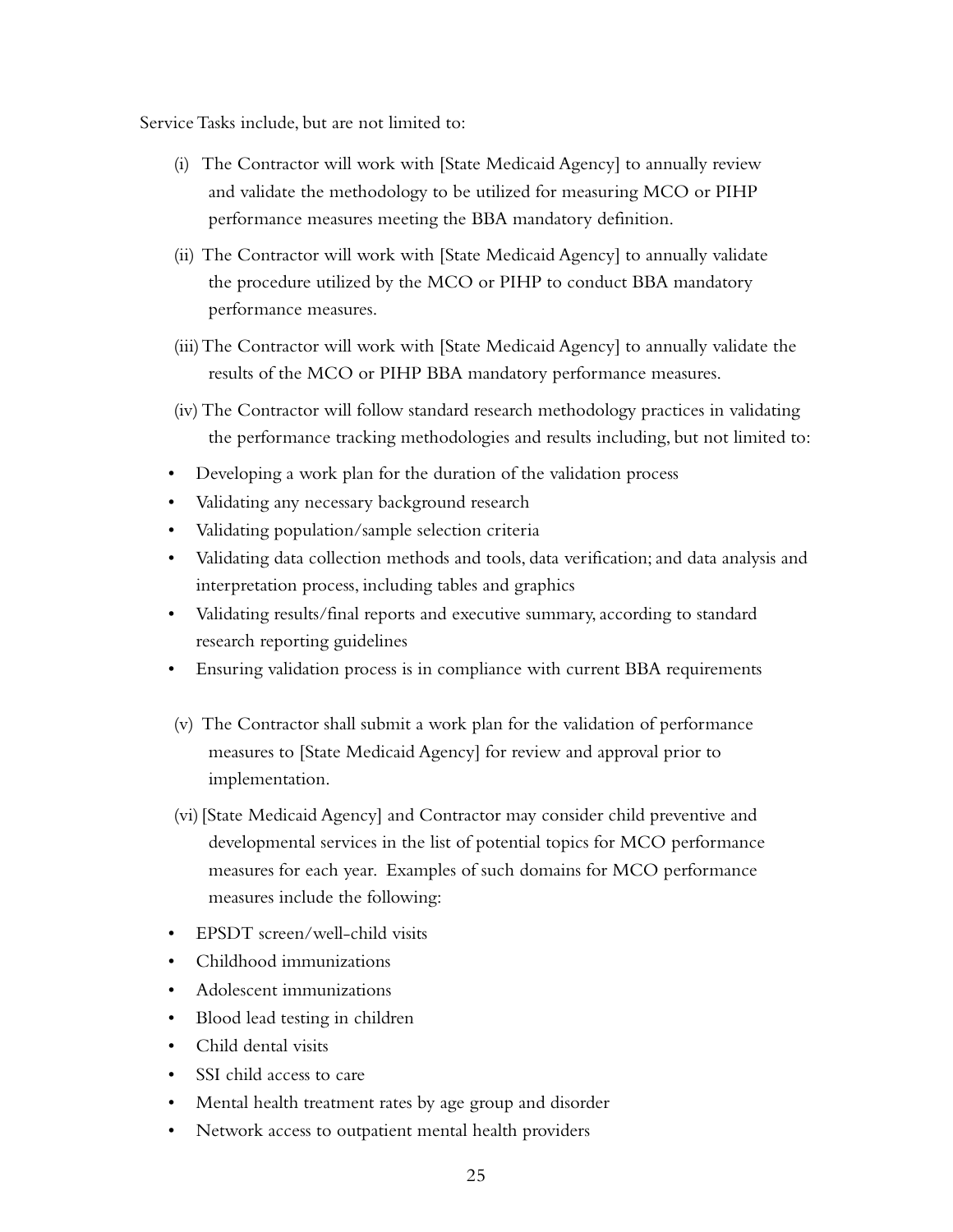- Initial comprehensive physician examination within 45 days of enrollment
- Spending on mental health and substance abuse for children
- • Mental health and substance abuse treatment rates for children with developmental disabilities
- • Complaints regarding timeliness of access to care

# **(c) Verification of MCO compliance with federal and state structural and operational standards**

Description: The verification of MCO compliance with federal and state structural and operational standards during the preceding 12 months, or the analysis and evaluation of the [State Medicaid Agency]'s review conducted during the preceding 12 months, to determine the MCO's or PIHP's compliance with standards under 42 CFR 438.310 et. seq.

Service Tasks include, but are not limited to:

- (i) The Contractor will work with [State Medicaid Agency] to annually review and validate the methodology to be utilized to ensure MCO's or PIHP's compliance with standards meeting the BBA mandatory definition.
- (ii) The Contractor will work with [State Medicaid Agency] to annually validate the procedure of the MCO or PIHP to ensure compliance with standards meeting the BBA mandatory definition.
- (iii) The Contractor will work with [State Medicaid Agency] to annually validate the results of the process utilized to ensure the MCO's or PIHP's compliance with standards included in the BBA mandatory activities.
- (iv) The Contractor will follow standard methodology practices in validating the methodologies and results of processes and tools utilized to determine MCO's or PIHP's compliance with standards including, but not limited to:
- Developing a work plan for the duration of the validation process
- • Validating standards used to determine compliance
- • Validating data collection methods and tools; data verification; and data analysis and interpretation process
- • Validating results/final reports and executive summary, according to standard reporting guidelines
- • Ensuring validation process is in compliance with current BBA requirements
- The Contractor shall submit the work plan for the validation of compliance with standards to [State Medicaid Agency] for review and approval prior to implementation.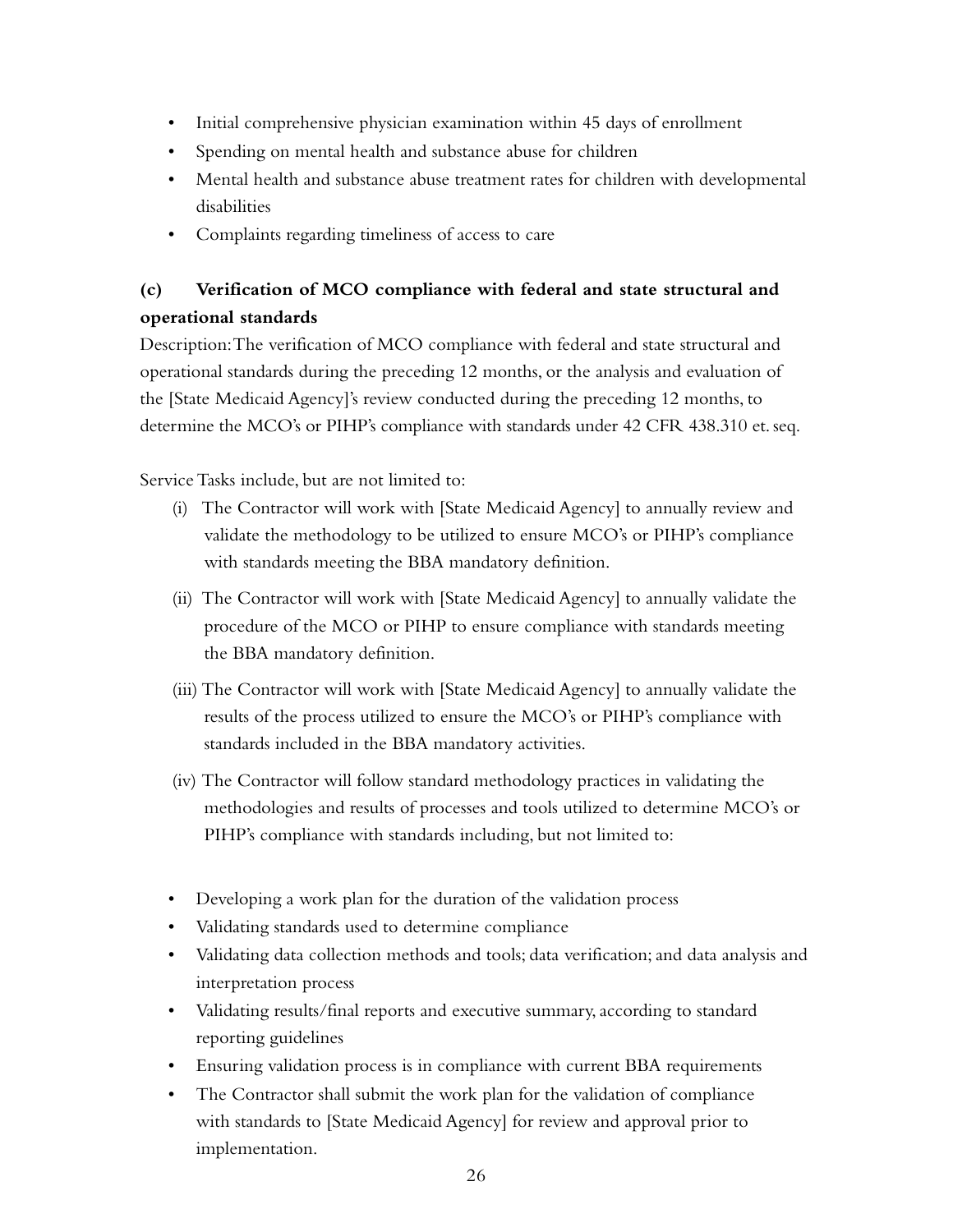(v) Contractor shall review compliance with standards related to child development specified in the MCO contract.

# **Section #3: Federally-Defined Optional Activities (42 CFR 438.358(c))**

#### **(a) Validate claims/encounter data**

Description: Validation of encounter data reported by an MCO or PIHP required by the state to comply with requirements set forth in 42 CFR 438.310 et. seq.

Service Tasks include, but are not limited to:

- (i)The Contractor will work with [State Medicaid Agency] to review and validate the encounter data reported by an MCO or PIHP.
- (ii) The Contractor will work with [State Medicaid Agency] to validate the MCO or PIHP encounter data reporting process/procedure.
- (iii)The Contractor will work with [State Medicaid Agency] to validate the MCO or PIHP encounter data reporting results.
- (iv) The Contractor will follow standard research methodology practices in validating the MCO or PIHP encounter data reporting activities including, but not limited to:
- Developing a work plan for the duration of the validation process
- Conducting any necessary background research
- • Calculating population/sample selection criteria
- Developing data collection methods and tools
- • Completing any relevant data verification and validation
- • Conducting data analysis and interpretation process, including tables and graphics
- Developing results/final reports, according to standard research reporting guidelines and executive summary
- Ensuring validation process is in compliance with current BBA requirements
	- (v) The Contractor shall submit the work plan for each encounter data validation project to [State Medicaid Agency] for review and approval prior to implementation
	- (vi)The Contractor shall consider validation of data on child development as an option.

## **(b) Administer or validate patient and/or provider surveys**

Description: Administration of validation of consumer or provider surveys of quality of care required by the state to comply with requirements set forth in 42 CFR 438.310 et. seq.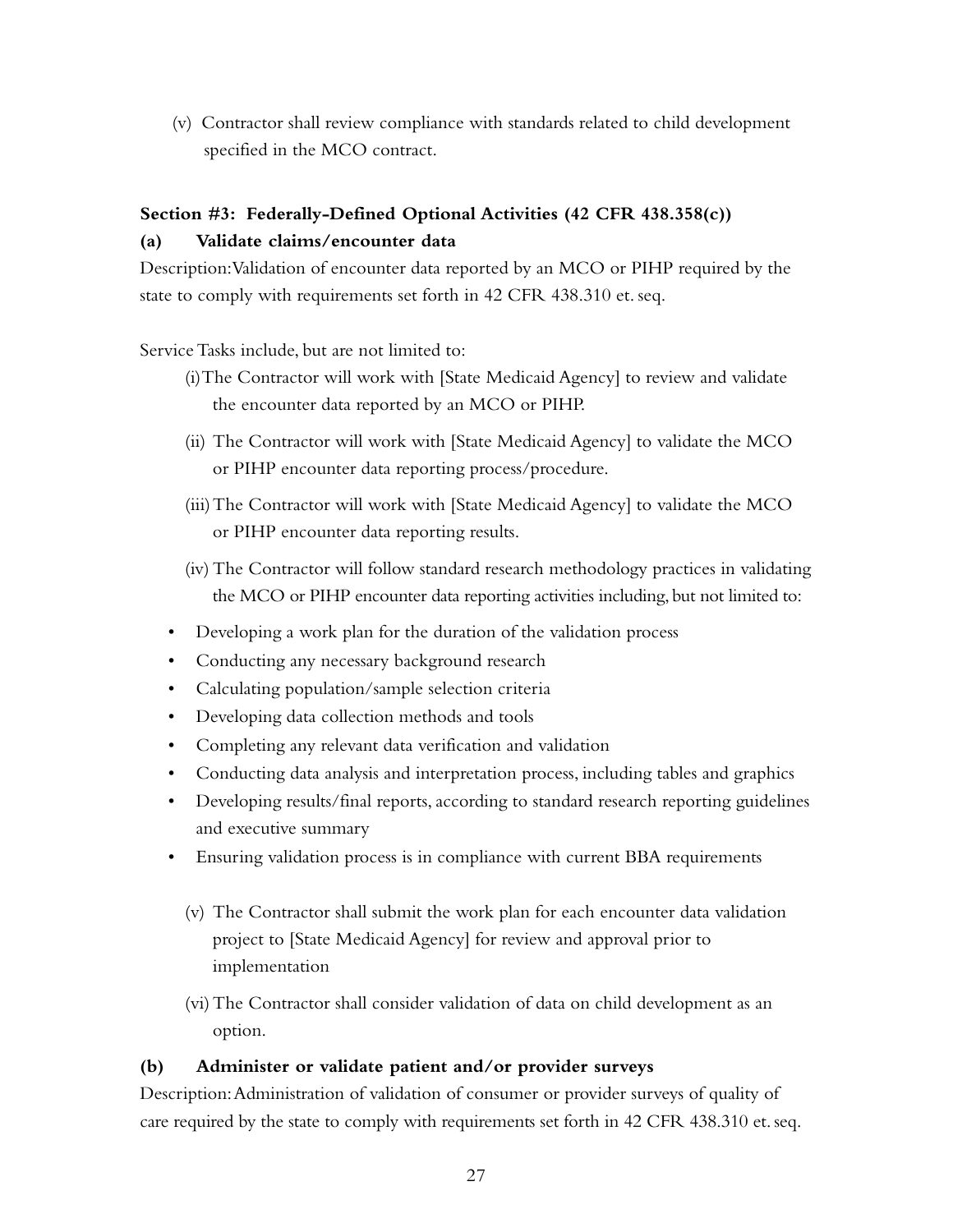- (i) The Contractor will work with [State Medicaid Agency] to administer or validate consumer or provider survey tool(s).
- (ii) The Contractor will work with [State Medicaid Agency] to administer or validate consumer or provider survey process/procedure.
- (iii) The Contractor will work with [State Medicaid Agency] to administer or validate consumer or provider survey results.
- (iv) The Contractor will follow standard research methodology practices in administering or validating consumer or provider surveys including but not limited to:
- Developing a work plan for the duration of the validation process
- • Conducting any necessary background research
- • Calculating population/sample selection criteria
- Developing data collection methods and tools
- • Conducting any relevant data verification and validation
- • Completing data analysis and interpretation process, including tables and graphics
- Developing results/final reports, according to standard research reporting guidelines and executive summary
- Ensuring validation process is in compliance with current BBA requirements
- (v) The Contractor shall submit a work plan for each survey to [State Medicaid Agency] for review and approval prior to implementation.
- (vi) The Contractor shall consider the development and administration of surveys related to child development. Such activities could entail:
- Including questions on satisfaction with child preventive and developmental services in the consumer survey.
- Developing and administering patient surveys of children with special health care needs
- Administering the Promoting Healthy Development Survey on a pilot basis

#### **(c) Calculate performance measures**

Description: Calculation of performance measures in addition to those reported by an MCO or PIHP as required by the state to comply with requirements set forth in 42 CFR 438.310 et. seq.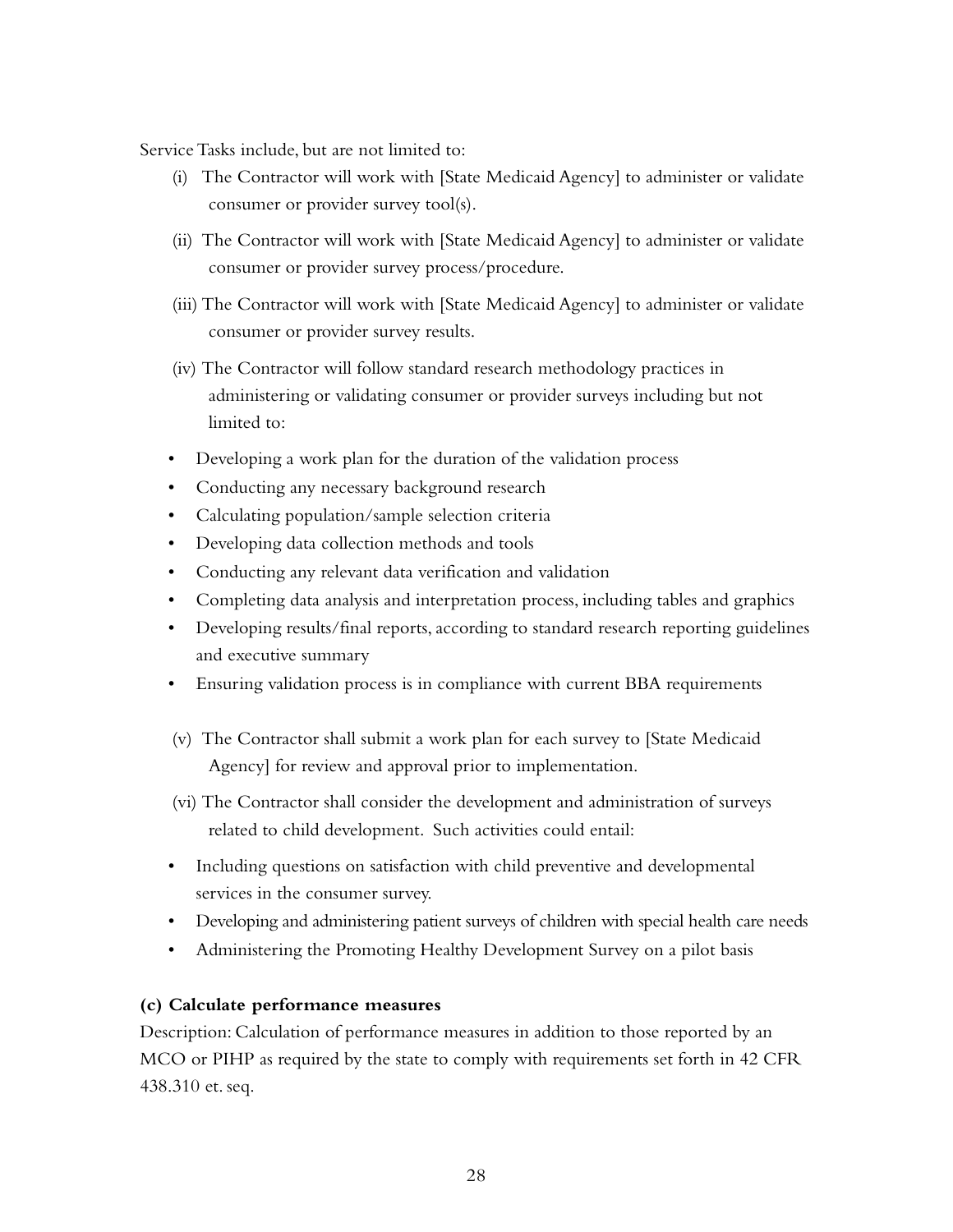- (i) The Contractor will work with [State Medicaid Agency] in the development of tools for the calculation of performance measures in addition to those reported by an MCO or PIHP(s).
- (ii) The Contractor will work with [State Medicaid Agency] to develop processes/ procedures for the calculation of performance measures in addition to those reported by an MCO or PIHP(s).
- (iii)The Contractor will work with [State Medicaid Agency] to calculate and report the results of performance measures in addition to those reported by an MCO or PIHP(s).
- (iv)The Contractor will follow standard research methodology in calculating the performance measures in addition to those reported by an MCO or PIHP including but not limited to:
- Developing a work plan for the duration of the validation process
- • Conducting any necessary background research
- • Calculating population/sample selection criteria
- Developing data collection methods and tools
- • Conducting any relevant data verification and validation
- • Completing data analysis and interpretation process, including tables and graphics
- Developing results/final reports, according to standard research reporting guidelines and executive summary
- Ensuring validation process is in compliance with current BBA requirements
- (v) The Contractor shall submit a work plan for the performance measure to [State Medicaid Agency] for review and approval prior to implementation
- (vi) Contractor shall consider performance measures on child preventive and developmental services. Such measures may assess: child immunizations, adolescent immunizations, provision of anticipatory guidance, screening for maternal depression, or early childhood caries detection and treatment.

#### **(d) Conduct PIPs**

Description: Conduct performance improvement projects required by the state to comply with requirements set forth in 42 CFR 438.310 et. seq. and that were underway during the preceding 12 months.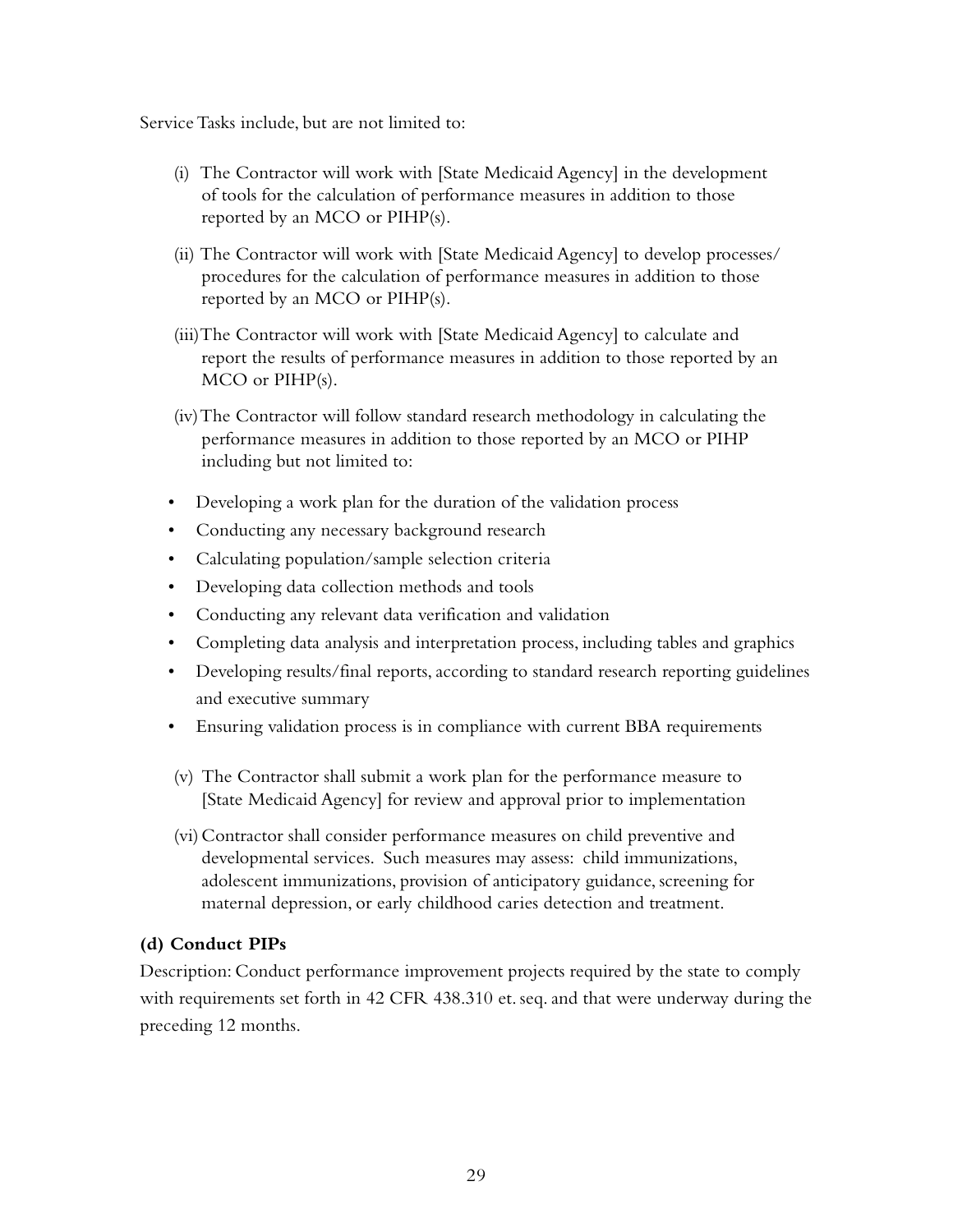- (i) The Contractor will work with [State Medicaid Agency] to develop the methodology to be utilized for performance improvement projects meeting the BBA definition.
- (ii) The Contractor will work with [State Medicaid Agency] to develop the procedure for the performance improvement projects.
- (iii)The Contractor will work with [State Medicaid Agency] to calculate and report results of the performance improvement projects.
- (iv)The Contractor will follow standard research methodology practices in developing and conducting the performance improvement methodologies and results including, but not limited to:
- Developing a work plan for the duration of the validation process
- Any necessary background research
- Identifying population/sample selection criteria
- Developing data collection methods and tools
- • Completing any relevant data verification and validation
- • Conducting data analysis and interpretation process, including tables and graphics
- • Developing results/final reports and executive summary, according to standard research reporting guidelines
- Ensuring process is in compliance with current BBA requirements
- (vii) The Contractor shall submit a work plan for each performance improvement project to [State Medicaid Agency] for review and approval prior to implementation.
- (viii) The Contractor shall consider child development in the list of potential topics for PIPs. Examples of "collaborative" PIPs that the Contractor could develop and evaluate include the following:
- Improving the health outcomes of premature newborns
- Improving the health outcomes of children with mental health disorders who are also developmentally disabled
- • Well-child and pregnancy outcomes
- Maternal and/or child/adolescent depression in primary care
- • Case management/care coordination
- Topics of particular importance to pediatric health care delivery
- EPSDT rates for children with chronic conditions 0-12 months old, young children 0-18 months old and 3-6 years old, and foster children 0-18 years old
- • Conditions such as asthma, obesity, and ADHD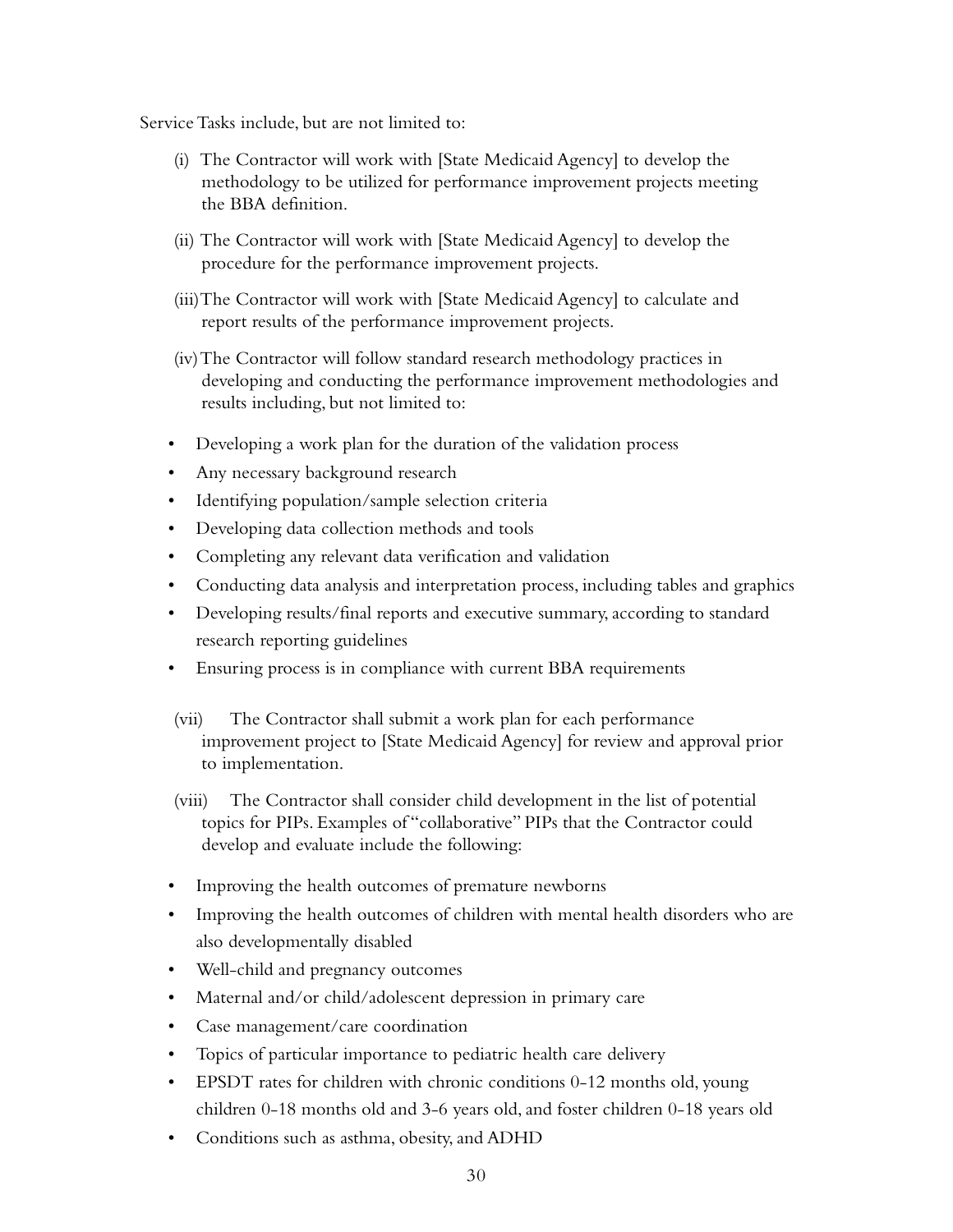#### **(e) Conduct focused studies of quality of care**

Description: Conduct studies on quality that focus on a particular aspect of clinical or nonclinical services at a point in time.

Service Tasks include, but are not limited to:

- (i) The Contractor will work with [State Medicaid Agency] to identify which clinical or non-clinical service topic area will be selected for the study.
- (ii) The Contractor will follow standard research methodology practices in conducting the studies, including, but not limited to:
- Developing a work plan for the duration of the study
- • Conducting any necessary background research
- • Reviewing population/sample selection criteria
- • Devising data collection methods and tools
- • Performing any relevant data verification and validation
- Performing appropriate data analysis and interpretation, including provision of tables and graphics
- Preparing final report, following standard research reporting guidelines and including executive summary and any needed presentation materials
- (iii)The Contractor shall submit the work plan for each quality study to [State Medicaid Agency] for review and approval prior to implementation.
- (iv) The Contractor shall consider child development in the list of potential topics for focused studies. Examples of topics for such studies include:
- • EPSDT services compliance rates
- • EPSDT participation rates, including assessment and immunization rates
- • Studies relevant to children with special health care needs, such as asthma, and case management/coordination of care
- Anticipatory guidance/health education
- • Well-child care and pregnancy
- • Depression in primary care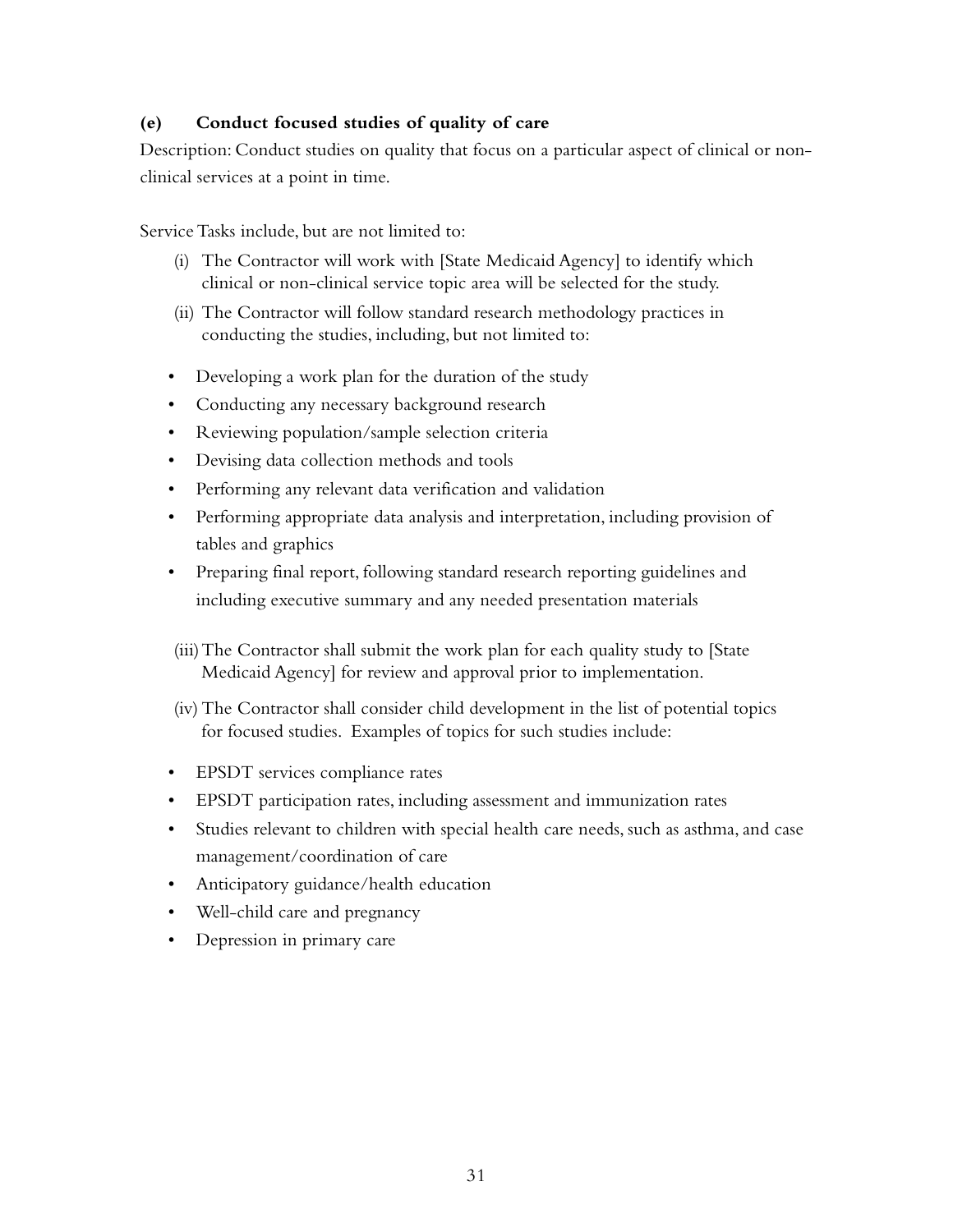## **(f) Technical Assistance Activities**

[State Medicaid Agency] may also ask the Contractor to provide technical assistance to the State and MCOs as they attempt to fulfill their quality of care obligations. Such tasks could include:

- Technical assistance to the state to update the state's overall quality strategy
- Technical assistance to the state to monitor EPSDT corrective action plans
- • Technical assistance to MCOs on PIPs

#### **Section #4: Other, State-Required Activities**

In addition to the federally required activities, a state may require activities with a child health focus. [State Medicaid Agency] may ask the Contractor to complete other tasks. Examples of such tasks include:

- Conduct bi-annual focused immunization clinical study using the CDC ACIP standard of care and practice guidelines, sampling, and methodology
- • Perform EPSDT screening rate validation
- • Review all EPSDT components provided to children from a statistically valid sample of health plan medical records
- • Evaluate disease management programs for asthma and common chronic conditions in Medicaid and SCHIP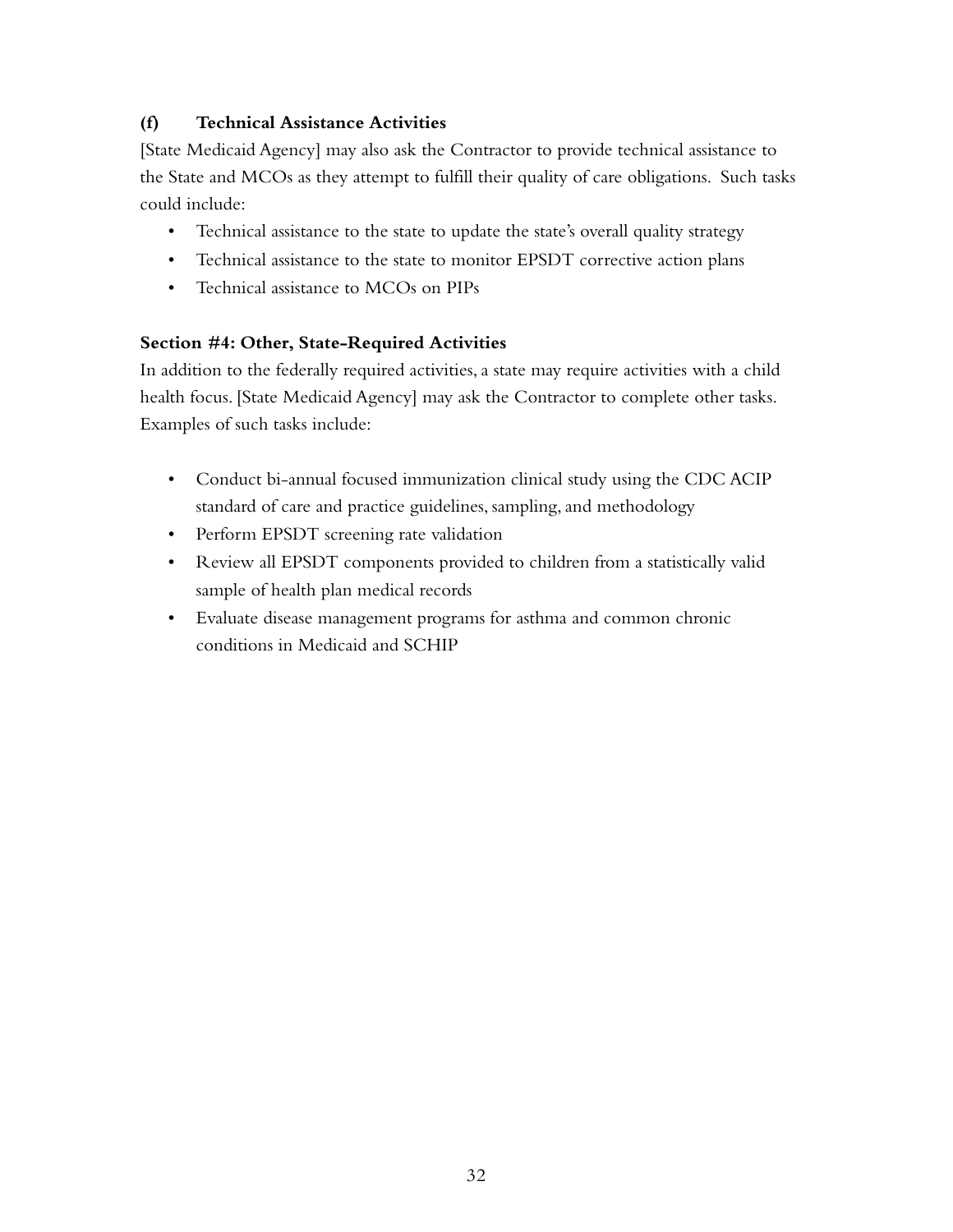#### **NOTES**

- <sup>1</sup> H. T. Ireys, T. Krissik, J. M. Verdier et al., *[Using External Quality Review Organizations to Improve](http://www.commonwealthfund.org/publications/publications_show.htm?doc_id=278078)  [the Quality of Preventive and Developmental Services for Children](http://www.commonwealthfund.org/publications/publications_show.htm?doc_id=278078)* (New York: The Commonwealth Fund, June 2005).
- <sup>2</sup> E. L. Schor, M. Abrams, and K. Shea, "Medicaid: Health Promotion and Disease Prevention for School Readiness," *Health Affairs,* Mar./Apr. 2007 26(2): 420–29.
- <sup>3</sup> A. Markus, S. Rosenbaum, and A. Stewart, *How Medical Claims Simplification Can Impede Delivery [of Child Developmental Services](http://www.commonwealthfund.org/publications/publications_show.htm?doc_id=290754)* (New York: The Commonwealth Fund, Aug. 2005).
- <sup>4</sup> N. Halfon M. Regalado, and K. T. McLearn, *[Building a Bridge from Birth to School: Improving](http://www.commonwealthfund.org/publications/publications_show.htm?doc_id=221307)  [Developmental and Behavioral Health Services for Young Children](http://www.commonwealthfund.org/publications/publications_show.htm?doc_id=221307)* (New York: The Commonwealth Fund, May 2003); M. Regalado and N. Halfon, "Primary Care Services Promoting Optimal Child Development from Birth to Age 3 Years: Review of the Literature," *Archives of Pediatrics and Adolescent Medicine,* Dec. 2001 (155)12: 1311–22; M. Regalado and N. Halfon, *[Primary](http://www.commonwealthfund.org/publications/publications_show.htm?doc_id=221268)  [Care Services: Promoting Optimal Child Development from Birth to Three Years](http://www.commonwealthfund.org/publications/publications_show.htm?doc_id=221268)* (New York: The Commonwealth Fund, Sept. 2002).
- <sup>5</sup> N. Halfon, M. Inkelas, M. Abrams et al., *[Quality of Preventive Health Care for Young Children:](http://www.commonwealthfund.org/publications/publications_show.htm?doc_id=275484)  [Strategies for Improvement](http://www.commonwealthfund.org/publications/publications_show.htm?doc_id=275484)* (New York: The Commonwealth Fund, May 2005).
- <sup>6</sup> C.P. Reuland and C. Bethell, *Key Measurement Issues in Screening, Referral, and Follow-Up Care for Young Children's Social and Emotional Development* (Portland, Me.: National Academy for State Health Policy, Apr. 2005).
- <sup>7</sup> Section 1937 of the Social Security Act, as amended by Section 6044 of Public Law 109-171, outlines state flexibility in benefit packages. State benchmark flexibility is extended to all lowincome children and EPSDT is retained as a wraparound to the benefit.
- <sup>8</sup> S. Rosenbaum and P.H. Wise, "Crossing the Medicaid–Private Insurance Divide: The Case of EPSDT," *Health Affairs,* Mar./Apr. 2007 (26)2: 382–93.
- <sup>9</sup> These organizations are sometimes referred to as external quality improvement organizations (EQIOs). We have elected to use the term EQRO because it is commonly used for organizations conducting quality reviews of Medicaid services.
- <sup>10</sup> Centers for Medicare and Medicaid Services, *State Quality Strategy Tool Kit for State Medicaid Agencies* (Washington, D.C.: Centers for Medicare and Medicaid Services, Oct. 2006), [http://](http://www.cms.hhs.gov/MedicaidSCHIPQualPrac/Downloads/qtkitwtablec.pdf) [www.cms.hhs.gov/MedicaidSCHIPQualPrac/Downloads/qtkitwtablec.pdf.](http://www.cms.hhs.gov/MedicaidSCHIPQualPrac/Downloads/qtkitwtablec.pdf)
- <sup>11</sup> Centers for Medicare and Medicaid Services, *State External Quality Review Tool Kit for State Medicaid Agencies* (Washington, D.C.: Centers for Medicare and Medicaid Services, Oct. 2006), [http://www.cms.hhs.gov/MedicaidSCHIPQualPrac/Downloads/eqrotoolkit2.pdf.](http://www.cms.hhs.gov/MedicaidSCHIPQualPrac/Downloads/eqrotoolkit2.pdf)
- <sup>12</sup> Ireys, Krissik, Verdier et al., Using External Quality Review Organizations, 2005.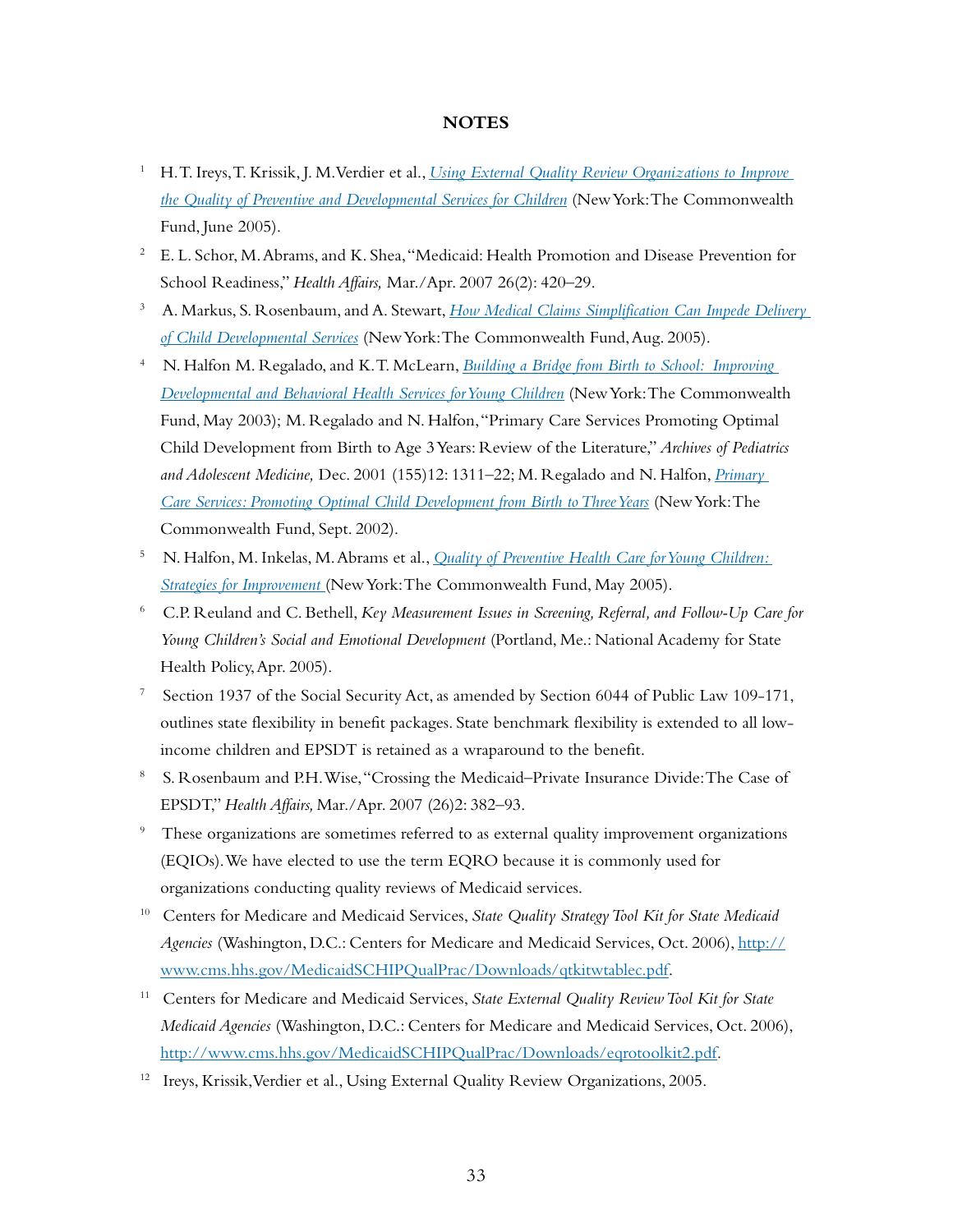- $13$  We attempted to collect documents from 23 states identified by CMS, Mathematica Policy Research, Inc., and George Washington University as having a pay-for-performance or valuebased purchasing effort implemented in their state Medicaid program, with or without an emphasis on pediatric care.
- <sup>14</sup> We selected Illinois and Washington because we learned that they commissioned their EQROs to assess children's health. We selected Minnesota because we learned in our earlier study that its procurement process is unique.
- <sup>15</sup> P. C. Young, G. B. Glade, G. J. Stoddard et al., "Evaluation of a Learning Collaborative to Improve the Delivery of Preventive Services by Pediatric Practices," *Pediatrics*, May 2006 117(5): 1469–76.
- <sup>16</sup> H. Pelletier, *How States Are Working with Physicians to Improve the Quality of Children's Health Care* (Portland, Me.: National Academy for State Health Policy, Apr. 2006).
- <sup>17</sup> Young, Glade, Stoddard et al., "Evaluation of a Learning Collaborative," 2006.
- <sup>18</sup> M. F. Earls and S. S. Hay, "Setting the Stage for Success: Implementation of Developmental and Behavioral Screening and Surveillance in Primary Care Practice–The North Carolina Assuring Better Child Health and Development (ABCD) Project," *Pediatrics,* July 2006 118 (1): e183–88.
- <sup>19</sup> Social Security Amendments of 1967,  $$302(a)$ , Pub. L. No. 90-248, 42 U.S.C.  $$1396d(a)((4)(B)$ .
- <sup>20</sup> Omnibus Budget Reconciliation Act of 1989, §6403, Pub. L. No. 101-239. See 42 U.S.C.  $\mathcal{S}(1396d(a)(4)(B), 1396d(r), and 1396a(a)(43).$
- <sup>21</sup> Centers for Medicare and Medicaid Services, *Medicaid Managed Care Penetration Rates by State, as of June 30, 2005* (Washington, D.C.: Centers for Medicare and Medicaid Services, June 2005), <http://www.cms.hhs.gov/medicaiddatasourcesgeninfo/downloads/mmcer05.pdf>.
- <sup>22</sup> American Academy of Pediatrics, "The Medical Home: Medical Home Initiatives for Children with Special Needs Project Advisory Committee," *Pediatrics*, July 2002 110(1): 184–86.
- <sup>23</sup> Young, Glade, Stoddard et al., "Evaluation of a Learning Collaborative," 2006.
- <sup>24</sup> Earls and Hay, "Setting the Stage for Success," 2006.
- <sup>25</sup> Centers for Medicare and Medicaid Services, *Conducting Focused Studies of Health Care Quality: A Protocol for Use in Conducting Medicaid External Quality Review Activities* (Washington, D.C.: Centers for Medicare and Medicaid Services, 2002).
- <sup>26</sup> Ireys, Krissik, Verdier et al., Using External Quality Review Organizations, 2005.
- <sup>27</sup> Consumer Assessment of Healthcare Providers and Systems (CAHPS) is sponsored by the Agency for Healthcare Research and Quality; Health Plan Employer Data and Information Set (HEDIS) is managed by the National Committee for Quality Assurance.
- <sup>28</sup> American Academy of Pediatrics: Task Force on Medical Informatics, "Special Requirements for Electronic Medical Record Systems in Pediatrics," *Pediatrics,* Aug. 2001 108(2): 513–15.
- <sup>29</sup> A. R. Kemper, R. L. Uren, and S. J. Clark, "Adoption of Electronic Health Records in Primary Care Pediatric Practices," *Pediatrics,* July 2006 118(1): e20–24.